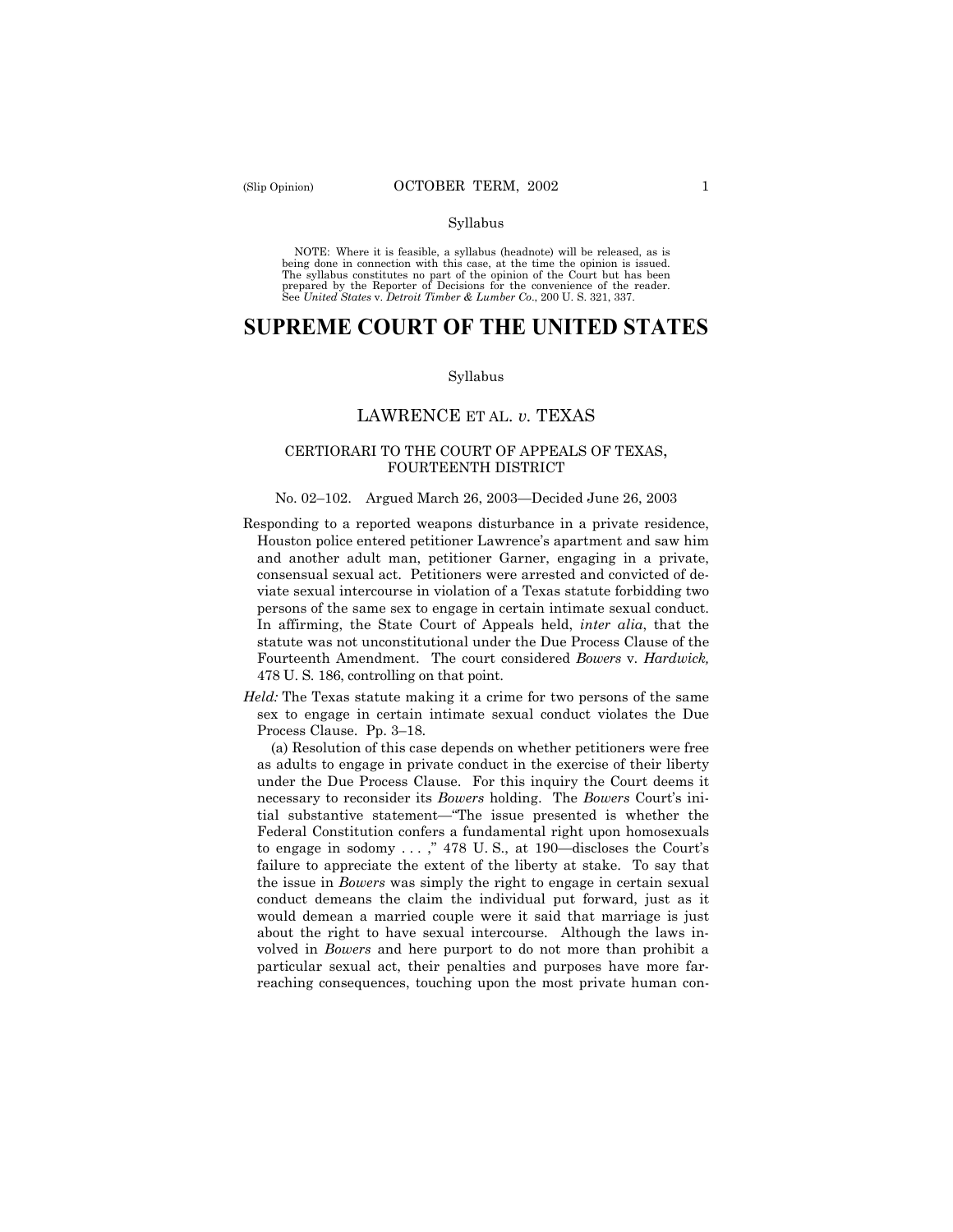duct, sexual behavior, and in the most private of places, the home. They seek to control a personal relationship that, whether or not entitled to formal recognition in the law, is within the liberty of persons to choose without being punished as criminals. The liberty protected by the Constitution allows homosexual persons the right to choose to enter upon relationships in the confines of their homes and their own private lives and still retain their dignity as free persons. Pp. 3–6.

(b) Having misapprehended the liberty claim presented to it, the *Bowers* Court stated that proscriptions against sodomy have ancient roots. 478 U. S., at 192. It should be noted, however, that there is no longstanding history in this country of laws directed at homosexual conduct as a distinct matter. Early American sodomy laws were not directed at homosexuals as such but instead sought to prohibit nonprocreative sexual activity more generally, whether between men and women or men and men. Moreover, early sodomy laws seem not to have been enforced against consenting adults acting in private. Instead, sodomy prosecutions often involved predatory acts against those who could not or did not consent: relations between men and minor girls or boys, between adults involving force, between adults implicating disparity in status, or between men and animals. The longstanding criminal prohibition of homosexual sodomy upon which *Bowers* placed such reliance is as consistent with a general condemnation of nonprocreative sex as it is with an established tradition of prosecuting acts because of their homosexual character. Far from possessing "ancient roots," *ibid.,* American laws targeting same-sex couples did not develop until the last third of the 20th century. Even now, only nine States have singled out same-sex relations for criminal prosecution. Thus, the historical grounds relied upon in *Bowers*  are more complex than the majority opinion and the concurring opinion by Chief Justice Burger there indicated. They are not without doubt and, at the very least, are overstated. The *Bowers* Court was, of course, making the broader point that for centuries there have been powerful voices to condemn homosexual conduct as immoral, but this Court's obligation is to define the liberty of all, not to mandate its own moral code, *Planned Parenthood of Southeastern Pa.* v. *Casey,* 505 U. S. 833, 850. The Nation's laws and traditions in the past half century are most relevant here. They show an emerging awareness that liberty gives substantial protection to adult persons in deciding how to conduct their private lives in matters pertaining to sex. See *County of Sacramento* v. *Lewis*, 523 U. S. 833, 857. Pp. 6–12.

(c) *Bowers'* deficiencies became even more apparent in the years following its announcement. The 25 States with laws prohibiting the conduct referenced in *Bowers* are reduced now to 13, of which 4 enforce their laws only against homosexual conduct. In those States,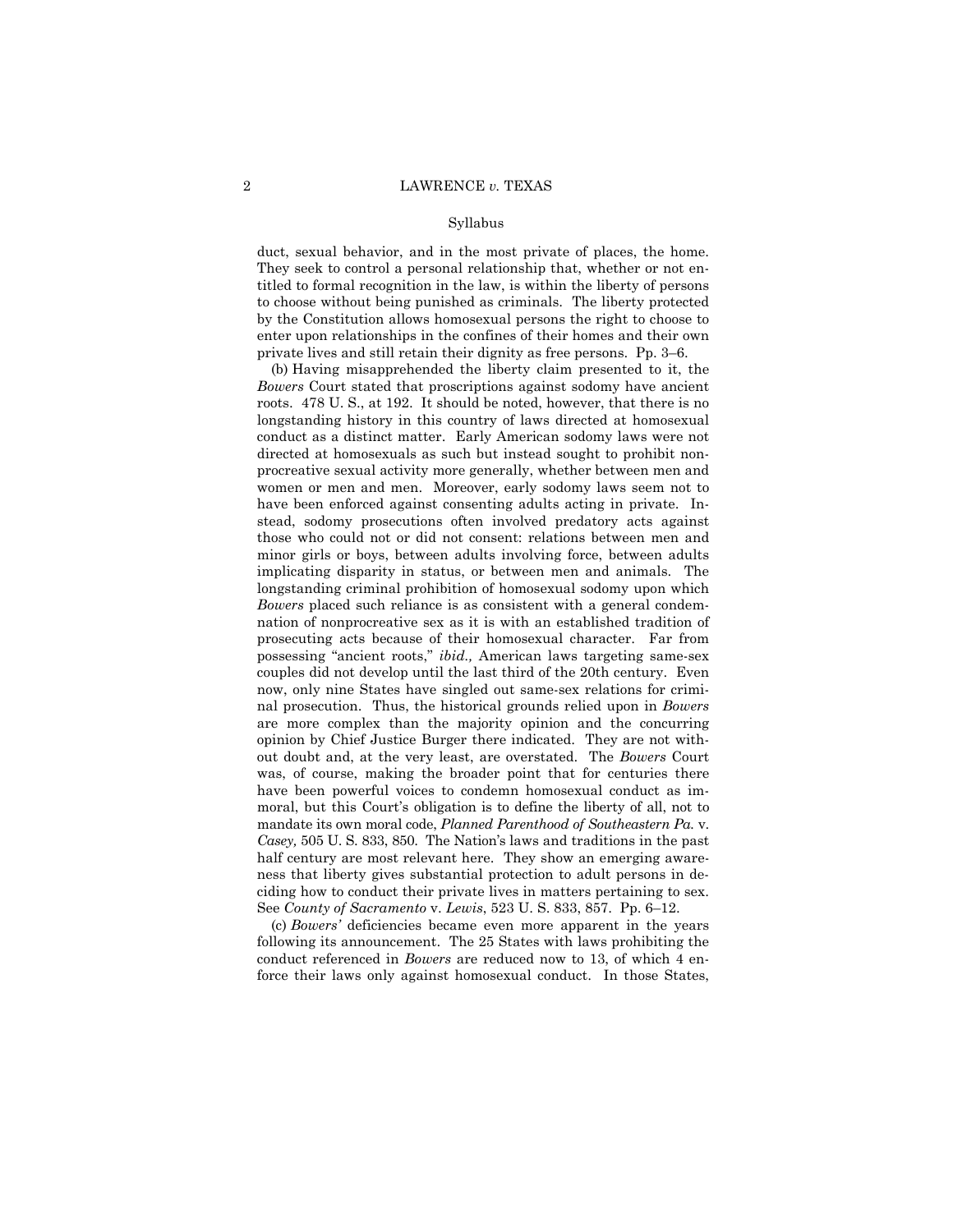including Texas, that still proscribe sodomy (whether for same-sex or heterosexual conduct), there is a pattern of nonenforcement with respect to consenting adults acting in private. *Casey, supra,* at 851 which confirmed that the Due Process Clause protects personal decisions relating to marriage, procreation, contraception, family relationships, child rearing, and education—and *Romer* v. *Evans,* 517 U. S. 620, 624—which struck down class-based legislation directed at homosexuals—cast *Bowers'* holding into even more doubt. The stigma the Texas criminal statute imposes, moreover, is not trivial. Although the offense is but a minor misdemeanor, it remains a criminal offense with all that imports for the dignity of the persons charged, including notation of convictions on their records and on job application forms, and registration as sex offenders under state law. Where a case's foundations have sustained serious erosion, criticism from other sources is of greater significance. In the United States, criticism of *Bowers* has been substantial and continuing, disapproving of its reasoning in all respects, not just as to its historical assumptions. And, to the extent *Bowers* relied on values shared with a wider civilization, the case's reasoning and holding have been rejected by the European Court of Human Rights, and that other nations have taken action consistent with an affirmation of the protected right of homosexual adults to engage in intimate, consensual conduct. There has been no showing that in this country the governmental interest in circumscribing personal choice is somehow more legitimate or urgent. *Stare decisis* is not an inexorable command. *Payne* v. *Tennessee*, 501 U. S. 808, 828. *Bowers*' holding has not induced detrimental reliance of the sort that could counsel against overturning it once there are compelling reasons to do so. *Casey, supra*, at 855–856. *Bowers* causes uncertainty, for the precedents before and after it contradict its central holding. Pp. 12–17.

(d) *Bowers'* rationale does not withstand careful analysis. In his dissenting opinion in *Bowers* JUSTICE STEVENS concluded that (1) the fact a State's governing majority has traditionally viewed a particular practice as immoral is not a sufficient reason for upholding a law prohibiting the practice, and (2) individual decisions concerning the intimacies of physical relationships, even when not intended to produce offspring, are a form of "liberty" protected by due process. That analysis should have controlled *Bowers,* and it controls here. *Bowers*  was not correct when it was decided, is not correct today, and is hereby overruled. This case does not involve minors, persons who might be injured or coerced, those who might not easily refuse consent, or public conduct or prostitution. It does involve two adults who, with full and mutual consent, engaged in sexual practices common to a homosexual lifestyle. Petitioners' right to liberty under the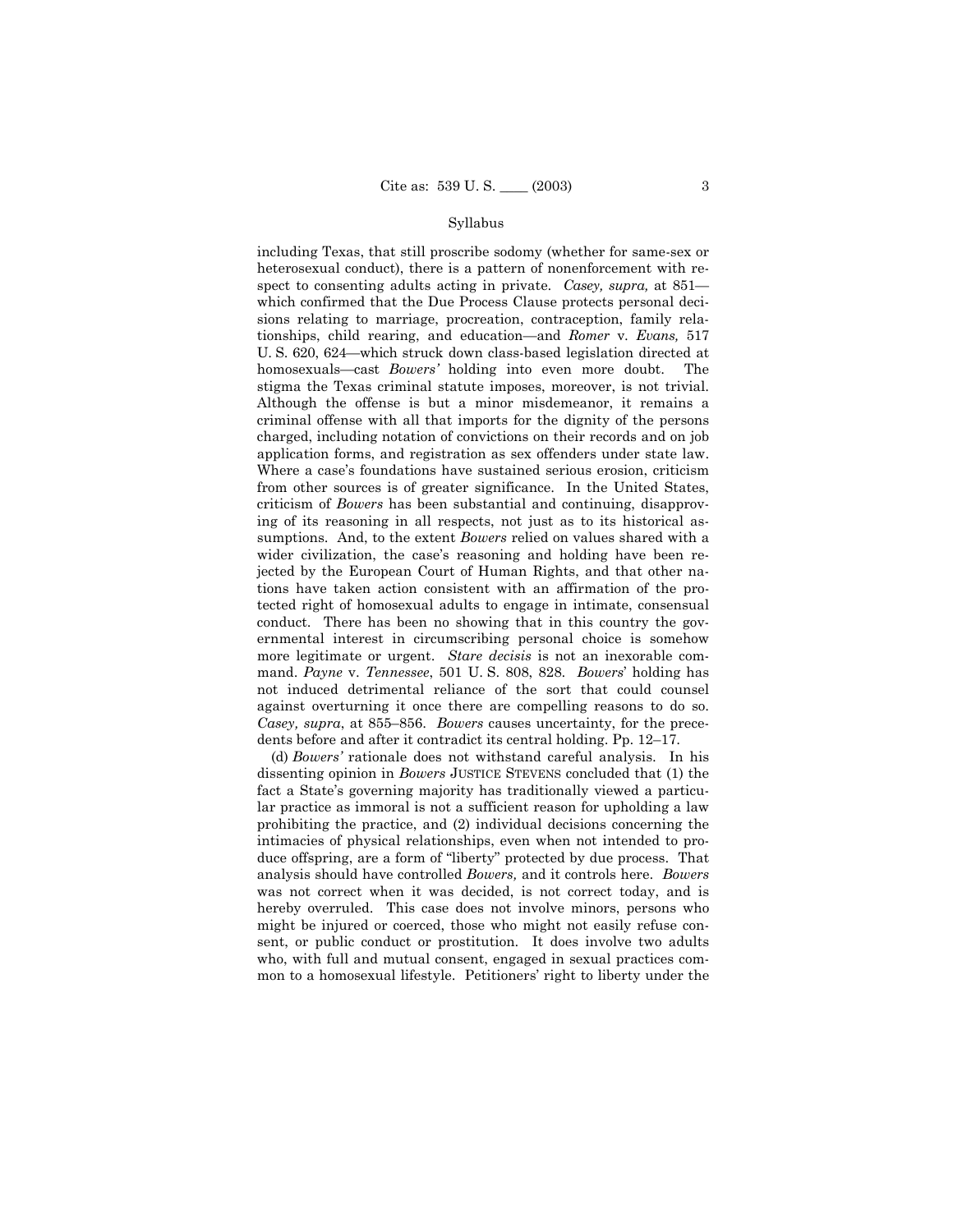Due Process Clause gives them the full right to engage in private conduct without government intervention. *Casey*, *supra*, at 847. The Texas statute furthers no legitimate state interest which can justify its intrusion into the individual's personal and private life. Pp. 17– 18.

41 S. W. 3d 349, reversed and remanded.

KENNEDY, J., delivered the opinion of the Court, in which STEVENS, SOUTER, GINSBURG, and BREYER, JJ., joined. O'CONNOR, J., filed an opinion concurring in the judgment. SCALIA, J., filed a dissenting opinion, in which REHNQUIST, C. J., and THOMAS, J., joined. THOMAS, J., filed a dissenting opinion.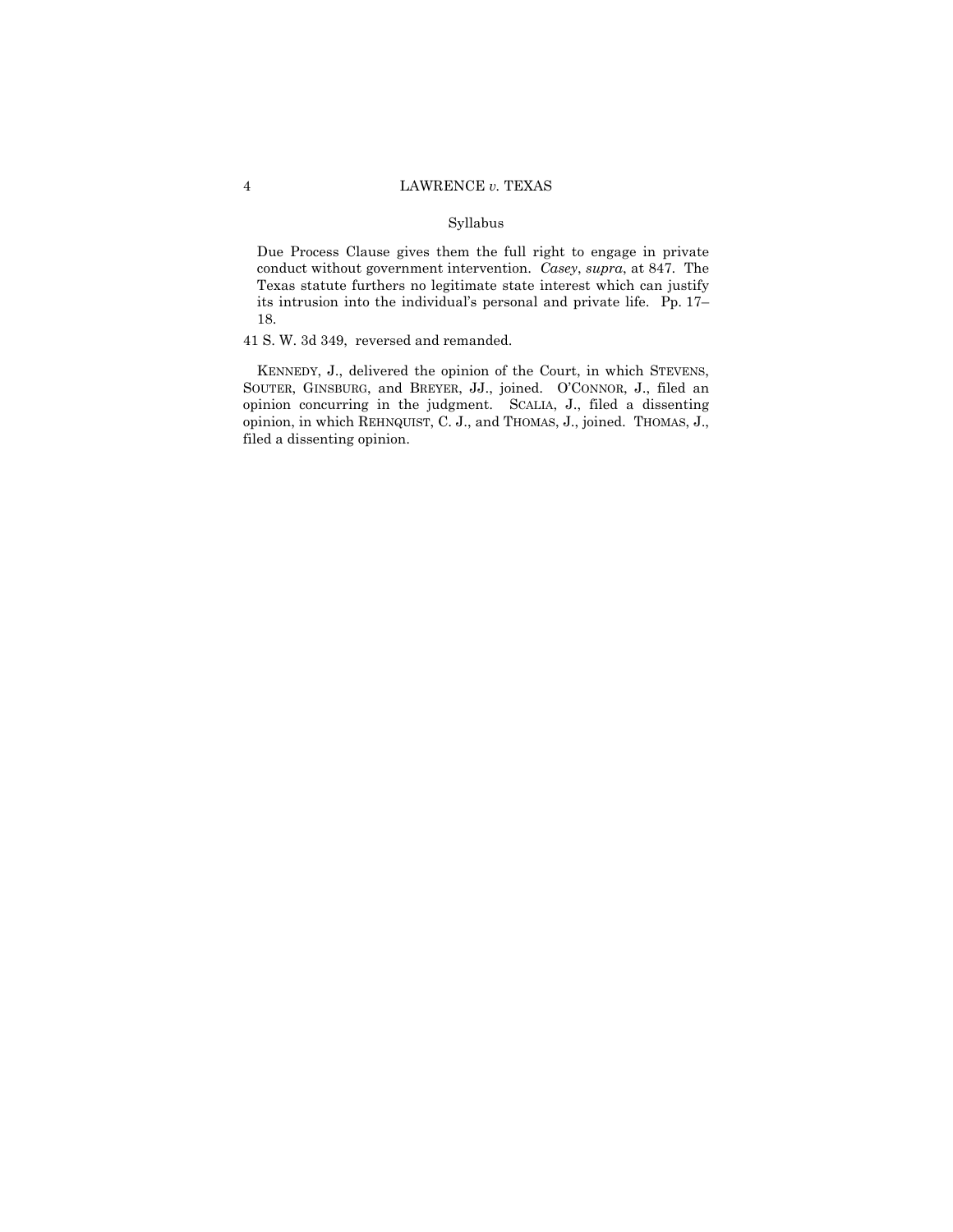#### Opinion of the Court

NOTICE: This opinion is subject to formal revision before publication in the preliminary print of the United States Reports. Readers are requested to notify the Reporter of Decisions, Supreme Court of the United States, Wa ington, D. C. 20543, of any typographical or other formal errors, in order that corrections may be made before the preliminary print goes to press.

# **SUPREME COURT OF THE UNITED STATES**  $\frac{1}{2}$  ,  $\frac{1}{2}$  ,  $\frac{1}{2}$  ,  $\frac{1}{2}$  ,  $\frac{1}{2}$  ,  $\frac{1}{2}$

#### No. 02–102  $\frac{1}{2}$  ,  $\frac{1}{2}$  ,  $\frac{1}{2}$  ,  $\frac{1}{2}$  ,  $\frac{1}{2}$  ,  $\frac{1}{2}$  ,  $\frac{1}{2}$

# JOHN GEDDES LAWRENCE AND TYRON GARNER, PETITIONERS *v.* TEXAS

# ON WRIT OF CERTIORARI TO THE COURT OF APPEALS OF TEXAS, FOURTEENTH DISTRICT

#### [June 26, 2003]

## JUSTICE KENNEDY delivered the opinion of the Court.

Liberty protects the person from unwarranted government intrusions into a dwelling or other private places. In our tradition the State is not omnipresent in the home. And there are other spheres of our lives and existence, outside the home, where the State should not be a dominant presence. Freedom extends beyond spatial bounds. Liberty presumes an autonomy of self that includes freedom of thought, belief, expression, and certain intimate conduct. The instant case involves liberty of the person both in its spatial and more transcendent dimensions.

I

The question before the Court is the validity of a Texas statute making it a crime for two persons of the same sex to engage in certain intimate sexual conduct.

In Houston, Texas, officers of the Harris County Police Department were dispatched to a private residence in response to a reported weapons disturbance. They entered an apartment where one of the petitioners, John Geddes Lawrence, resided. The right of the police to enter does not seem to have been questioned. The officers observed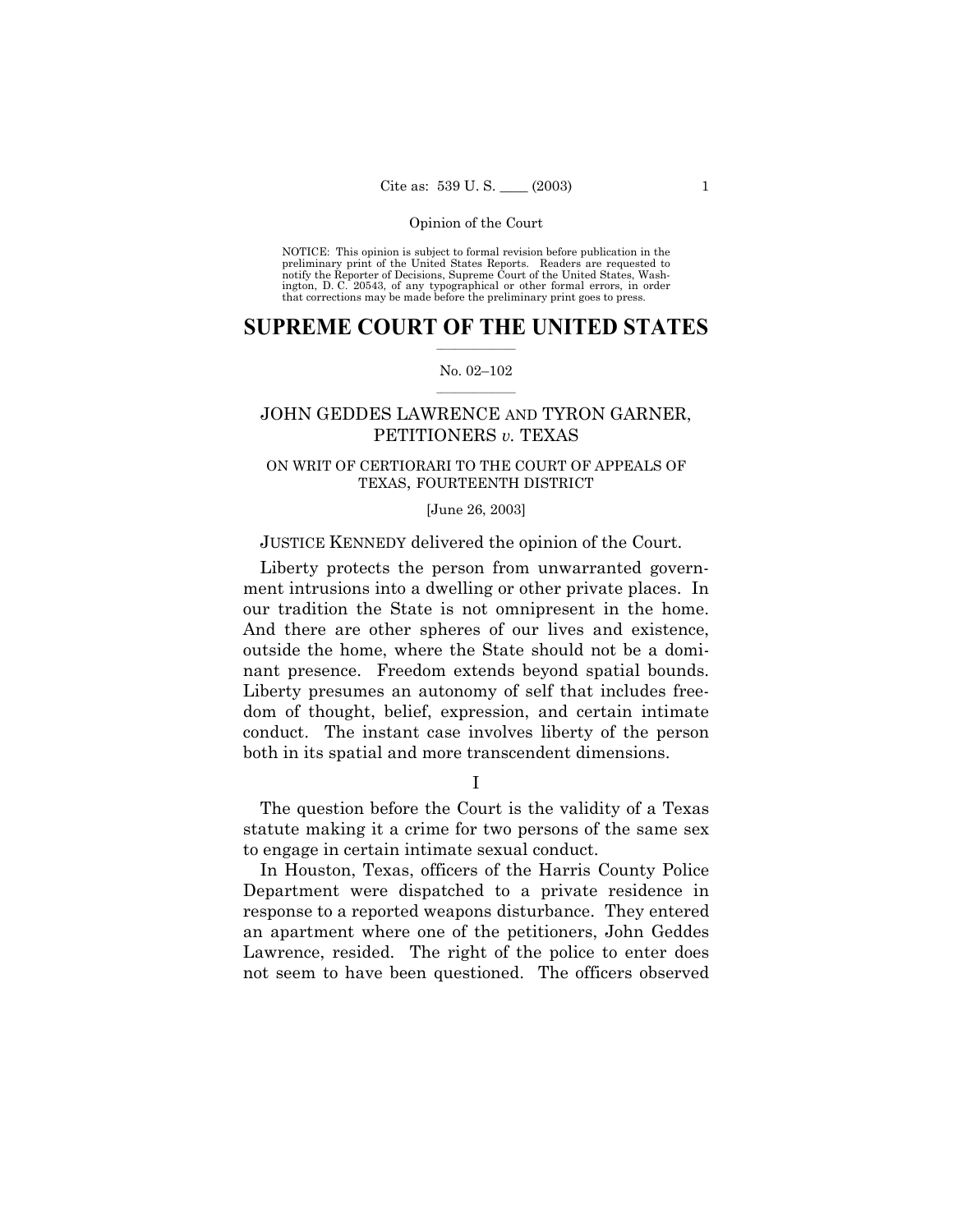#### Opinion of the Court

Lawrence and another man, Tyron Garner, engaging in a sexual act. The two petitioners were arrested, held in custody over night, and charged and convicted before a Justice of the Peace.

The complaints described their crime as "deviate sexual intercourse, namely anal sex, with a member of the same sex (man)." App. to Pet. for Cert. 127a, 139a. The applicable state law is Tex. Penal Code Ann. §21.06(a) (2003). It provides: "A person commits an offense if he engages in deviate sexual intercourse with another individual of the same sex." The statute defines "[d]eviate sexual intercourse" as follows:

"(A) any contact between any part of the genitals of one person and the mouth or anus of another person; or

"(B) the penetration of the genitals or the anus of another person with an object." §21.01(1).

The petitioners exercised their right to a trial *de novo* in Harris County Criminal Court. They challenged the statute as a violation of the Equal Protection Clause of the Fourteenth Amendment and of a like provision of the Texas Constitution. Tex. Const., Art. 1, §3a. Those contentions were rejected. The petitioners, having entered a plea of *nolo contendere*, were each fined \$200 and assessed court costs of \$141.25. App. to Pet. for Cert. 107a–110a.

The Court of Appeals for the Texas Fourteenth District considered the petitioners' federal constitutional arguments under both the Equal Protection and Due Process Clauses of the Fourteenth Amendment. After hearing the case en banc the court, in a divided opinion, rejected the constitutional arguments and affirmed the convictions. 41 S. W. 3d 349 (Tex. App. 2001). The majority opinion indicates that the Court of Appeals considered our decision in *Bowers* v. *Hardwick,* 478 U. S. 186 (1986), to be controlling on the federal due process aspect of the case. *Bowers* then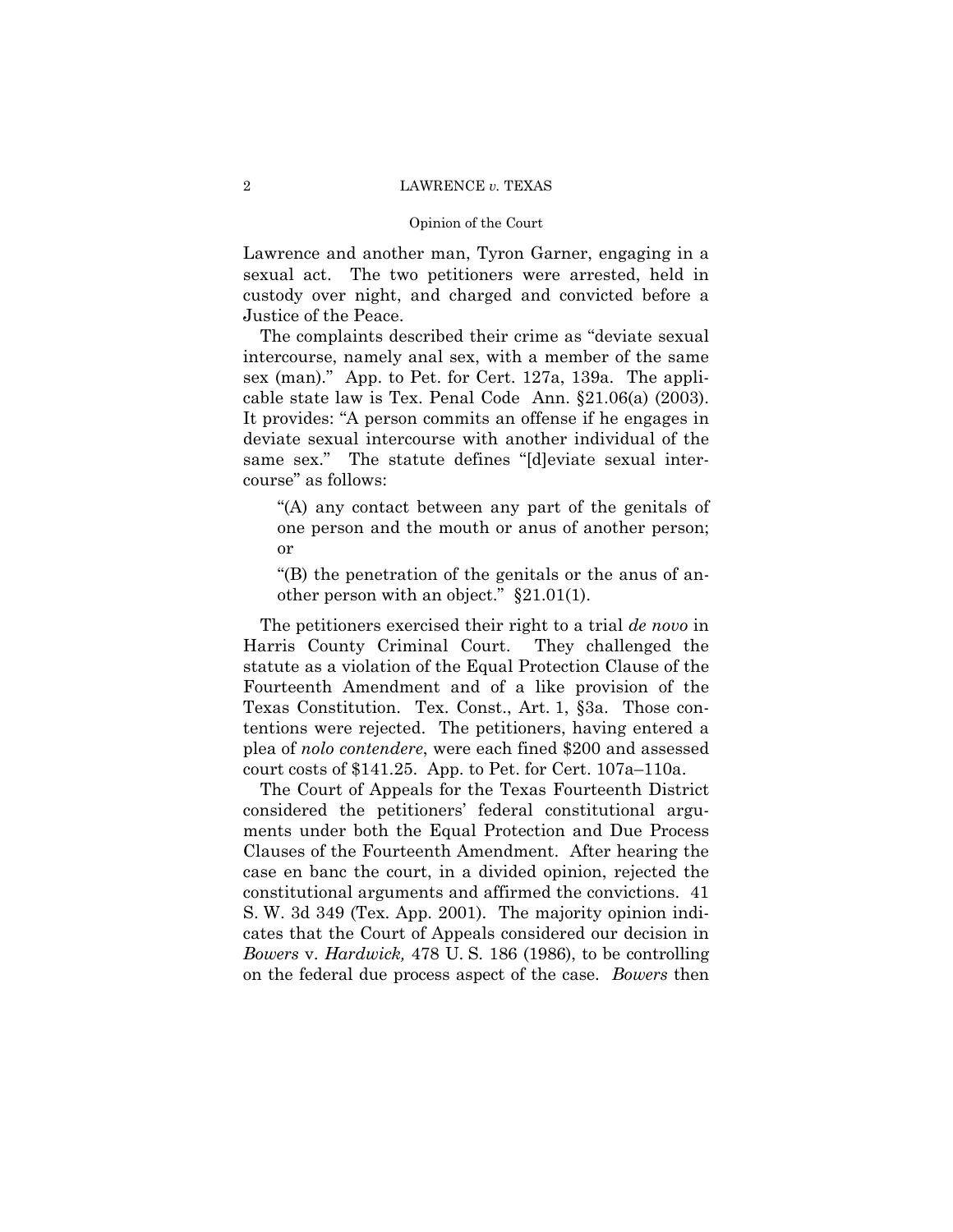#### Opinion of the Court

being authoritative, this was proper.

We granted certiorari, 537 U. S. 1044 (2002), to consider three questions:

"1. Whether Petitioners' criminal convictions under the Texas "Homosexual Conduct" law—which criminalizes sexual intimacy by same-sex couples, but not identical behavior by different-sex couples—violate the Fourteenth Amendment guarantee of equal protection of laws?

"2. Whether Petitioners' criminal convictions for adult consensual sexual intimacy in the home violate their vital interests in liberty and privacy protected by the Due Process Clause of the Fourteenth Amendment?

"3. Whether *Bowers* v. *Hardwick*, 478 U. S. 186 (1986), should be overruled?" Pet. for Cert. i.

The petitioners were adults at the time of the alleged offense. Their conduct was in private and consensual.

# II

We conclude the case should be resolved by determining whether the petitioners were free as adults to engage in the private conduct in the exercise of their liberty under the Due Process Clause of the Fourteenth Amendment to the Constitution. For this inquiry we deem it necessary to reconsider the Court's holding in *Bowers*.

There are broad statements of the substantive reach of liberty under the Due Process Clause in earlier cases, including *Pierce* v. *Society of Sisters,* 268 U. S. 510 (1925), and *Meyer* v. *Nebraska,* 262 U. S. 390 (1923); but the most pertinent beginning point is our decision in *Griswold* v. *Connecticut,* 381 U. S. 479 (1965).

In *Griswold* the Court invalidated a state law prohibiting the use of drugs or devices of contraception and counseling or aiding and abetting the use of contraceptives. The Court described the protected interest as a right to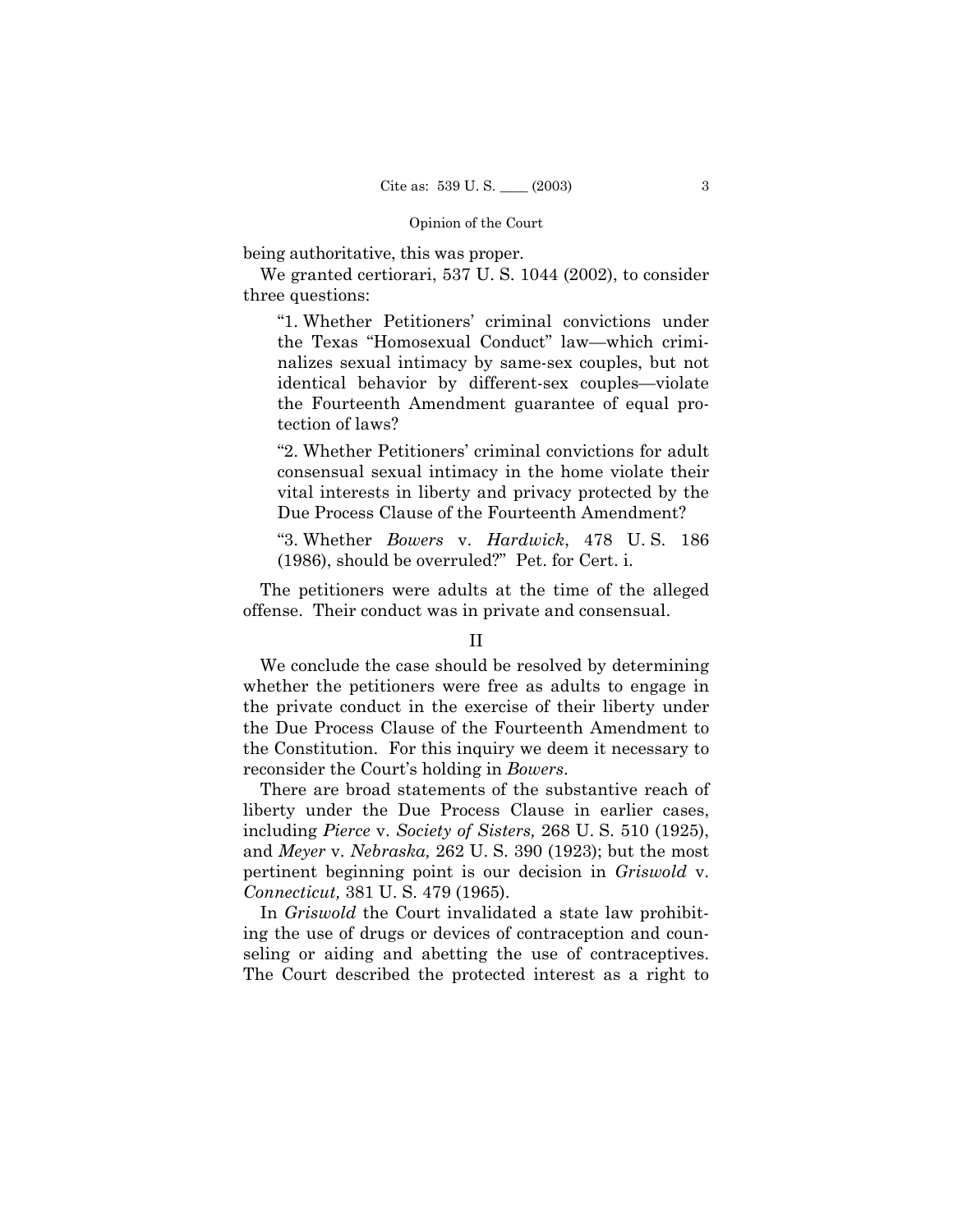#### Opinion of the Court

privacy and placed emphasis on the marriage relation and the protected space of the marital bedroom. *Id.,* at 485.

After *Griswold* it was established that the right to make certain decisions regarding sexual conduct extends beyond the marital relationship. In *Eisenstadt* v. *Baird,* 405 U. S. 438 (1972), the Court invalidated a law prohibiting the distribution of contraceptives to unmarried persons. The case was decided under the Equal Protection Clause, *id.,*  at 454; but with respect to unmarried persons, the Court went on to state the fundamental proposition that the law impaired the exercise of their personal rights, *ibid*. It quoted from the statement of the Court of Appeals finding the law to be in conflict with fundamental human rights, and it followed with this statement of its own:

"It is true that in *Griswold* the right of privacy in question inhered in the marital relationship. . . . If the right of privacy means anything, it is the right of the *individual*, married or single, to be free from unwarranted governmental intrusion into matters so fundamentally affecting a person as the decision whether to bear or beget a child." *Id.,* at 453.

The opinions in *Griswold* and *Eisenstadt* were part of the background for the decision in *Roe* v. *Wade,* 410 U. S. 113 (1973). As is well known, the case involved a challenge to the Texas law prohibiting abortions, but the laws of other States were affected as well. Although the Court held the woman's rights were not absolute, her right to elect an abortion did have real and substantial protection as an exercise of her liberty under the Due Process Clause. The Court cited cases that protect spatial freedom and cases that go well beyond it. *Roe* recognized the right of a woman to make certain fundamental decisions affecting her destiny and confirmed once more that the protection of liberty under the Due Process Clause has a substantive dimension of fundamental significance in defining the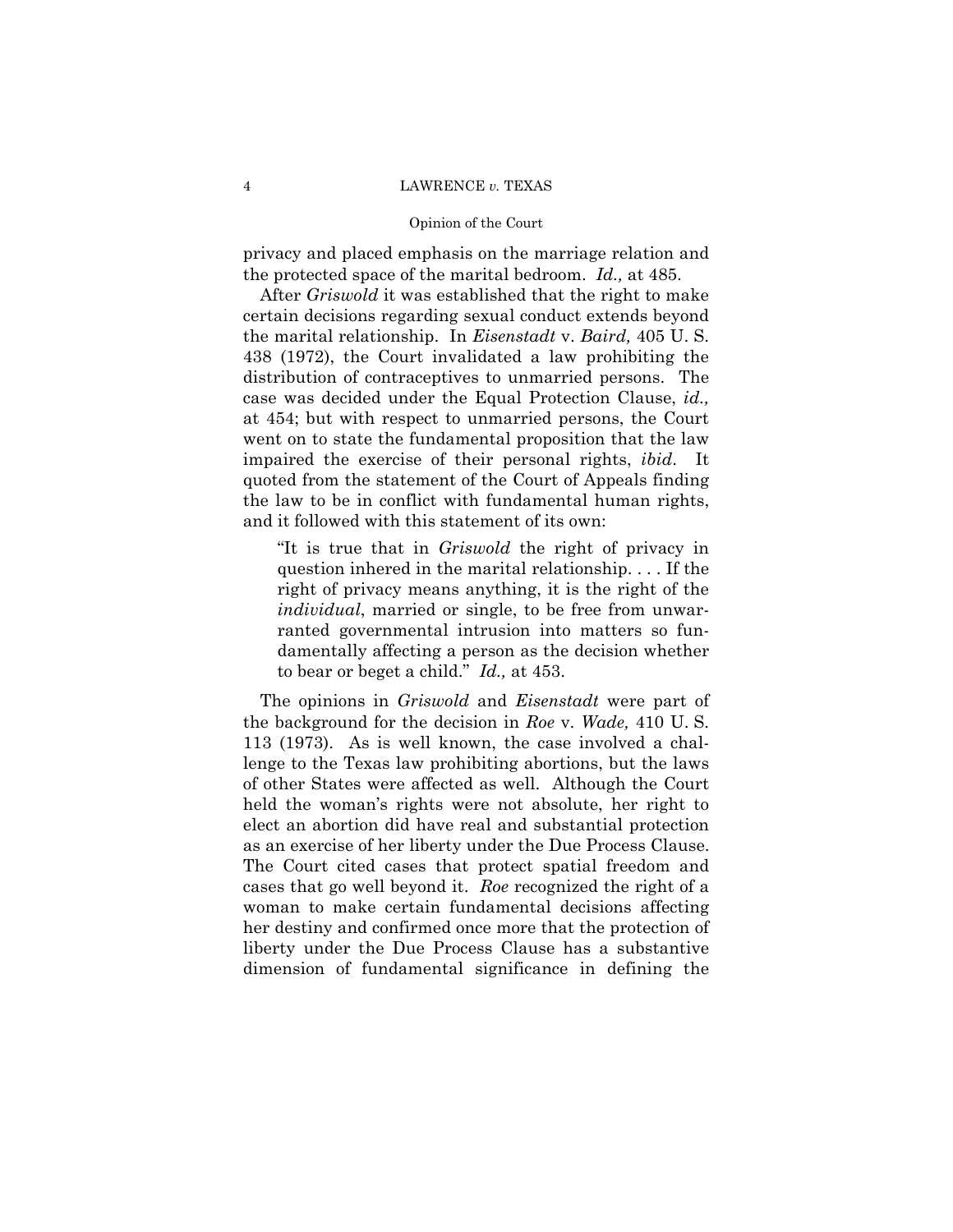#### Opinion of the Court

rights of the person.

In *Carey* v. *Population Services Int'l,* 431 U. S. 678 (1977), the Court confronted a New York law forbidding sale or distribution of contraceptive devices to persons under 16 years of age. Although there was no single opinion for the Court, the law was invalidated. Both *Eisenstadt* and *Carey*, as well as the holding and rationale in *Roe*, confirmed that the reasoning of *Griswold* could not be confined to the protection of rights of married adults. This was the state of the law with respect to some of the most relevant cases when the Court considered *Bowers* v. *Hardwick*.

The facts in *Bowers* had some similarities to the instant case. A police officer, whose right to enter seems not to have been in question, observed Hardwick, in his own bedroom, engaging in intimate sexual conduct with another adult male. The conduct was in violation of a Georgia statute making it a criminal offense to engage in sodomy. One difference between the two cases is that the Georgia statute prohibited the conduct whether or not the participants were of the same sex, while the Texas statute, as we have seen, applies only to participants of the same sex. Hardwick was not prosecuted, but he brought an action in federal court to declare the state statute invalid. He alleged he was a practicing homosexual and that the criminal prohibition violated rights guaranteed to him by the Constitution. The Court, in an opinion by Justice White, sustained the Georgia law. Chief Justice Burger and Justice Powell joined the opinion of the Court and filed separate, concurring opinions. Four Justices dissented. 478 U. S., at 199 (opinion of Blackmun, J., joined by Brennan, Marshall, and STEVENS, JJ.); *id.*, at 214 (opinion of STEVENS, J., joined by Brennan and Marshall, JJ.).

The Court began its substantive discussion in *Bowers* as follows: "The issue presented is whether the Federal Con-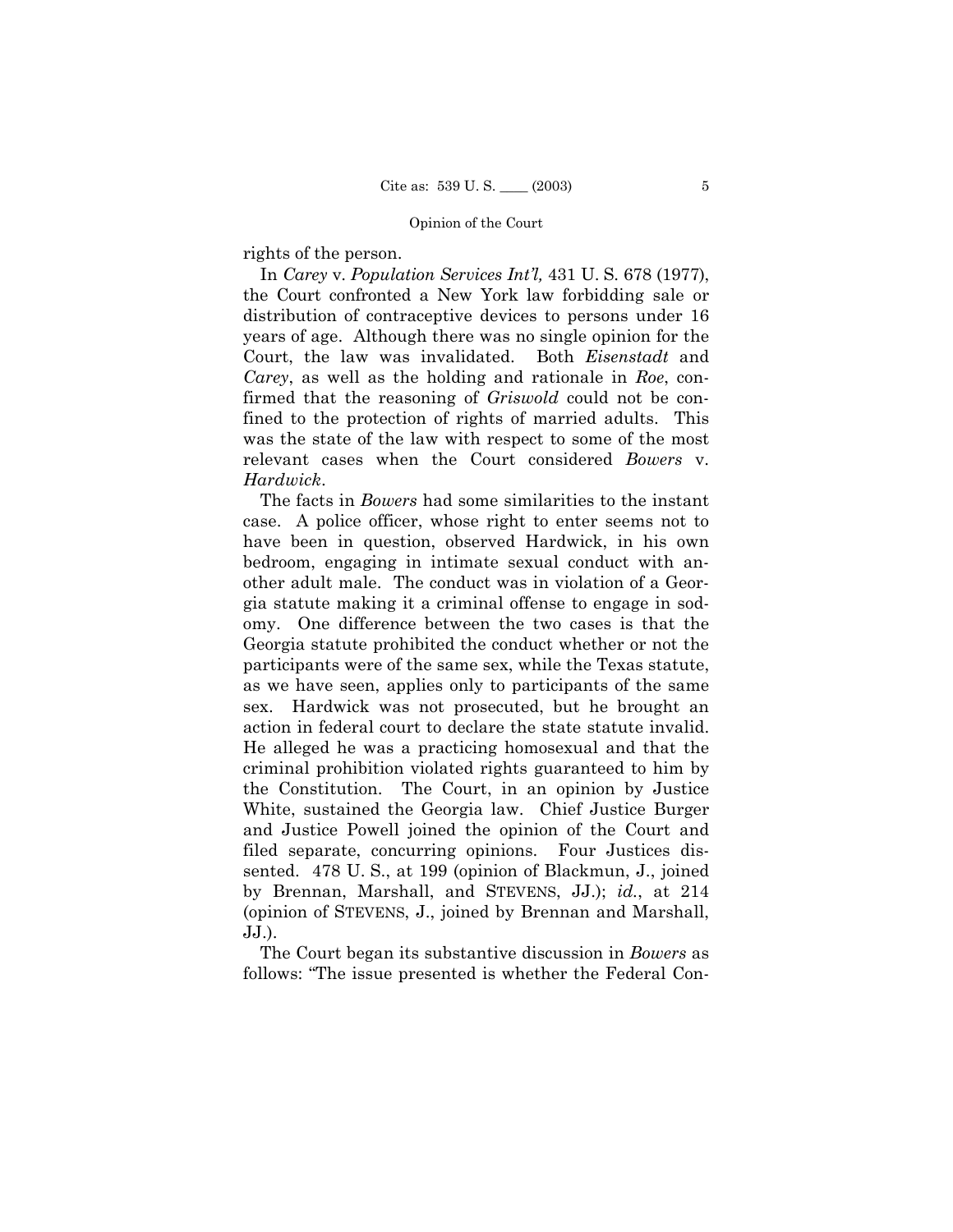#### Opinion of the Court

stitution confers a fundamental right upon homosexuals to engage in sodomy and hence invalidates the laws of the many States that still make such conduct illegal and have done so for a very long time." *Id.,* at 190. That statement, we now conclude, discloses the Court's own failure to appreciate the extent of the liberty at stake. To say that the issue in *Bowers* was simply the right to engage in certain sexual conduct demeans the claim the individual put forward, just as it would demean a married couple were it to be said marriage is simply about the right to have sexual intercourse. The laws involved in *Bowers* and here are, to be sure, statutes that purport to do no more than prohibit a particular sexual act. Their penalties and purposes, though, have more far-reaching consequences, touching upon the most private human conduct, sexual behavior, and in the most private of places, the home. The statutes do seek to control a personal relationship that, whether or not entitled to formal recognition in the law, is within the liberty of persons to choose without being punished as criminals.

This, as a general rule, should counsel against attempts by the State, or a court, to define the meaning of the relationship or to set its boundaries absent injury to a person or abuse of an institution the law protects. It suffices for us to acknowledge that adults may choose to enter upon this relationship in the confines of their homes and their own private lives and still retain their dignity as free persons. When sexuality finds overt expression in intimate conduct with another person, the conduct can be but one element in a personal bond that is more enduring. The liberty protected by the Constitution allows homosexual persons the right to make this choice.

Having misapprehended the claim of liberty there presented to it, and thus stating the claim to be whether there is a fundamental right to engage in consensual sodomy, the *Bowers* Court said: "Proscriptions against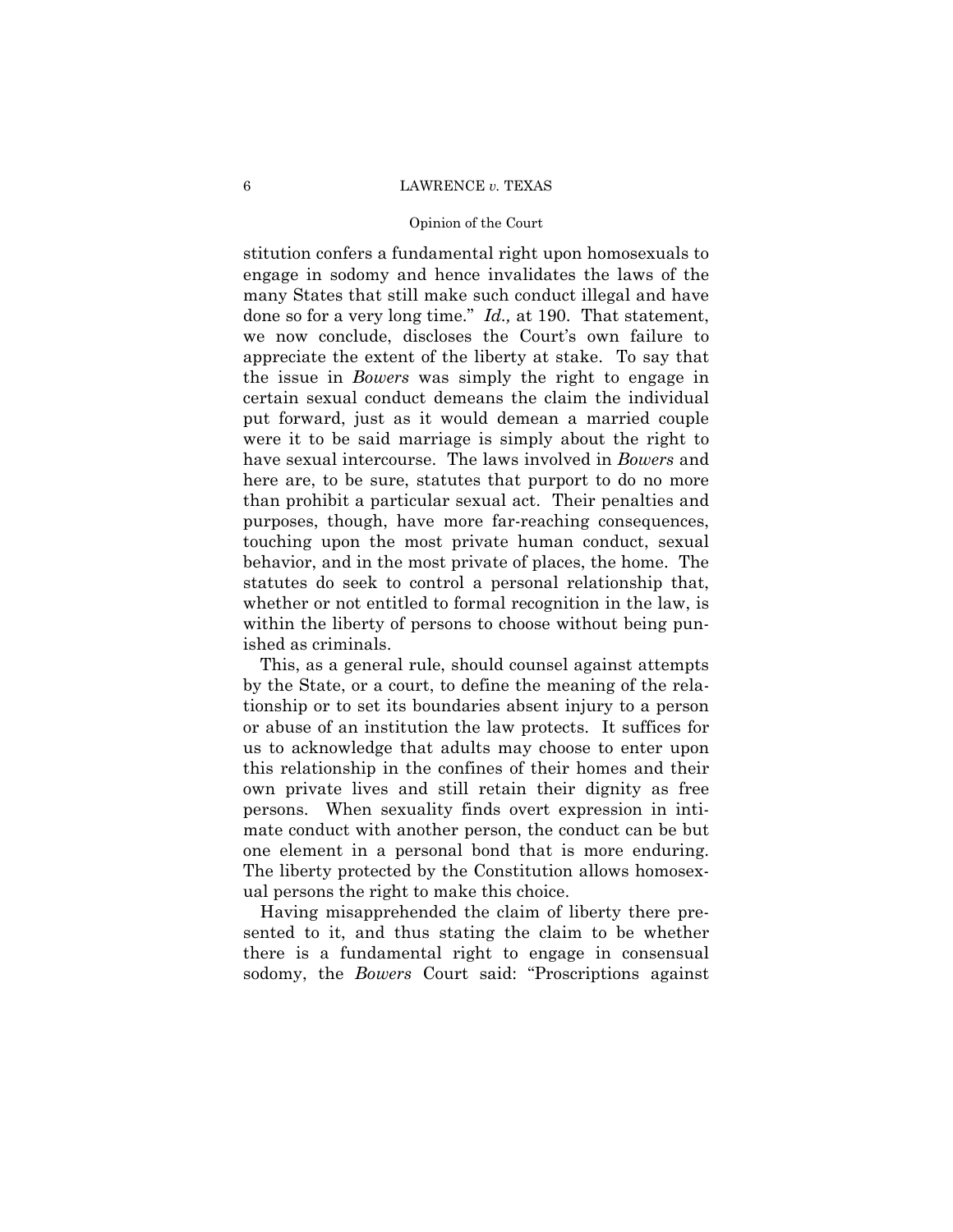#### Opinion of the Court

that conduct have ancient roots." *Id.*, at 192. In academic writings, and in many of the scholarly *amicus* briefs filed to assist the Court in this case, there are fundamental criticisms of the historical premises relied upon by the majority and concurring opinions in *Bowers*. Brief for Cato Institute as *Amicus Curiae* 16–17; Brief for American Civil Liberties Union et al. as *Amici Curiae* 15–21; Brief for Professors of History et al. as *Amici Curiae* 3–10. We need not enter this debate in the attempt to reach a definitive historical judgment, but the following considerations counsel against adopting the definitive conclusions upon which *Bowers* placed such reliance.

At the outset it should be noted that there is no longstanding history in this country of laws directed at homosexual conduct as a distinct matter. Beginning in colonial times there were prohibitions of sodomy derived from the English criminal laws passed in the first instance by the Reformation Parliament of 1533. The English prohibition was understood to include relations between men and women as well as relations between men and men. See, *e.g., King* v. *Wiseman*, 92 Eng. Rep. 774, 775 (K. B. 1718) (interpreting "mankind" in Act of 1533 as including women and girls). Nineteenth-century commentators similarly read American sodomy, buggery, and crimeagainst-nature statutes as criminalizing certain relations between men and women and between men and men. See, *e.g.,* 2 J. Bishop, Criminal Law §1028 (1858); 2 J. Chitty, Criminal Law 47–50 (5th Am. ed. 1847); R. Desty, A Compendium of American Criminal Law 143 (1882); J. May, The Law of Crimes §203 (2d ed. 1893). The absence of legal prohibitions focusing on homosexual conduct may be explained in part by noting that according to some scholars the concept of the homosexual as a distinct category of person did not emerge until the late 19th century. See, *e.g.,* J. Katz, The Invention of Heterosexuality 10 (1995); J. D'Emilio & E. Freedman, Intimate Matters: A History of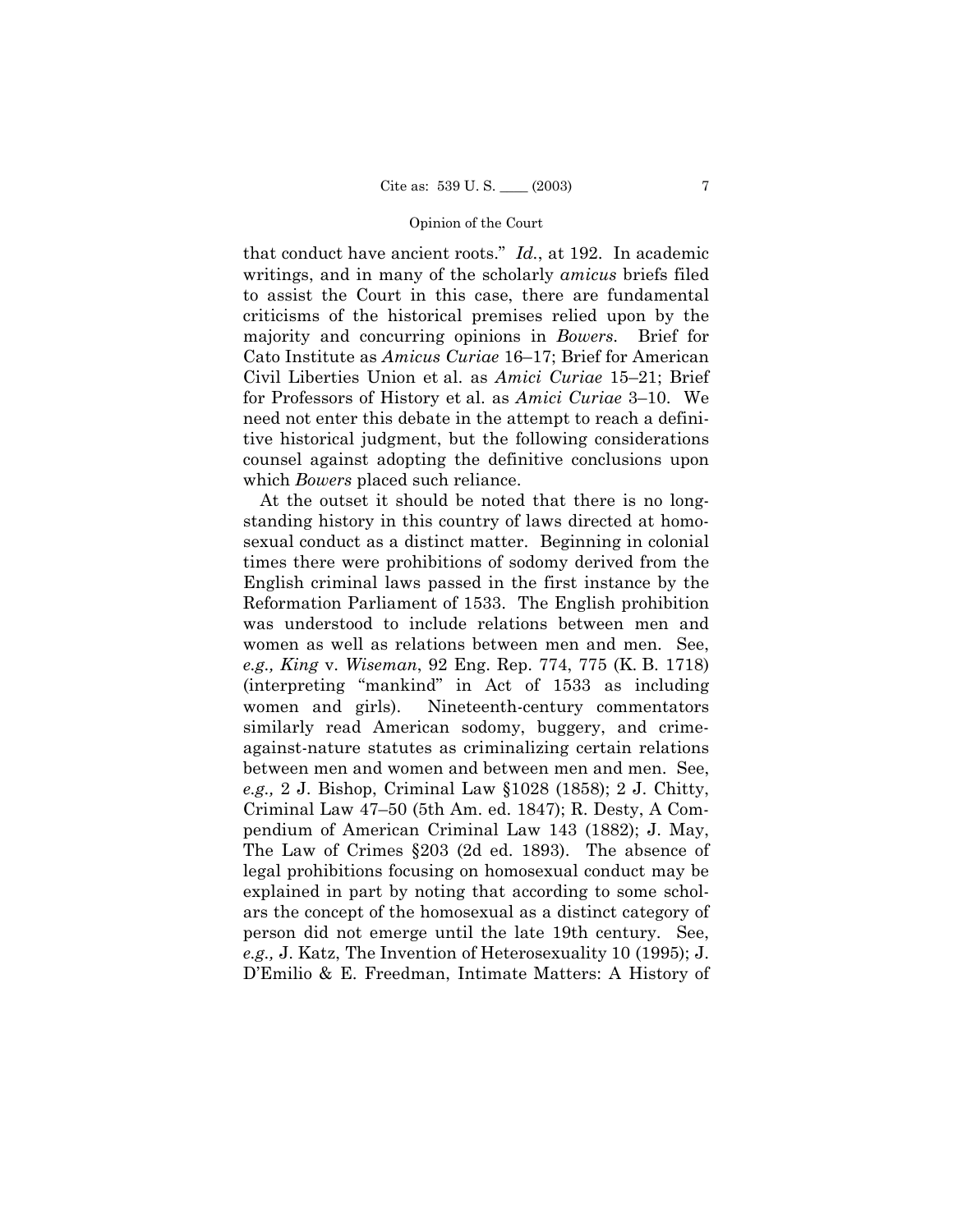# Opinion of the Court

Sexuality in America 121 (2d ed. 1997) ("The modern terms *homosexuality* and *heterosexuality* do not apply to an era that had not yet articulated these distinctions"). Thus early American sodomy laws were not directed at homosexuals as such but instead sought to prohibit nonprocreative sexual activity more generally. This does not suggest approval of homosexual conduct. It does tend to show that this particular form of conduct was not thought of as a separate category from like conduct between heterosexual persons.

Laws prohibiting sodomy do not seem to have been enforced against consenting adults acting in private. A substantial number of sodomy prosecutions and convictions for which there are surviving records were for predatory acts against those who could not or did not consent, as in the case of a minor or the victim of an assault. As to these, one purpose for the prohibitions was to ensure there would be no lack of coverage if a predator committed a sexual assault that did not constitute rape as defined by the criminal law. Thus the model sodomy indictments presented in a 19th-century treatise, see 2 Chitty, *supra,*  at 49, addressed the predatory acts of an adult man against a minor girl or minor boy. Instead of targeting relations between consenting adults in private, 19thcentury sodomy prosecutions typically involved relations between men and minor girls or minor boys, relations between adults involving force, relations between adults implicating disparity in status, or relations between men and animals.

To the extent that there were any prosecutions for the acts in question, 19th-century evidence rules imposed a burden that would make a conviction more difficult to obtain even taking into account the problems always inherent in prosecuting consensual acts committed in private. Under then-prevailing standards, a man could not be convicted of sodomy based upon testimony of a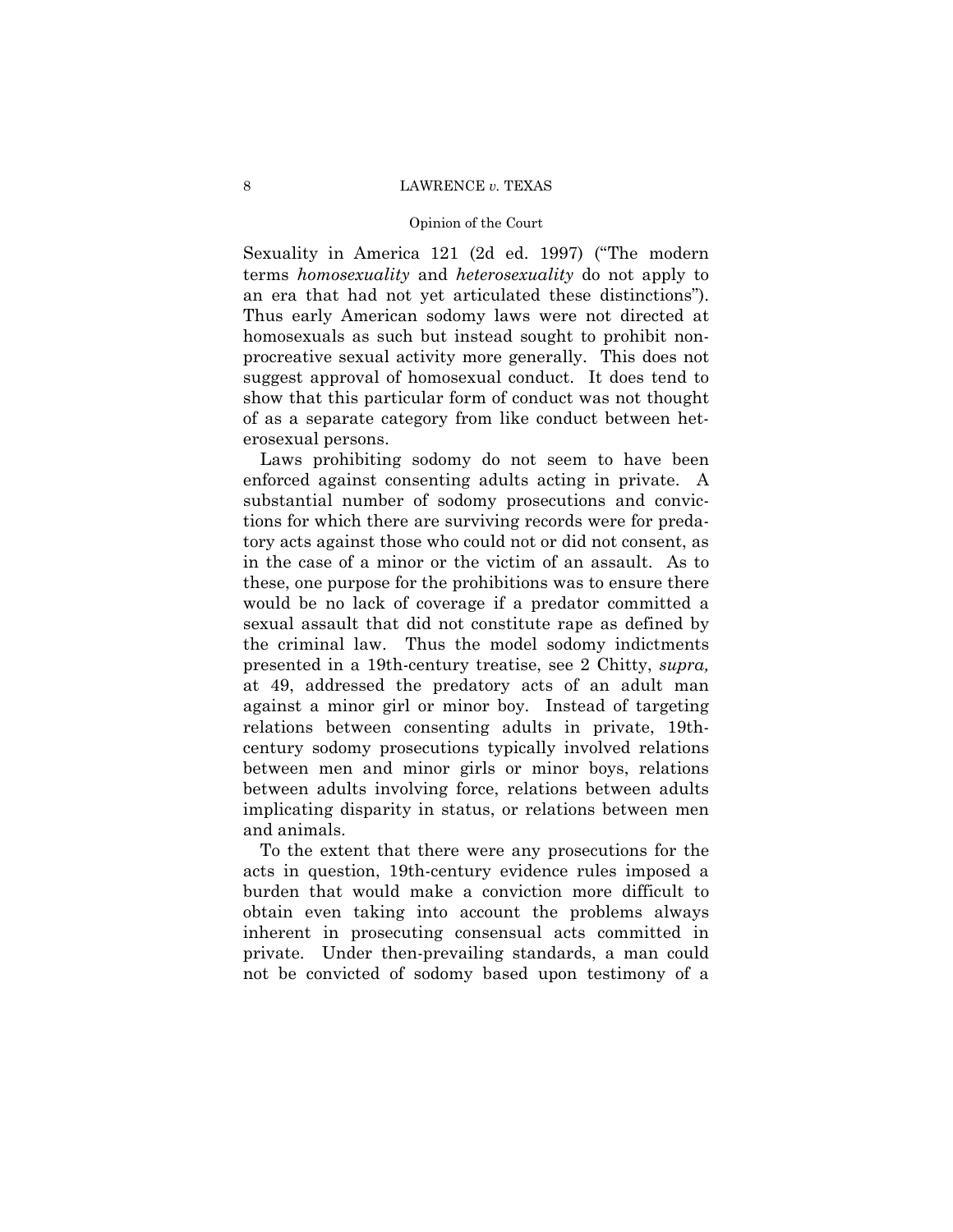#### Opinion of the Court

consenting partner, because the partner was considered an accomplice. A partner's testimony, however, was admissible if he or she had not consented to the act or was a minor, and therefore incapable of consent. See, *e.g.,* F. Wharton, Criminal Law 443 (2d ed. 1852); 1 F. Wharton, Criminal Law 512 (8th ed. 1880). The rule may explain in part the infrequency of these prosecutions. In all events that infrequency makes it difficult to say that society approved of a rigorous and systematic punishment of the consensual acts committed in private and by adults. The longstanding criminal prohibition of homosexual sodomy upon which the *Bowers* decision placed such reliance is as consistent with a general condemnation of nonprocreative sex as it is with an established tradition of prosecuting acts because of their homosexual character.

The policy of punishing consenting adults for private acts was not much discussed in the early legal literature. We can infer that one reason for this was the very private nature of the conduct. Despite the absence of prosecutions, there may have been periods in which there was public criticism of homosexuals as such and an insistence that the criminal laws be enforced to discourage their practices. But far from possessing "ancient roots," *Bowers*, 478 U. S., at 192, American laws targeting same-sex couples did not develop until the last third of the 20th century. The reported decisions concerning the prosecution of consensual, homosexual sodomy between adults for the years 1880–1995 are not always clear in the details, but a significant number involved conduct in a public place. See Brief for American Civil Liberties Union et al. as *Amici Curiae* 14–15, and n. 18.

It was not until the 1970's that any State singled out same-sex relations for criminal prosecution, and only nine States have done so. See 1977 Ark. Gen. Acts no. 828; 1983 Kan. Sess. Laws p. 652; 1974 Ky. Acts p. 847; 1977 Mo. Laws p. 687; 1973 Mont. Laws p. 1339; 1977 Nev.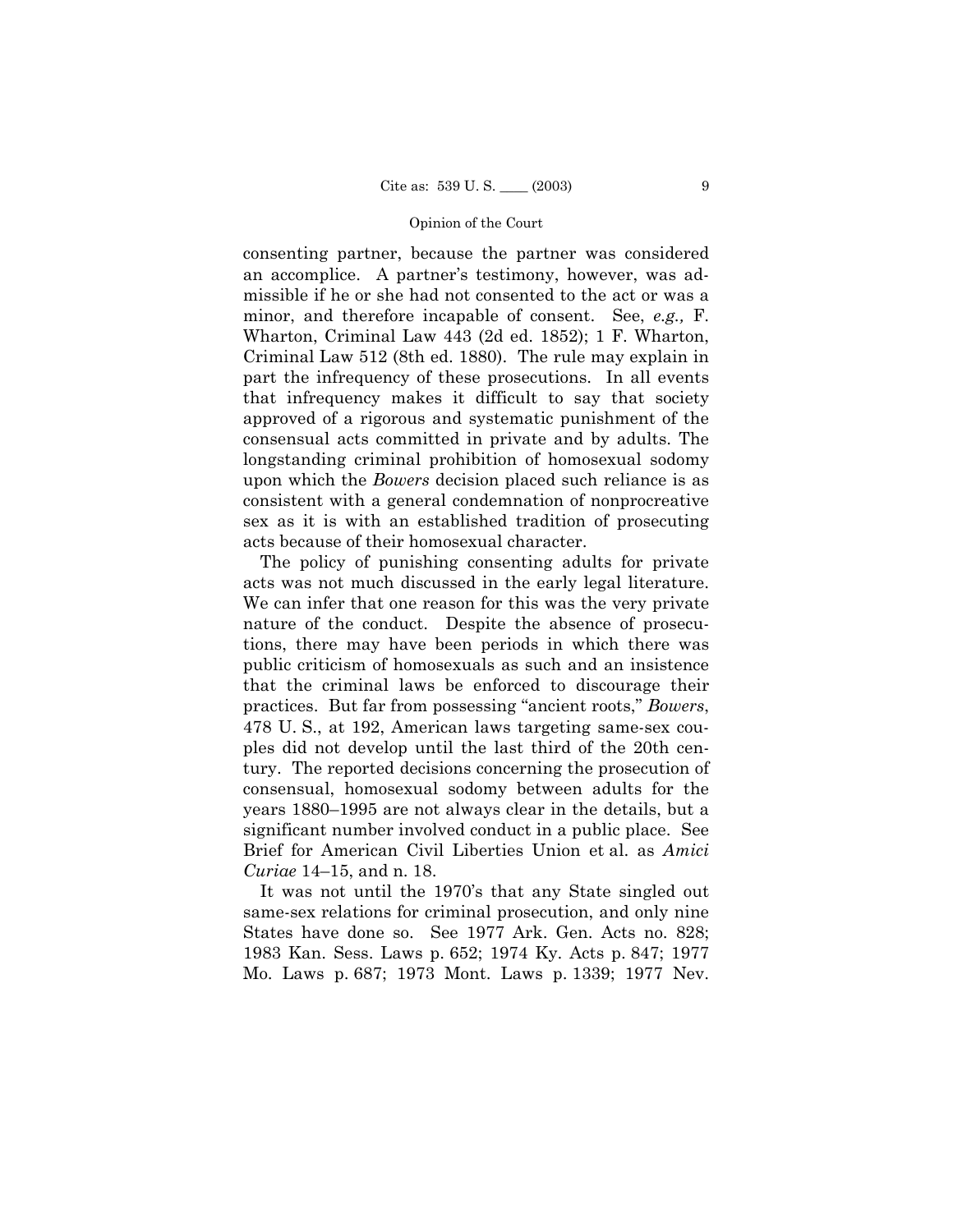#### Opinion of the Court

Stats. p. 1632; 1989 Tenn. Pub. Acts ch. 591; 1973 Tex. Gen. Laws ch. 399; see also *Post* v. *State*, 715 P. 2d 1105 (Okla. Crim. App. 1986) (sodomy law invalidated as applied to different-sex couples). Post-*Bowers* even some of these States did not adhere to the policy of suppressing homosexual conduct. Over the course of the last decades, States with same-sex prohibitions have moved toward abolishing them. See, *e.g.*, *Jegley* v. *Picado*, 349 Ark. 600, 80 S. W. 3d 332 (2002); *Gryczan* v. *State*, 283 Mont. 433, 942 P. 2d 112 (1997); *Campbell* v. *Sundquist*, 926 S. W. 2d 250 (Tenn. App. 1996); *Commonwealth* v. *Wasson*, 842 S. W. 2d 487 (Ky. 1992); see also 1993 Nev. Stats. p. 518 (repealing Nev. Rev. Stat. §201.193).

In summary, the historical grounds relied upon in *Bowers* are more complex than the majority opinion and the concurring opinion by Chief Justice Burger indicate. Their historical premises are not without doubt and, at the very least, are overstated.

It must be acknowledged, of course, that the Court in *Bowers* was making the broader point that for centuries there have been powerful voices to condemn homosexual conduct as immoral. The condemnation has been shaped by religious beliefs, conceptions of right and acceptable behavior, and respect for the traditional family. For many persons these are not trivial concerns but profound and deep convictions accepted as ethical and moral principles to which they aspire and which thus determine the course of their lives. These considerations do not answer the question before us, however. The issue is whether the majority may use the power of the State to enforce these views on the whole society through operation of the criminal law. "Our obligation is to define the liberty of all, not to mandate our own moral code." *Planned Parenthood of Southeastern Pa.* v. *Casey,* 505 U. S. 833, 850 (1992).

Chief Justice Burger joined the opinion for the Court in *Bowers* and further explained his views as follows: "Deci-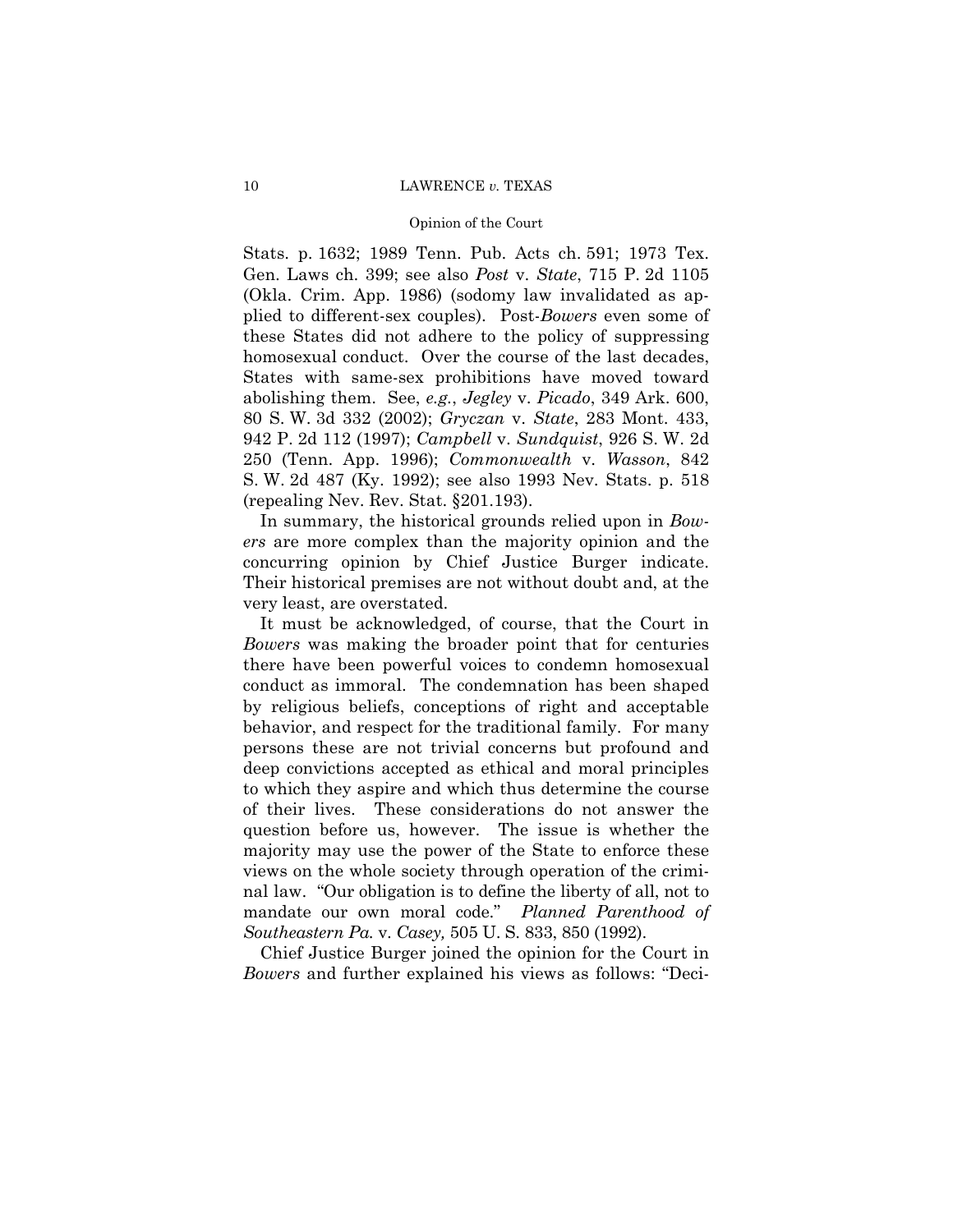#### Opinion of the Court

sions of individuals relating to homosexual conduct have been subject to state intervention throughout the history of Western civilization. Condemnation of those practices is firmly rooted in Judeao-Christian moral and ethical standards." 478 U. S., at 196. As with Justice White's assumptions about history, scholarship casts some doubt on the sweeping nature of the statement by Chief Justice Burger as it pertains to private homosexual conduct between consenting adults. See, *e.g.,* Eskridge, Hardwick and Historiography, 1999 U. Ill. L. Rev. 631, 656. In all events we think that our laws and traditions in the past half century are of most relevance here. These references show an emerging awareness that liberty gives substantial protection to adult persons in deciding how to conduct their private lives in matters pertaining to sex. "[H]istory and tradition are the starting point but not in all cases the ending point of the substantive due process inquiry." *County of Sacramento* v. *Lewis*, 523 U. S. 833, 857 (1998) (KENNEDY, J., concurring).

This emerging recognition should have been apparent when *Bowers* was decided. In 1955 the American Law Institute promulgated the Model Penal Code and made clear that it did not recommend or provide for "criminal penalties for consensual sexual relations conducted in private." ALI, Model Penal Code §213.2, Comment 2, p. 372 (1980). It justified its decision on three grounds: (1) The prohibitions undermined respect for the law by penalizing conduct many people engaged in; (2) the statutes regulated private conduct not harmful to others; and (3) the laws were arbitrarily enforced and thus invited the danger of blackmail. ALI, Model Penal Code, Commentary 277–280 (Tent. Draft No. 4, 1955). In 1961 Illinois changed its laws to conform to the Model Penal Code. Other States soon followed. Brief for Cato Institute as *Amicus Curiae* 15–16.

In *Bowers* the Court referred to the fact that before 1961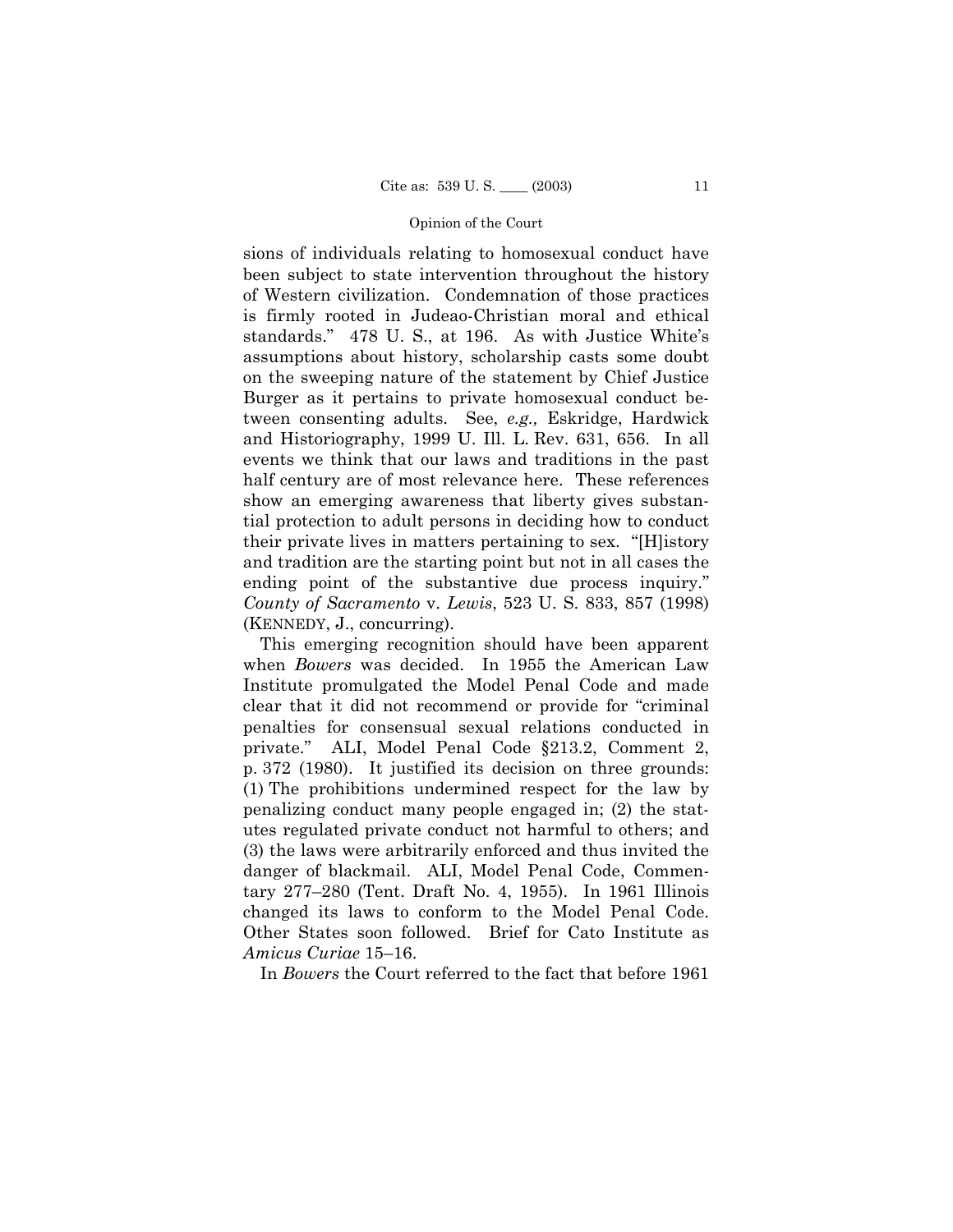#### Opinion of the Court

all 50 States had outlawed sodomy, and that at the time of the Court's decision 24 States and the District of Columbia had sodomy laws. 478 U. S., at 192–193. Justice Powell pointed out that these prohibitions often were being ignored, however. Georgia, for instance, had not sought to enforce its law for decades. *Id.*, at 197–198, n. 2 ("The history of nonenforcement suggests the moribund character today of laws criminalizing this type of private, consensual conduct").

The sweeping references by Chief Justice Burger to the history of Western civilization and to Judeo-Christian moral and ethical standards did not take account of other authorities pointing in an opposite direction. A committee advising the British Parliament recommended in 1957 repeal of laws punishing homosexual conduct. The Wolfenden Report: Report of the Committee on Homosexual Offenses and Prostitution (1963). Parliament enacted the substance of those recommendations 10 years later. Sexual Offences Act 1967, §1.

Of even more importance, almost five years before *Bowers* was decided the European Court of Human Rights considered a case with parallels to *Bowers* and to today's case. An adult male resident in Northern Ireland alleged he was a practicing homosexual who desired to engage in consensual homosexual conduct. The laws of Northern Ireland forbade him that right. He alleged that he had been questioned, his home had been searched, and he feared criminal prosecution. The court held that the laws proscribing the conduct were invalid under the European Convention on Human Rights. *Dudgeon* v. *United Kingdom*, 45 Eur. Ct. H. R. (1981) ¶52. Authoritative in all countries that are members of the Council of Europe (21 nations then, 45 nations now), the decision is at odds with the premise in *Bowers* that the claim put forward was insubstantial in our Western civilization.

In our own constitutional system the deficiencies in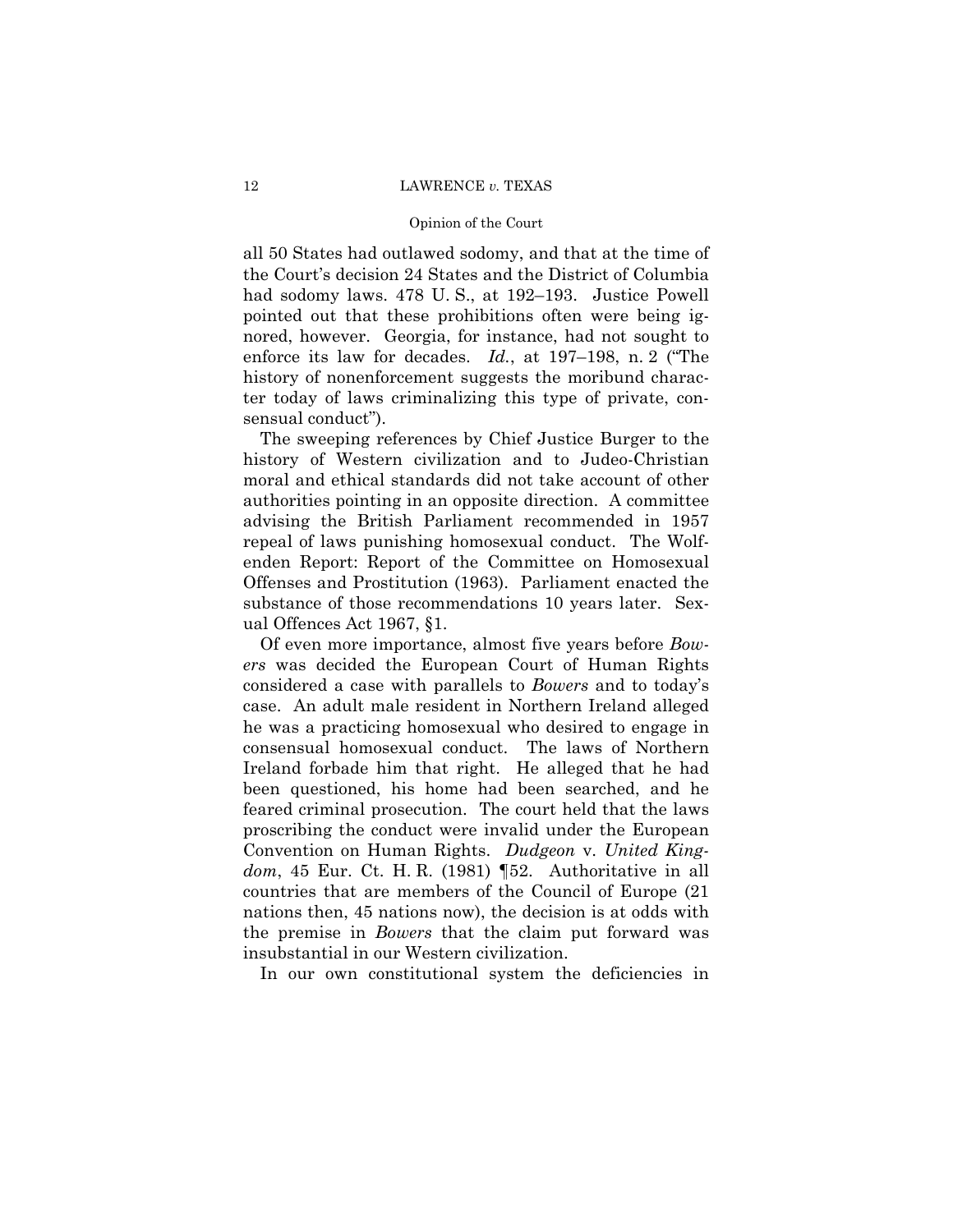#### Opinion of the Court

*Bowers* became even more apparent in the years following its announcement. The 25 States with laws prohibiting the relevant conduct referenced in the *Bowers* decision are reduced now to 13, of which 4 enforce their laws only against homosexual conduct. In those States where sodomy is still proscribed, whether for same-sex or heterosexual conduct, there is a pattern of nonenforcement with respect to consenting adults acting in private. The State of Texas admitted in 1994 that as of that date it had not prosecuted anyone under those circumstances. *State* v. *Morales*, 869 S. W. 2d 941, 943.

Two principal cases decided after *Bowers* cast its holding into even more doubt. In *Planned Parenthood of Southeastern Pa.* v. *Casey,* 505 U. S. 833 (1992), the Court reaffirmed the substantive force of the liberty protected by the Due Process Clause. The *Casey* decision again confirmed that our laws and tradition afford constitutional protection to personal decisions relating to marriage, procreation, contraception, family relationships, child rearing, and education. *Id.*, at 851. In explaining the respect the Constitution demands for the autonomy of the person in making these choices, we stated as follows:

"These matters, involving the most intimate and personal choices a person may make in a lifetime, choices central to personal dignity and autonomy, are central to the liberty protected by the Fourteenth Amendment. At the heart of liberty is the right to define one's own concept of existence, of meaning, of the universe, and of the mystery of human life. Beliefs about these matters could not define the attributes of personhood were they formed under compulsion of the State." *Ibid.* 

Persons in a homosexual relationship may seek autonomy for these purposes, just as heterosexual persons do. The decision in *Bowers* would deny them this right.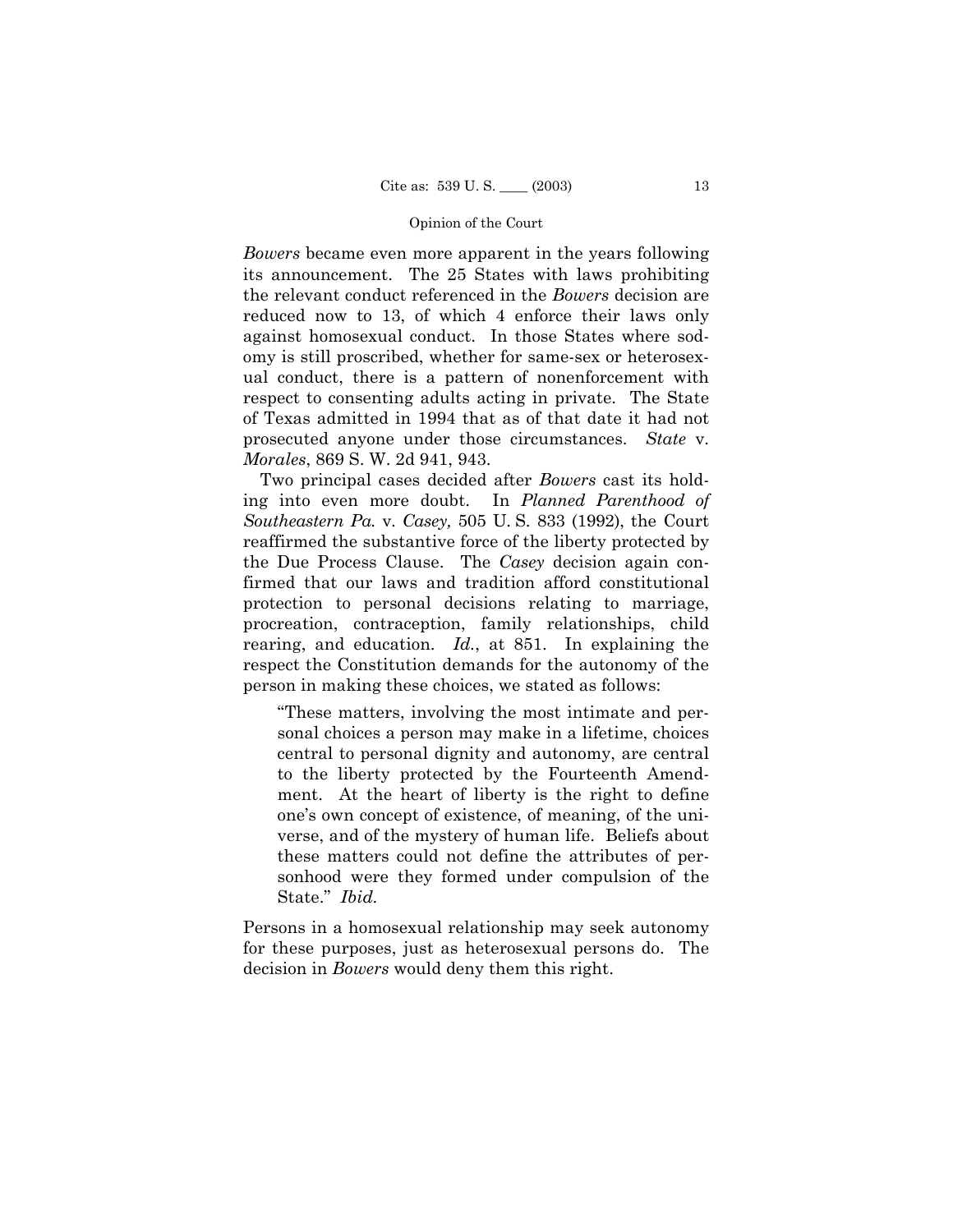#### Opinion of the Court

The second post-*Bowers* case of principal relevance is *Romer* v. *Evans,* 517 U. S. 620 (1996). There the Court struck down class-based legislation directed at homosexuals as a violation of the Equal Protection Clause. *Romer*  invalidated an amendment to Colorado's constitution which named as a solitary class persons who were homosexuals, lesbians, or bisexual either by "orientation, conduct, practices or relationships," *id.,* at 624 (internal quotation marks omitted), and deprived them of protection under state antidiscrimination laws. We concluded that the provision was "born of animosity toward the class of persons affected" and further that it had no rational relation to a legitimate governmental purpose. *Id.,* at 634.

As an alternative argument in this case, counsel for the petitioners and some *amici* contend that *Romer* provides the basis for declaring the Texas statute invalid under the Equal Protection Clause. That is a tenable argument, but we conclude the instant case requires us to address whether *Bowers* itself has continuing validity. Were we to hold the statute invalid under the Equal Protection Clause some might question whether a prohibition would be valid if drawn differently, say, to prohibit the conduct both between same-sex and different-sex participants.

Equality of treatment and the due process right to demand respect for conduct protected by the substantive guarantee of liberty are linked in important respects, and a decision on the latter point advances both interests. If protected conduct is made criminal and the law which does so remains unexamined for its substantive validity, its stigma might remain even if it were not enforceable as drawn for equal protection reasons. When homosexual conduct is made criminal by the law of the State, that declaration in and of itself is an invitation to subject homosexual persons to discrimination both in the public and in the private spheres. The central holding of *Bowers* has been brought in question by this case, and it should be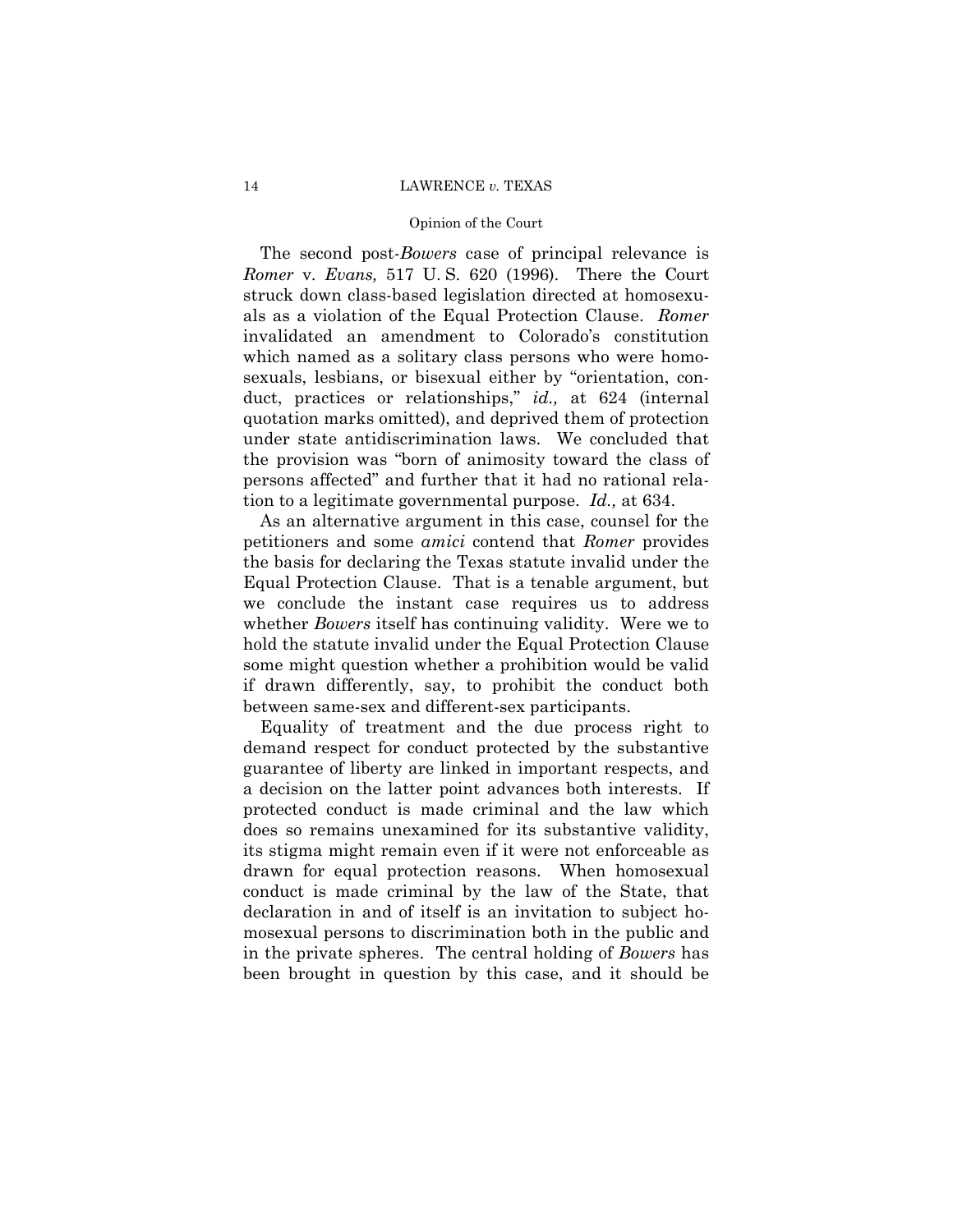#### Opinion of the Court

addressed. Its continuance as precedent demeans the lives of homosexual persons.

The stigma this criminal statute imposes, moreover, is not trivial. The offense, to be sure, is but a class C misdemeanor, a minor offense in the Texas legal system. Still, it remains a criminal offense with all that imports for the dignity of the persons charged. The petitioners will bear on their record the history of their criminal convictions. Just this Term we rejected various challenges to state laws requiring the registration of sex offenders. *Smith* v. *Doe*, 538 U. S. \_\_ (2003); *Connecticut Dept. of Public Safety* v. *Doe*, 538 U. S. 1 (2003). We are advised that if Texas convicted an adult for private, consensual homosexual conduct under the statute here in question the convicted person would come within the registration laws of a least four States were he or she to be subject to their jurisdiction. Pet. for Cert. 13, and n. 12 (citing Idaho Code §§18–8301 to 18–8326 (Cum. Supp. 2002); La. Code Crim. Proc. Ann., §§15:540–15:549 (West 2003); Miss. Code Ann. §§45–33–21 to 45–33–57 (Lexis 2003); S. C. Code Ann. §§23–3–400 to 23–3–490 (West 2002)). This underscores the consequential nature of the punishment and the state-sponsored condemnation attendant to the criminal prohibition. Furthermore, the Texas criminal conviction carries with it the other collateral consequences always following a conviction, such as notations on job application forms, to mention but one example.

The foundations of *Bowers* have sustained serious erosion from our recent decisions in *Casey* and *Romer*. When our precedent has been thus weakened, criticism from other sources is of greater significance. In the United States criticism of *Bowers* has been substantial and continuing, disapproving of its reasoning in all respects, not just as to its historical assumptions. See, *e.g.,* C. Fried, Order and Law: Arguing the Reagan Revolution—A Firsthand Account 81–84 (1991); R. Posner, Sex and Reason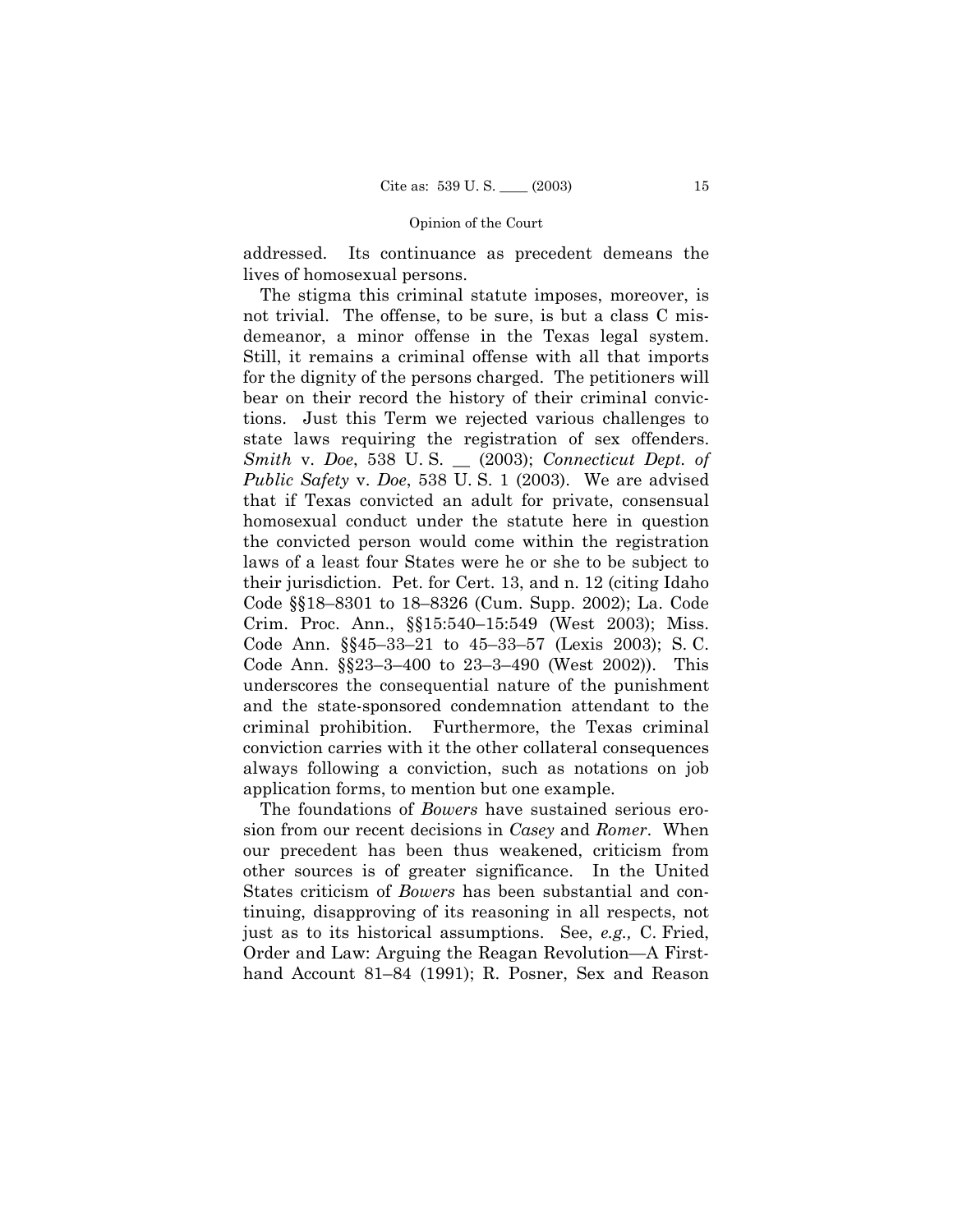#### Opinion of the Court

341–350 (1992). The courts of five different States have declined to follow it in interpreting provisions in their own state constitutions parallel to the Due Process Clause of the Fourteenth Amendment, see *Jegley* v. *Picado*, 349 Ark. 600, 80 S. W. 3d 332 (2002); *Powell* v. *State*, 270 Ga. 327, 510 S. E. 2d 18, 24 (1998); *Gryczan* v. *State*, 283 Mont. 433, 942 P. 2d 112 (1997); *Campbell* v. *Sundquist*, 926 S. W. 2d 250 (Tenn. App. 1996); *Commonwealth* v. *Wasson*, 842 S. W. 2d 487 (Ky. 1992).

To the extent *Bowers* relied on values we share with a wider civilization, it should be noted that the reasoning and holding in *Bowers* have been rejected elsewhere. The European Court of Human Rights has followed not *Bowers*  but its own decision in *Dudgeon* v. *United Kingdom*. See *P. G. & J. H.* v. *United Kingdom*, App. No. 00044787/98, ¶56 (Eur. Ct. H. R., Sept. 25, 2001); *Modinos* v. *Cyprus*, 259 Eur. Ct. H. R. (1993); *Norris* v. *Ireland*, 142 Eur. Ct. H. R. (1988). Other nations, too, have taken action consistent with an affirmation of the protected right of homosexual adults to engage in intimate, consensual conduct. See Brief for Mary Robinson et al. as *Amici Curiae* 11–12. The right the petitioners seek in this case has been accepted as an integral part of human freedom in many other countries. There has been no showing that in this country the governmental interest in circumscribing personal choice is somehow more legitimate or urgent.

The doctrine of *stare decisis* is essential to the respect accorded to the judgments of the Court and to the stability of the law. It is not, however, an inexorable command. *Payne* v. *Tennessee*, 501 U. S. 808, 828 (1991) ("*Stare decisis* is not an inexorable command; rather, it 'is a principle of policy and not a mechanical formula of adherence to the latest decision'") (quoting *Helvering* v. *Hallock*, 309 U. S. 106, 119 (1940))). In *Casey* we noted that when a Court is asked to overrule a precedent recognizing a constitutional liberty interest, individual or societal reliance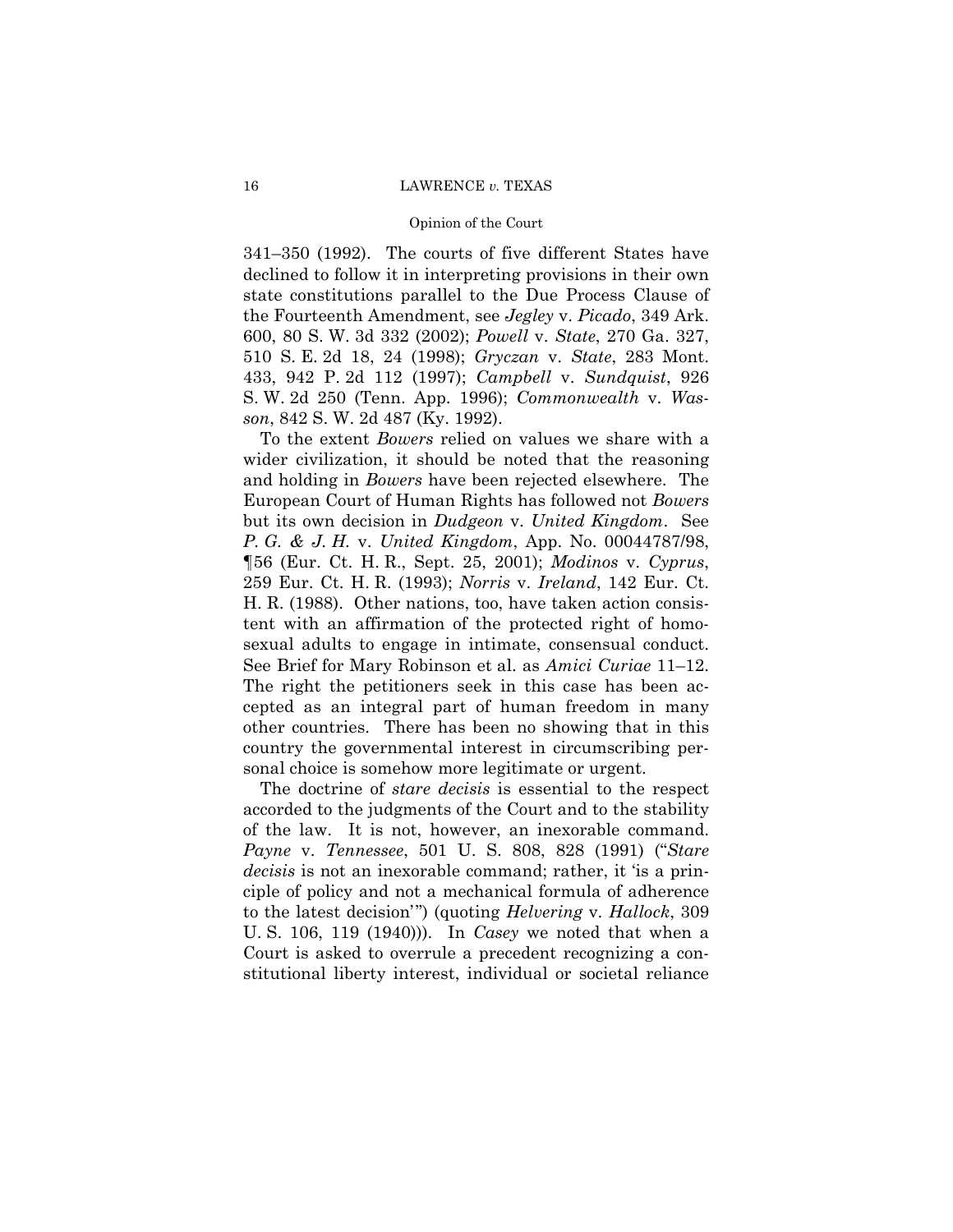#### Opinion of the Court

on the existence of that liberty cautions with particular strength against reversing course. 505 U. S., at 855–856; see also *id.*, at 844 ("Liberty finds no refuge in a jurisprudence of doubt"). The holding in *Bowers*, however, has not induced detrimental reliance comparable to some instances where recognized individual rights are involved. Indeed, there has been no individual or societal reliance on *Bowers* of the sort that could counsel against overturning its holding once there are compelling reasons to do so. *Bowers* itself causes uncertainty, for the precedents before and after its issuance contradict its central holding.

The rationale of *Bowers* does not withstand careful analysis. In his dissenting opinion in *Bowers* JUSTICE STEVENS came to these conclusions:

"Our prior cases make two propositions abundantly clear. First, the fact that the governing majority in a State has traditionally viewed a particular practice as immoral is not a sufficient reason for upholding a law prohibiting the practice; neither history nor tradition could save a law prohibiting miscegenation from constitutional attack. Second, individual decisions by married persons, concerning the intimacies of their physical relationship, even when not intended to produce offspring, are a form of "liberty" protected by the Due Process Clause of the Fourteenth Amendment. Moreover, this protection extends to intimate choices by unmarried as well as married persons." 478 U. S., at 216 (footnotes and citations omitted).

JUSTICE STEVENS' analysis, in our view, should have been controlling in *Bowers* and should control here.

*Bowers* was not correct when it was decided, and it is not correct today. It ought not to remain binding precedent. *Bowers* v. *Hardwick* should be and now is overruled.

The present case does not involve minors. It does not involve persons who might be injured or coerced or who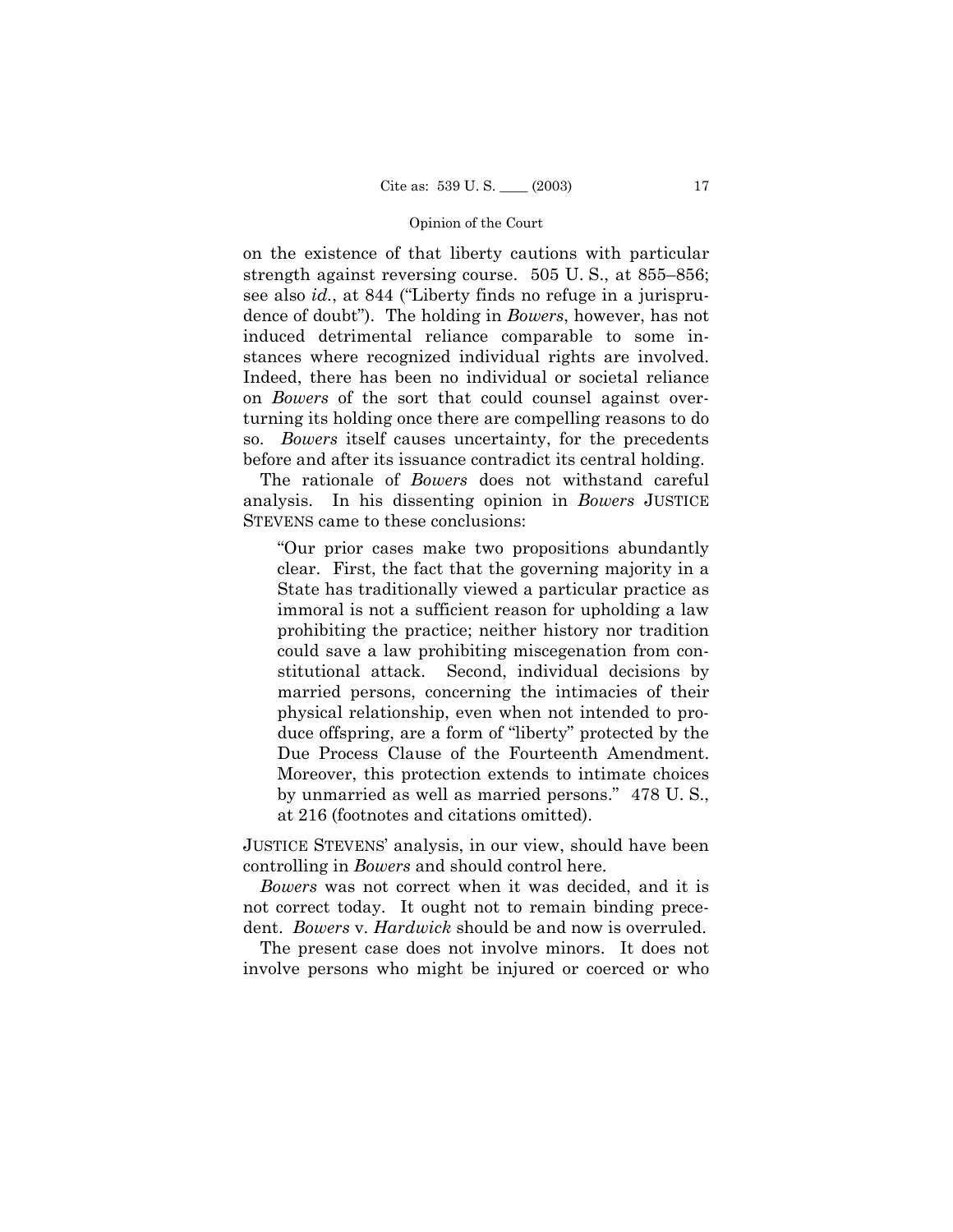#### Opinion of the Court

are situated in relationships where consent might not easily be refused. It does not involve public conduct or prostitution. It does not involve whether the government must give formal recognition to any relationship that homosexual persons seek to enter. The case does involve two adults who, with full and mutual consent from each other, engaged in sexual practices common to a homosexual lifestyle. The petitioners are entitled to respect for their private lives. The State cannot demean their existence or control their destiny by making their private sexual conduct a crime. Their right to liberty under the Due Process Clause gives them the full right to engage in their conduct without intervention of the government. "It is a promise of the Constitution that there is a realm of personal liberty which the government may not enter." *Casey*, *supra*, at 847. The Texas statute furthers no legitimate state interest which can justify its intrusion into the personal and private life of the individual.

Had those who drew and ratified the Due Process Clauses of the Fifth Amendment or the Fourteenth Amendment known the components of liberty in its manifold possibilities, they might have been more specific. They did not presume to have this insight. They knew times can blind us to certain truths and later generations can see that laws once thought necessary and proper in fact serve only to oppress. As the Constitution endures, persons in every generation can invoke its principles in their own search for greater freedom.

The judgment of the Court of Appeals for the Texas Fourteenth District is reversed, and the case is remanded for further proceedings not inconsistent with this opinion.

*It is so ordered.*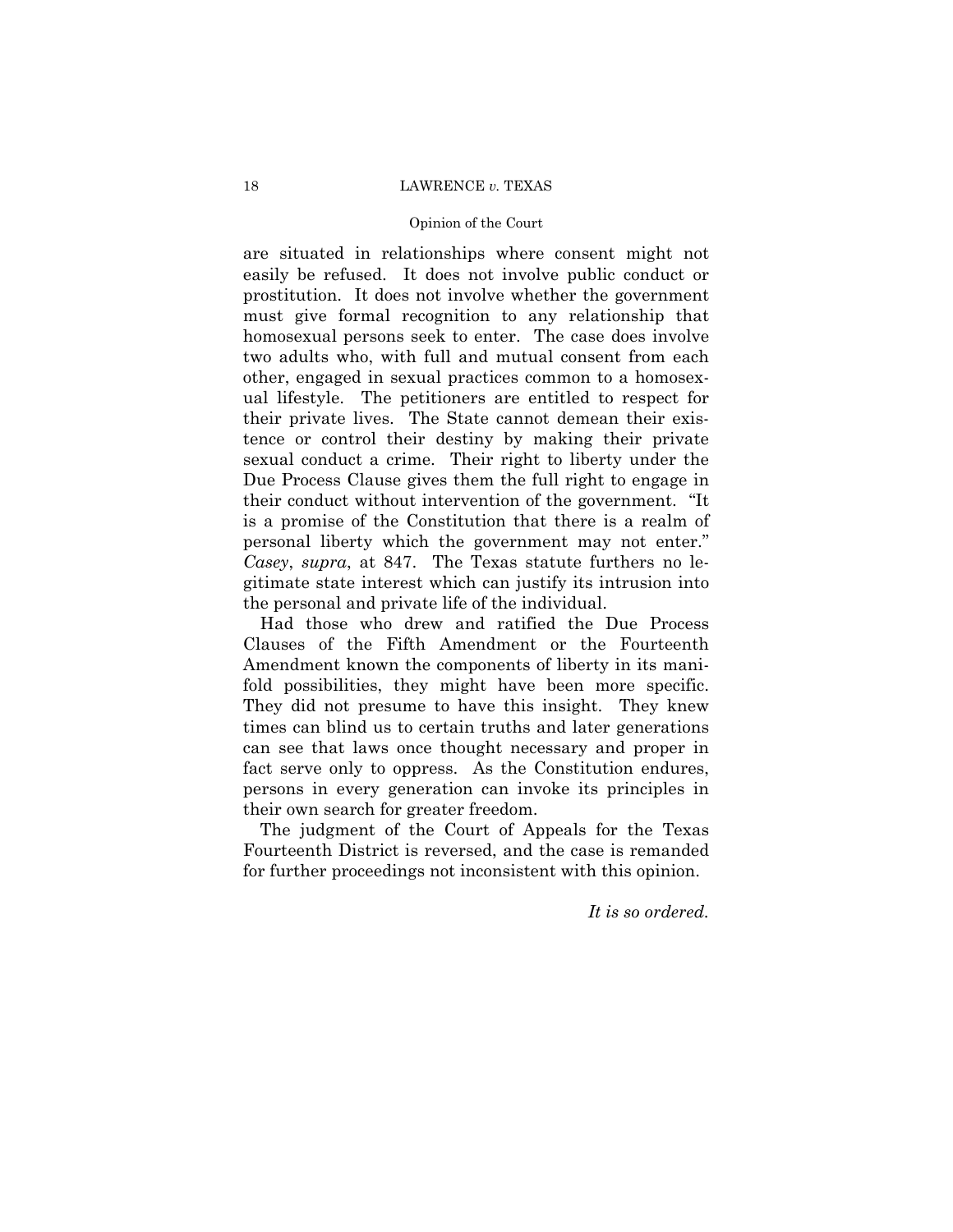# **SUPREME COURT OF THE UNITED STATES**  $\frac{1}{2}$  ,  $\frac{1}{2}$  ,  $\frac{1}{2}$  ,  $\frac{1}{2}$  ,  $\frac{1}{2}$  ,  $\frac{1}{2}$

#### No. 02–102  $\frac{1}{2}$  ,  $\frac{1}{2}$  ,  $\frac{1}{2}$  ,  $\frac{1}{2}$  ,  $\frac{1}{2}$  ,  $\frac{1}{2}$  ,  $\frac{1}{2}$

# JOHN GEDDES LAWRENCE AND TYRON GARNER, PETITIONERS *v.* TEXAS

# ON WRIT OF CERTIORARI TO THE COURT OF APPEALS OF TEXAS, FOURTEENTH DISTRICT

[June 26, 2003]

# JUSTICE O'CONNOR, concurring in the judgment.

The Court today overrules *Bowers* v. *Hardwick,* 478 U. S. 186 (1986). I joined *Bowers*, and do not join the Court in overruling it. Nevertheless, I agree with the Court that Texas' statute banning same-sex sodomy is unconstitutional. See Tex. Penal Code Ann. §21.06 (2003). Rather than relying on the substantive component of the Fourteenth Amendment's Due Process Clause, as the Court does, I base my conclusion on the Fourteenth Amendment's Equal Protection Clause.

The Equal Protection Clause of the Fourteenth Amendment "is essentially a direction that all persons similarly situated should be treated alike." *Cleburne* v. *Cleburne Living Center, Inc.,* 473 U. S. 432, 439 (1985); see also *Plyler* v. *Doe,* 457 U. S. 202, 216 (1982). Under our rational basis standard of review, "legislation is presumed to be valid and will be sustained if the classification drawn by the statute is rationally related to a legitimate state interest." *Cleburne* v. *Cleburne Living Center*, *supra*, at 440; see also *Department of Agriculture* v. *Moreno,* 413 U. S. 528, 534 (1973); *Romer* v. *Evans,* 517 U. S. 620, 632– 633 (1996); *Nordlinger* v. *Hahn,* 505 U. S. 1, 11–12 (1992).

Laws such as economic or tax legislation that are scrutinized under rational basis review normally pass constitutional muster, since "the Constitution presumes that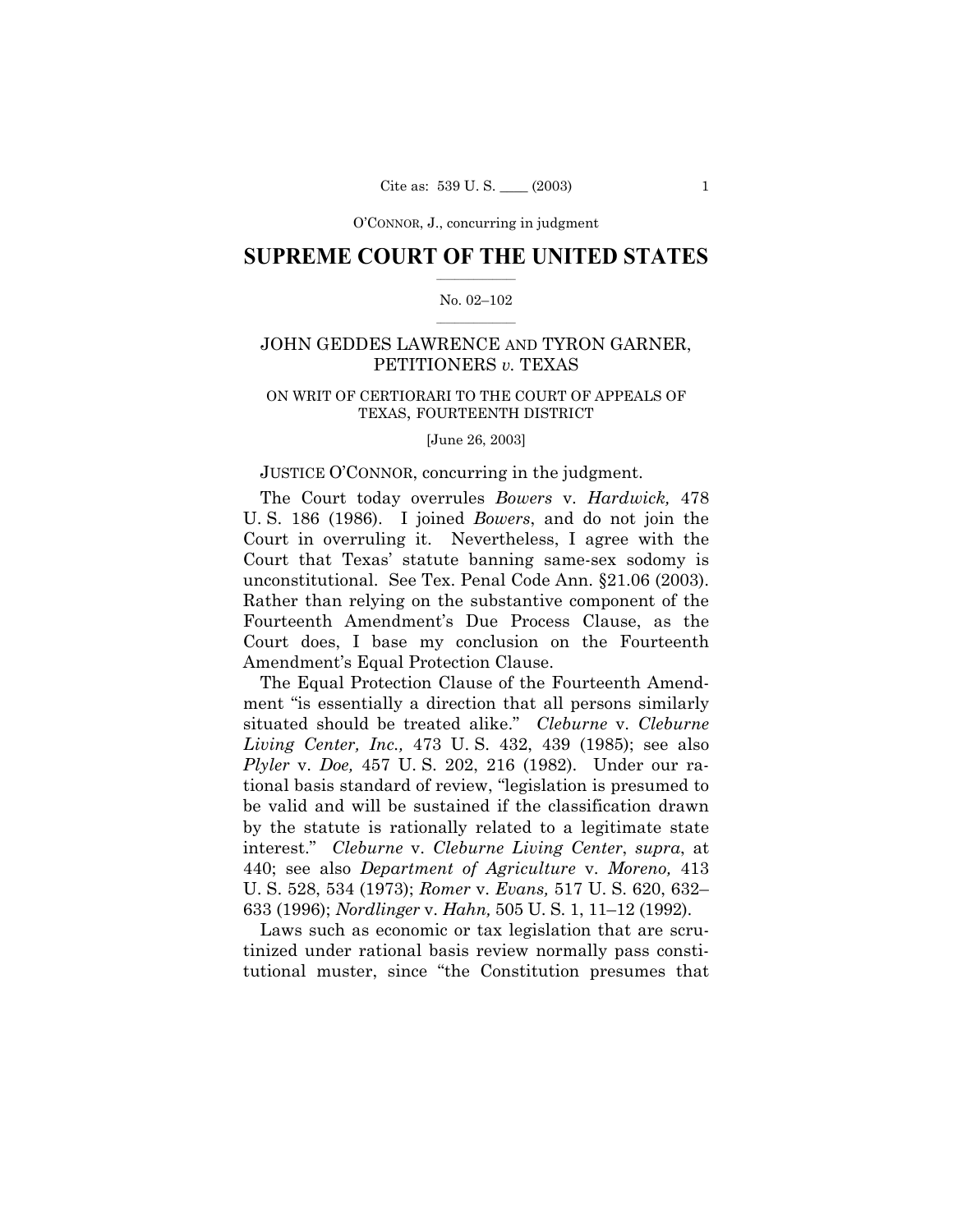even improvident decisions will eventually be rectified by the democratic processes." *Cleburne* v. *Cleburne Living Center*, *supra*, at 440; see also *Fitzgerald* v. *Racing Assn. of Central Iowa, ante,* p. \_\_\_; *Williamson* v. *Lee Optical of Okla., Inc.,* 348 U. S. 483 (1955). We have consistently held, however, that some objectives, such as "a bare ... desire to harm a politically unpopular group," are not legitimate state interests. *Department of Agriculture* v. *Moreno, supra*, at 534. See also *Cleburne* v. *Cleburne Living Center*, *supra*, at 446–447; *Romer* v. *Evans, supra*, at 632. When a law exhibits such a desire to harm a politically unpopular group, we have applied a more searching form of rational basis review to strike down such laws under the Equal Protection Clause.

We have been most likely to apply rational basis review to hold a law unconstitutional under the Equal Protection Clause where, as here, the challenged legislation inhibits personal relationships. In *Department of Agriculture* v. *Moreno*, for example, we held that a law preventing those households containing an individual unrelated to any other member of the household from receiving food stamps violated equal protection because the purpose of the law was to "'discriminate against hippies.'" 413 U. S., at 534. The asserted governmental interest in preventing food stamp fraud was not deemed sufficient to satisfy rational basis review. *Id.,* at 535–538. In *Eisenstadt* v. *Baird*, 405 U. S. 438, 447–455 (1972), we refused to sanction a law that discriminated between married and unmarried persons by prohibiting the distribution of contraceptives to single persons. Likewise, in *Cleburne* v. *Cleburne Living Center, supra,* we held that it was irrational for a State to require a home for the mentally disabled to obtain a special use permit when other residences—like fraternity houses and apartment buildings—did not have to obtain such a permit. And in *Romer* v. *Evans,* we disallowed a state statute that "impos[ed] a broad and undifferentiated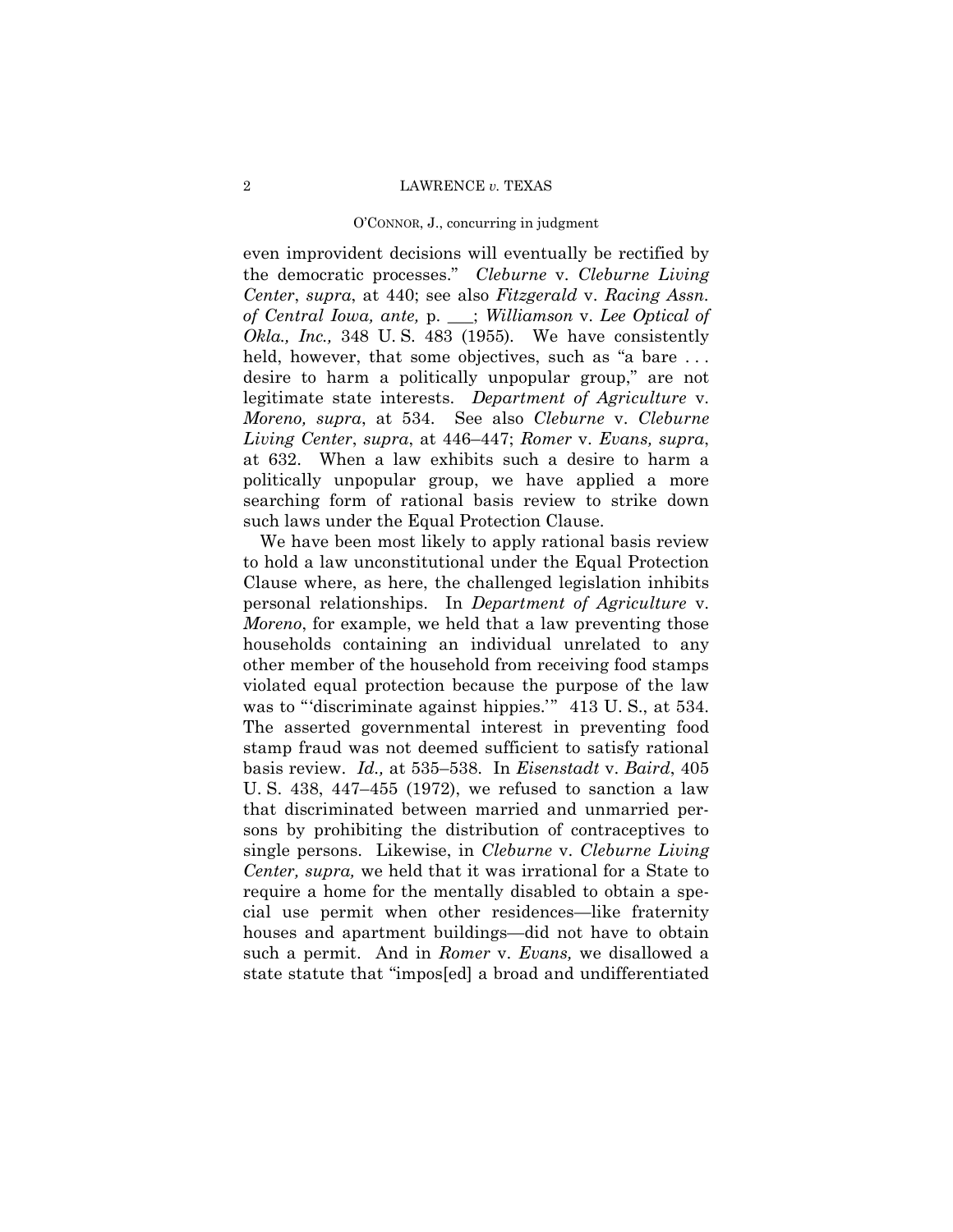disability on a single named group"—specifically, homosexuals. 517 U. S., at 632. The dissent apparently agrees that if these cases have *stare decisis* effect, Texas' sodomy law would not pass scrutiny under the Equal Protection Clause, regardless of the type of rational basis review that we apply. See *post*, at 17–18 (opinion of SCALIA, J.).

The statute at issue here makes sodomy a crime only if a person "engages in deviate sexual intercourse with another individual of the same sex." Tex. Penal Code Ann. §21.06(a) (2003). Sodomy between opposite-sex partners, however, is not a crime in Texas. That is, Texas treats the same conduct differently based solely on the participants. Those harmed by this law are people who have a same-sex sexual orientation and thus are more likely to engage in behavior prohibited by §21.06.

The Texas statute makes homosexuals unequal in the eyes of the law by making particular conduct—and only that conduct—subject to criminal sanction. It appears that prosecutions under Texas' sodomy law are rare. See *State* v. *Morales*, 869 S. W. 2d 941, 943 (Tex. 1994) (noting in 1994 that §21.06 "has not been, and in all probability will not be, enforced against private consensual conduct between adults"). This case shows, however, that prosecutions under §21.06 *do* occur. And while the penalty imposed on petitioners in this case was relatively minor, the consequences of conviction are not. As the Court notes, see *ante*, at 15, petitioners' convictions, if upheld, would disqualify them from or restrict their ability to engage in a variety of professions, including medicine, athletic training, and interior design. See, *e.g.,* Tex. Occ. Code Ann. §164.051(a)(2)(B) (2003 Pamphlet) (physician); §451.251 (a)(1) (athletic trainer);  $$1053.252(2)$  (interior designer). Indeed, were petitioners to move to one of four States, their convictions would require them to register as sex offenders to local law enforcement. See, *e.g.,* Idaho Code §18–8304 (Cum. Supp. 2002); La. Stat. Ann. §15:542 (West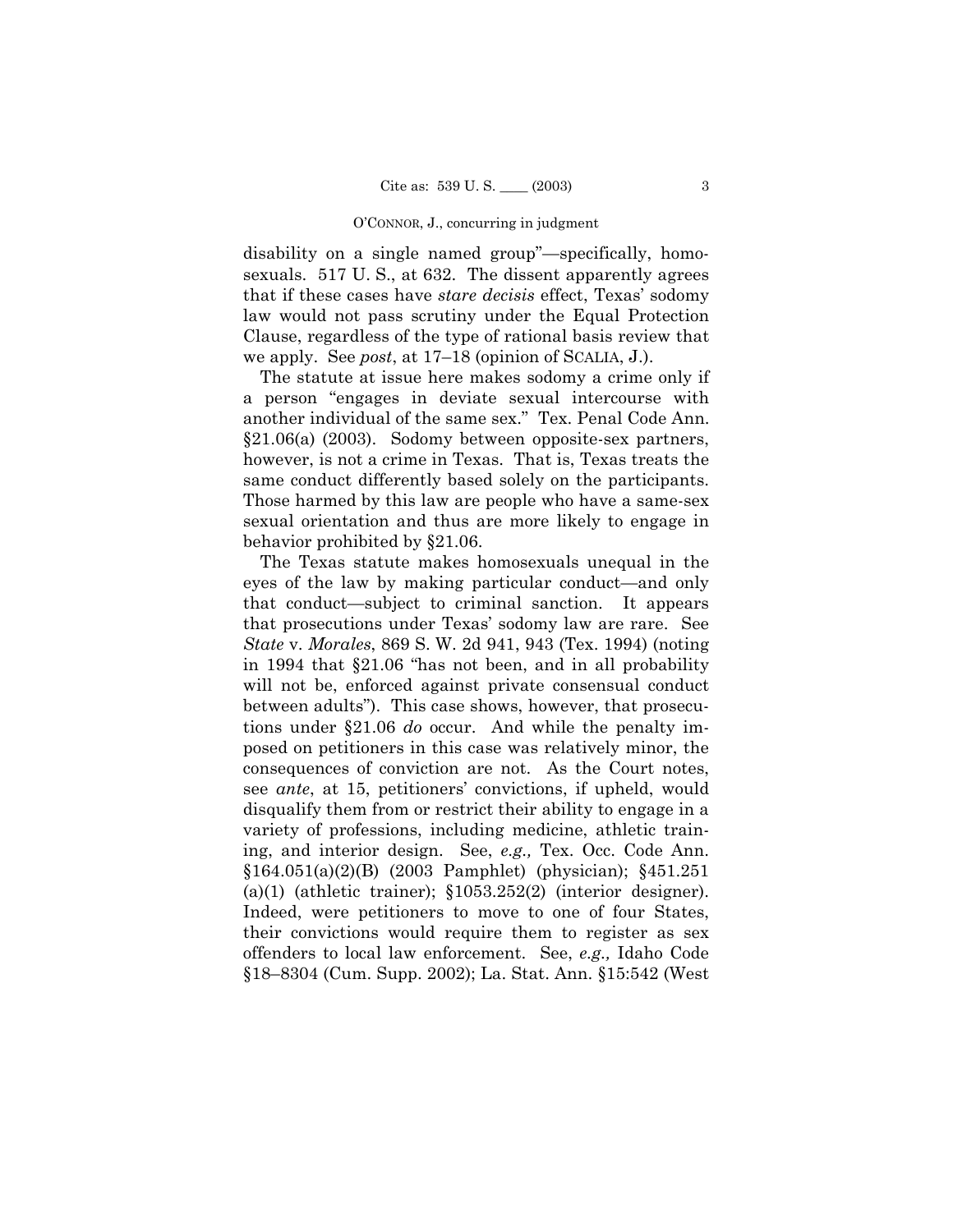Cum. Supp. 2003); Miss. Code Ann. §45–33–25 (West 2003); S. C. Code Ann. §23–3–430 (West Cum. Supp. 2002); cf. *ante*, at 15.

And the effect of Texas' sodomy law is not just limited to the threat of prosecution or consequence of conviction. Texas' sodomy law brands all homosexuals as criminals, thereby making it more difficult for homosexuals to be treated in the same manner as everyone else. Indeed, Texas itself has previously acknowledged the collateral effects of the law, stipulating in a prior challenge to this action that the law "legally sanctions discrimination against [homosexuals] in a variety of ways unrelated to the criminal law," including in the areas of "employment, family issues, and housing." *State* v. *Morales*, 826 S. W. 2d 201, 203 (Tex. App. 1992).

Texas attempts to justify its law, and the effects of the law, by arguing that the statute satisfies rational basis review because it furthers the legitimate governmental interest of the promotion of morality. In *Bowers*, we held that a state law criminalizing sodomy as applied to homosexual couples did not violate substantive due process. We rejected the argument that no rational basis existed to justify the law, pointing to the government's interest in promoting morality. 478 U. S., at 196. The only question in front of the Court in *Bowers* was whether the substantive component of the Due Process Clause protected a right to engage in homosexual sodomy. *Id.,* at 188, n. 2. *Bowers* did not hold that moral disapproval of a group is a rational basis under the Equal Protection Clause to criminalize homosexual sodomy when heterosexual sodomy is not punished.

This case raises a different issue than *Bowers:* whether, under the Equal Protection Clause, moral disapproval is a legitimate state interest to justify by itself a statute that bans homosexual sodomy, but not heterosexual sodomy. It is not. Moral disapproval of this group, like a bare desire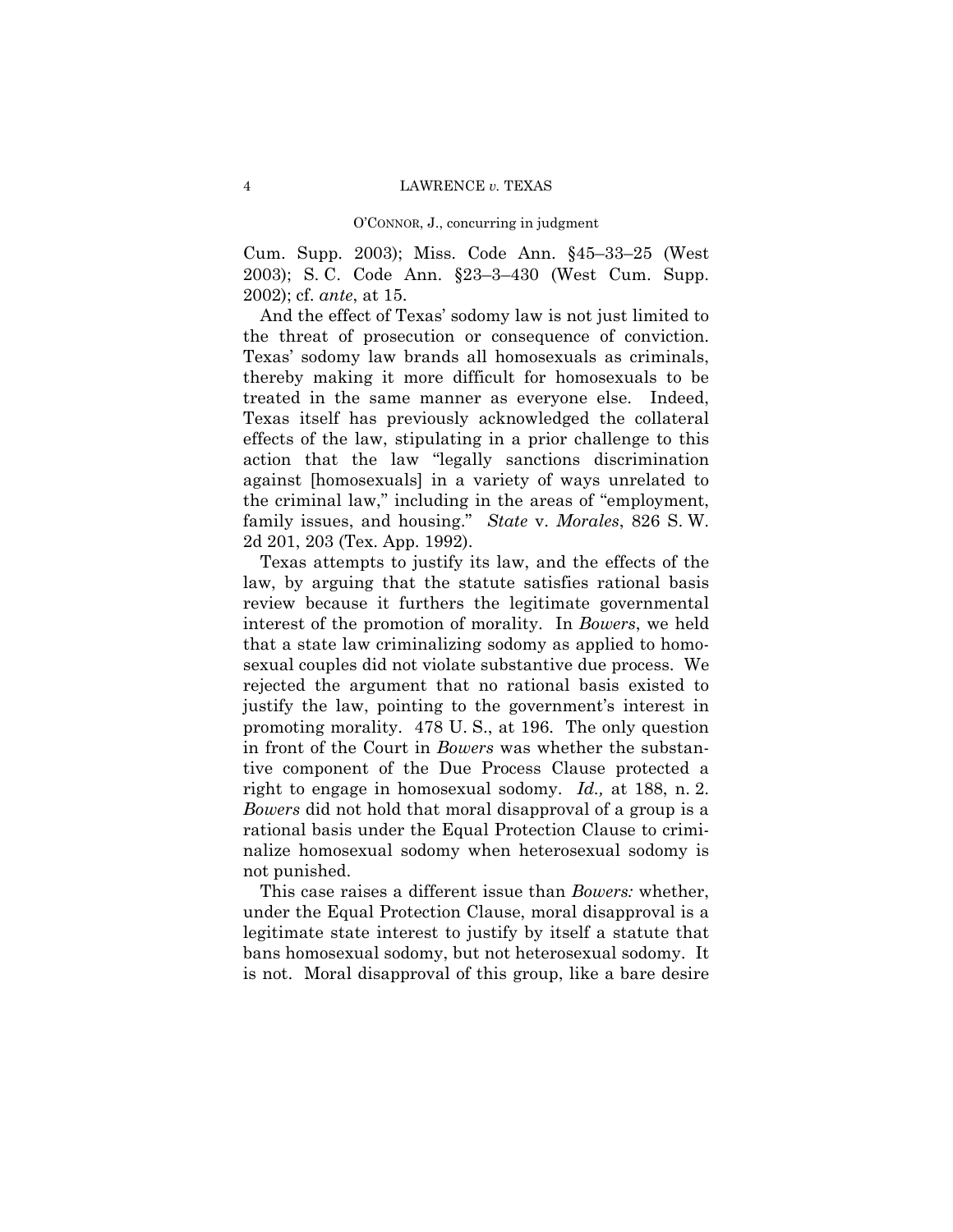to harm the group, is an interest that is insufficient to satisfy rational basis review under the Equal Protection Clause. See, *e.g., Department of Agriculture* v. *Moreno*, *supra*, at 534; *Romer* v. *Evans*, 517 U. S., at 634–635. Indeed, we have never held that moral disapproval, without any other asserted state interest, is a sufficient rationale under the Equal Protection Clause to justify a law that discriminates among groups of persons.

Moral disapproval of a group cannot be a legitimate governmental interest under the Equal Protection Clause because legal classifications must not be "drawn for the purpose of disadvantaging the group burdened by the law." *Id.,* at 633. Texas' invocation of moral disapproval as a legitimate state interest proves nothing more than Texas' desire to criminalize homosexual sodomy. But the Equal Protection Clause prevents a State from creating "a classification of persons undertaken for its own sake." *Id.,*  at 635. And because Texas so rarely enforces its sodomy law as applied to private, consensual acts, the law serves more as a statement of dislike and disapproval against homosexuals than as a tool to stop criminal behavior. The Texas sodomy law "raise[s] the inevitable inference that the disadvantage imposed is born of animosity toward the class of persons affected." *Id.,* at 634.

Texas argues, however, that the sodomy law does not discriminate against homosexual persons. Instead, the State maintains that the law discriminates only against homosexual conduct. While it is true that the law applies only to conduct, the conduct targeted by this law is conduct that is closely correlated with being homosexual. Under such circumstances, Texas' sodomy law is targeted at more than conduct. It is instead directed toward gay persons as a class. "After all, there can hardly be more palpable discrimination against a class than making the conduct that defines the class criminal." *Id.,* at 641 (SCALIA, J., dissenting) (internal quotation marks omit-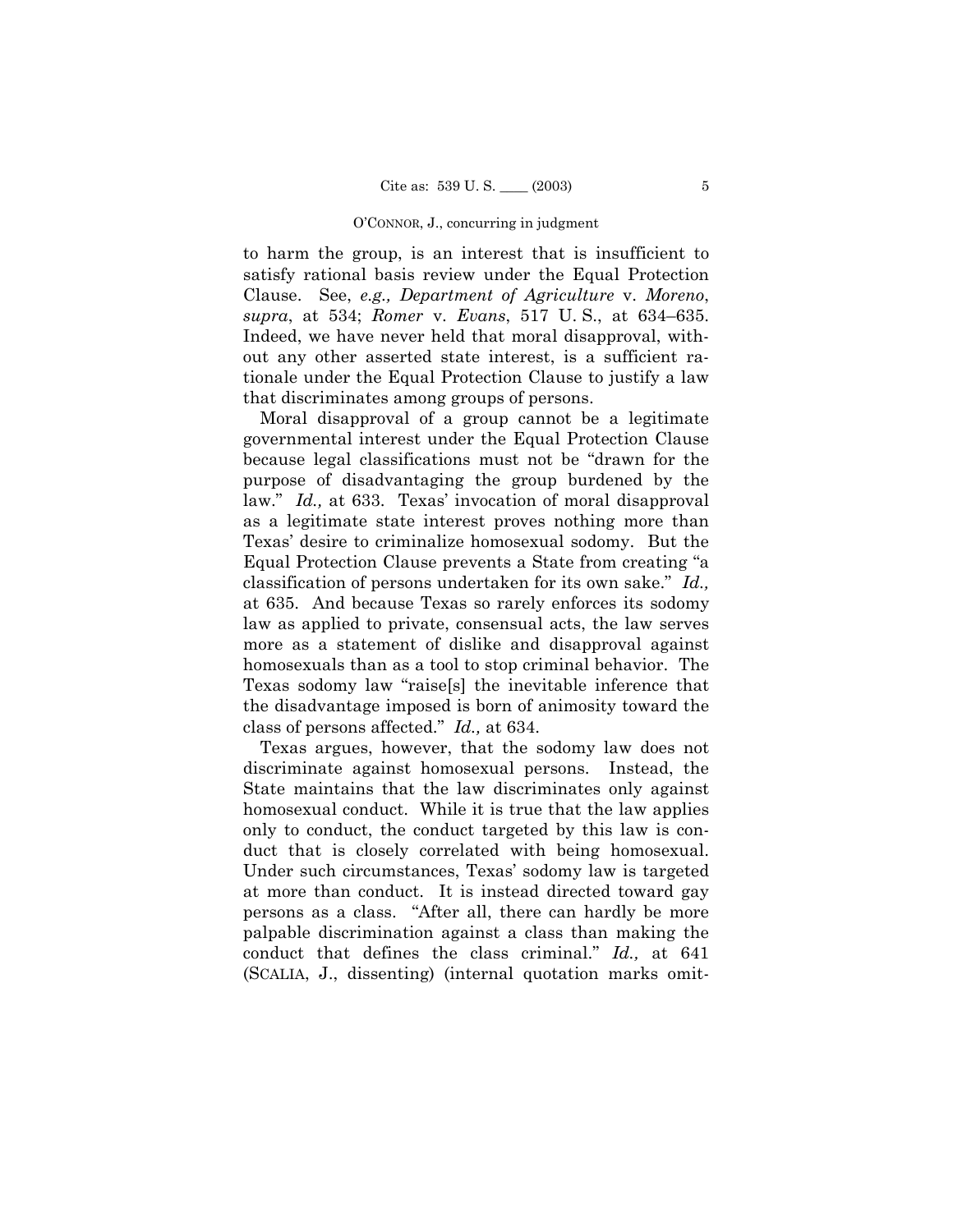ted). When a State makes homosexual conduct criminal, and not "deviate sexual intercourse" committed by persons of different sexes, "that declaration in and of itself is an invitation to subject homosexual persons to discrimination both in the public and in the private spheres." *Ante*, at 14.

Indeed, Texas law confirms that the sodomy statute is directed toward homosexuals as a class. In Texas, calling a person a homosexual is slander *per se* because the word "homosexual" "impute[s] the commission of a crime." *Plumley* v. *Landmark Chevrolet, Inc.*, 122 F. 3d 308, 310 (CA5 1997) (applying Texas law); see also *Head* v. *Newton*, 596 S. W. 2d 209, 210 (Tex. App. 1980). The State has admitted that because of the sodomy law, *being* homosexual carries the presumption of being a criminal. See *State*  v. *Morales*, 826 S. W. 2d, at 202–203 ("[T]he statute brands lesbians and gay men as criminals and thereby legally sanctions discrimination against them in a variety of ways unrelated to the criminal law"). Texas' sodomy law therefore results in discrimination against homosexuals as a class in an array of areas outside the criminal law. See *ibid.* In *Romer* v. *Evans,* we refused to sanction a law that singled out homosexuals "for disfavored legal status." 517 U. S., at 633. The same is true here. The Equal Protection Clause "'neither knows nor tolerates classes among citizens.'" *Id.,* at 623 (quoting *Plessy* v. *Ferguson,*  163 U. S. 537, 559 (1896) (Harlan, J. dissenting)).

A State can of course assign certain consequences to a violation of its criminal law. But the State cannot single out one identifiable class of citizens for punishment that does not apply to everyone else, with moral disapproval as the only asserted state interest for the law. The Texas sodomy statute subjects homosexuals to "a lifelong penalty and stigma. A legislative classification that threatens the creation of an underclass . . . cannot be reconciled with" the Equal Protection Clause. *Plyler* v. *Doe*, 457 U. S., at 239 (Powell, J., concurring).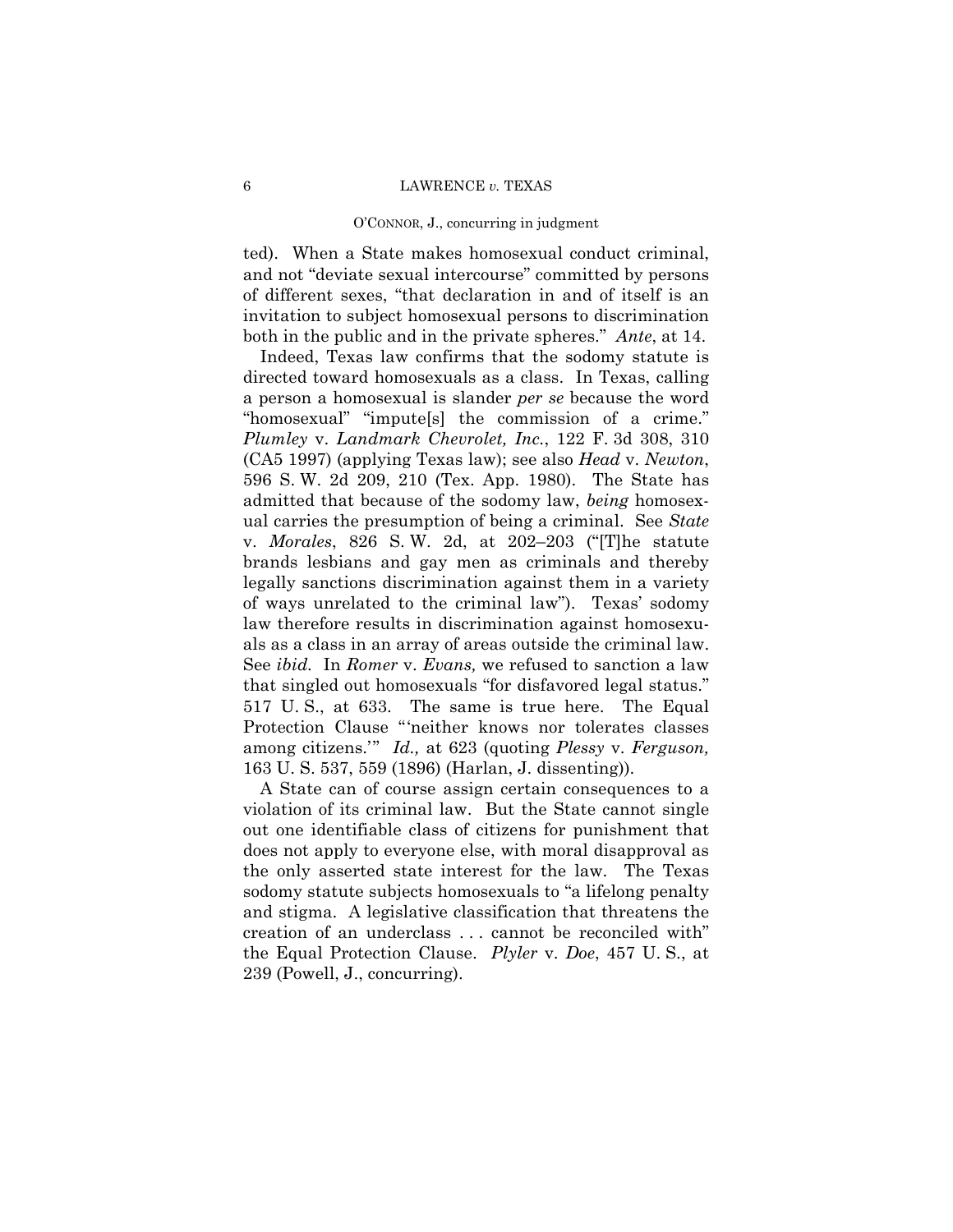Whether a sodomy law that is neutral both in effect and application, see *Yick Wo* v. *Hopkins,* 118 U. S. 356 (1886), would violate the substantive component of the Due Process Clause is an issue that need not be decided today. I am confident, however, that so long as the Equal Protection Clause requires a sodomy law to apply equally to the private consensual conduct of homosexuals and heterosexuals alike, such a law would not long stand in our democratic society. In the words of Justice Jackson:

"The framers of the Constitution knew, and we should not forget today, that there is no more effective practical guaranty against arbitrary and unreasonable government than to require that the principles of law which officials would impose upon a minority be imposed generally. Conversely, nothing opens the door to arbitrary action so effectively as to allow those officials to pick and choose only a few to whom they will apply legislation and thus to escape the political retribution that might be visited upon them if larger numbers were affected." *Railway Express Agency, Inc.* v. *New York,* 336 U. S. 106, 112–113 (1949) (concurring opinion).

That this law as applied to private, consensual conduct is unconstitutional under the Equal Protection Clause does not mean that other laws distinguishing between heterosexuals and homosexuals would similarly fail under rational basis review. Texas cannot assert any legitimate state interest here, such as national security or preserving the traditional institution of marriage. Unlike the moral disapproval of same-sex relations—the asserted state interest in this case—other reasons exist to promote the institution of marriage beyond mere moral disapproval of an excluded group.

A law branding one class of persons as criminal solely based on the State's moral disapproval of that class and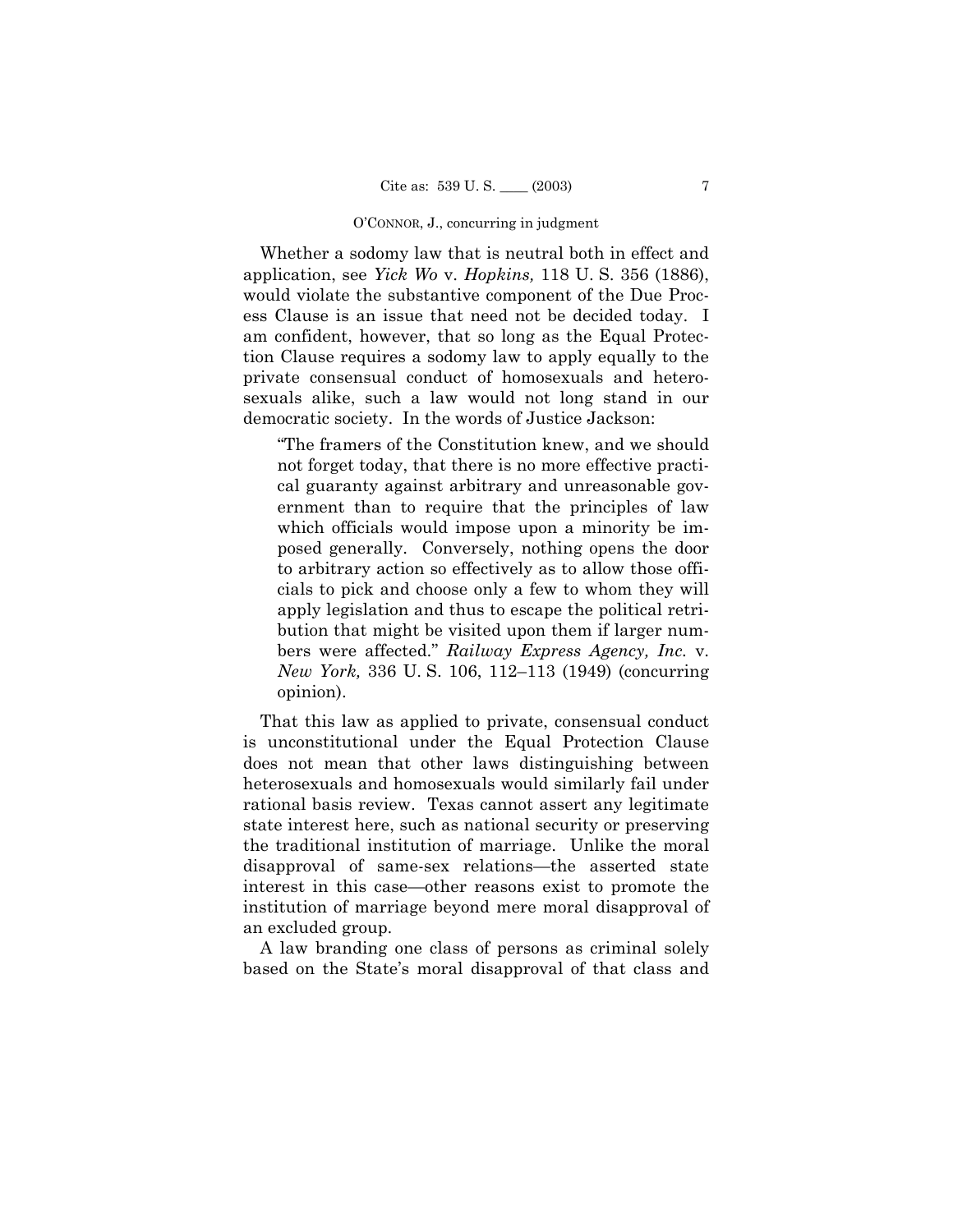the conduct associated with that class runs contrary to the values of the Constitution and the Equal Protection Clause, under any standard of review. I therefore concur in the Court's judgment that Texas' sodomy law banning "deviate sexual intercourse" between consenting adults of the same sex, but not between consenting adults of different sexes, is unconstitutional.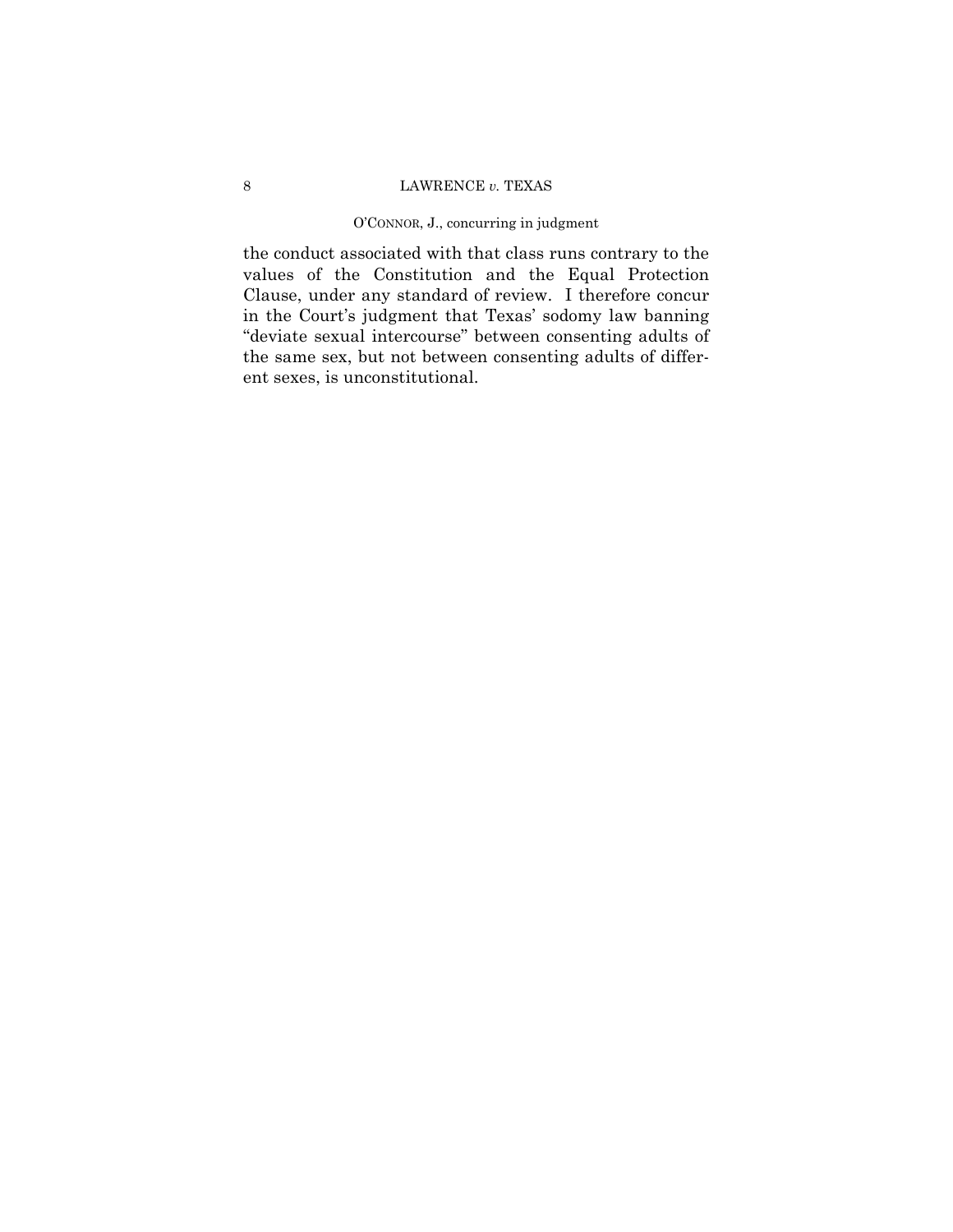# **SUPREME COURT OF THE UNITED STATES**  $\frac{1}{2}$  ,  $\frac{1}{2}$  ,  $\frac{1}{2}$  ,  $\frac{1}{2}$  ,  $\frac{1}{2}$  ,  $\frac{1}{2}$

#### No. 02–102  $\frac{1}{2}$  ,  $\frac{1}{2}$  ,  $\frac{1}{2}$  ,  $\frac{1}{2}$  ,  $\frac{1}{2}$  ,  $\frac{1}{2}$

# JOHN GEDDES LAWRENCE AND TYRON GARNER, PETITIONERS *v.* TEXAS

### ON WRIT OF CERTIORARI TO THE COURT OF APPEALS OF TEXAS, FOURTEENTH DISTRICT

#### [June 26, 2003]

JUSTICE SCALIA, with whom THE CHIEF JUSTICE and JUSTICE THOMAS join, dissenting.

"Liberty finds no refuge in a jurisprudence of doubt." *Planned Parenthood of Southeastern Pa.* v. *Casey*, 505 U. S. 833, 844 (1992). That was the Court's sententious response, barely more than a decade ago, to those seeking to overrule *Roe* v. *Wade*, 410 U. S. 113 (1973). The Court's response today, to those who have engaged in a 17-year crusade to overrule *Bowers* v. *Hardwick*, 478 U. S. 186 (1986), is very different. The need for stability and certainty presents no barrier.

Most of the rest of today's opinion has no relevance to its actual holding—that the Texas statute "furthers no legitimate state interest which can justify" its application to petitioners under rational-basis review. *Ante*, at 18 (overruling *Bowers* to the extent it sustained Georgia's antisodomy statute under the rational-basis test). Though there is discussion of "fundamental proposition[s]," *ante*, at 4, and "fundamental decisions," *ibid.* nowhere does the Court's opinion declare that homosexual sodomy is a "fundamental right" under the Due Process Clause; nor does it subject the Texas law to the standard of review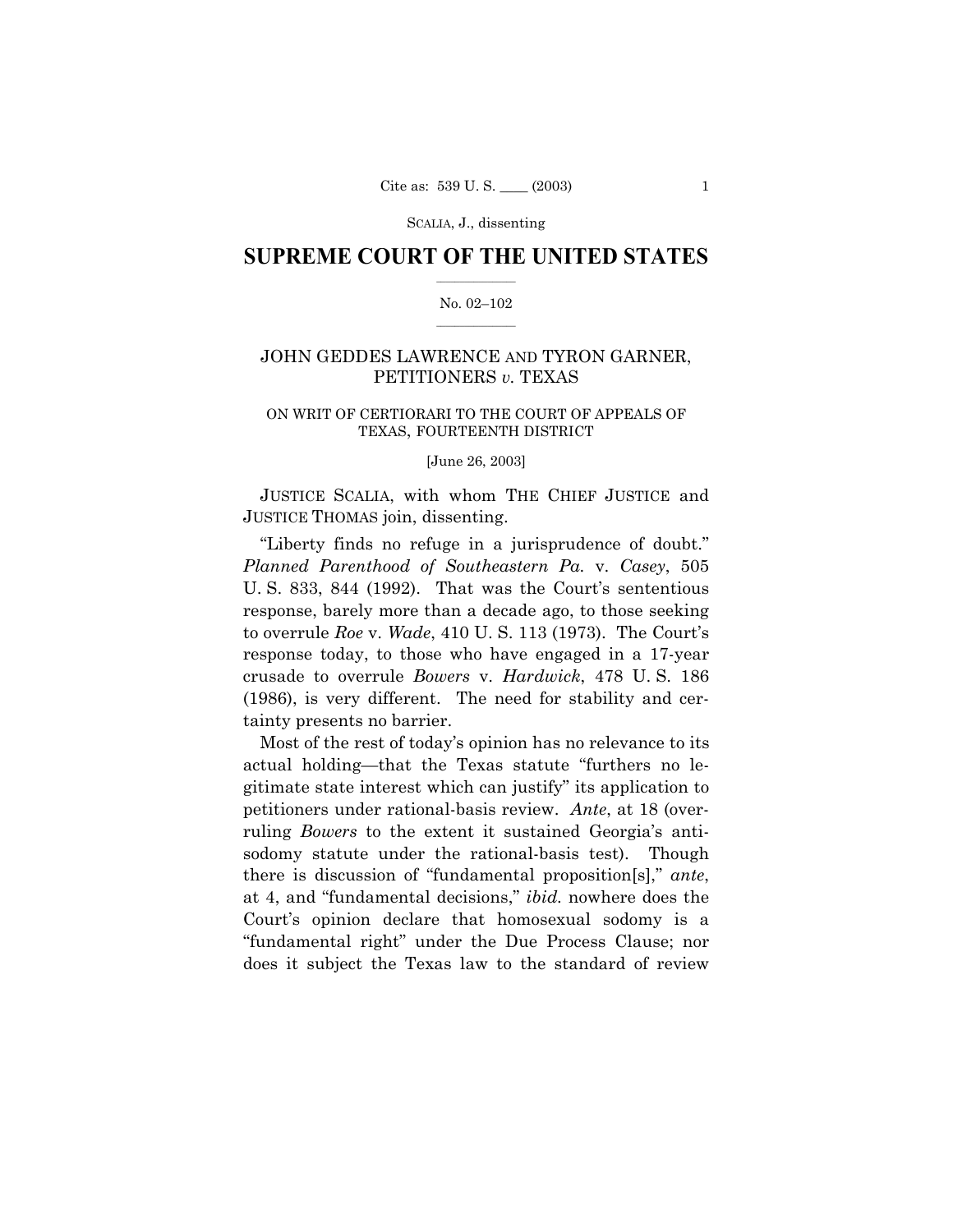#### SCALIA, J., dissenting

that would be appropriate (strict scrutiny) if homosexual sodomy *were* a "fundamental right." Thus, while overruling the *outcome* of *Bowers*, the Court leaves strangely untouched its central legal conclusion: "[R]espondent would have us announce . . . a fundamental right to engage in homosexual sodomy. This we are quite unwilling to do." 478 U. S., at 191. Instead the Court simply describes petitioners' conduct as "an exercise of their liberty"—which it undoubtedly is—and proceeds to apply an unheard-of form of rational-basis review that will have far-reaching implications beyond this case. *Ante*, at 3.

I

I begin with the Court's surprising readiness to reconsider a decision rendered a mere 17 years ago in *Bowers* v. *Hardwick*. I do not myself believe in rigid adherence to *stare decisis* in constitutional cases; but I do believe that we should be consistent rather than manipulative in invoking the doctrine. Today's opinions in support of reversal do not bother to distinguish—or indeed, even bother to mention—the paean to *stare decisis* coauthored by three Members of today's majority in *Planned Parenthood* v. *Casey*. There, when *stare decisis* meant preservation of judicially invented abortion rights, the widespread criticism of *Roe* was strong reason to *reaffirm* it:

"Where, in the performance of its judicial duties, the Court decides a case in such a way as to resolve the sort of intensely divisive controversy reflected in *Roe*[,] . . . its decision has a dimension that the resolution of the normal case does not carry. . . . [T]o overrule under fire in the absence of the most compelling reason . . . would subvert the Court's legitimacy beyond any serious question." 505 U. S., at 866–867.

Today, however, the widespread opposition to *Bowers*, a decision resolving an issue as "intensely divisive" as the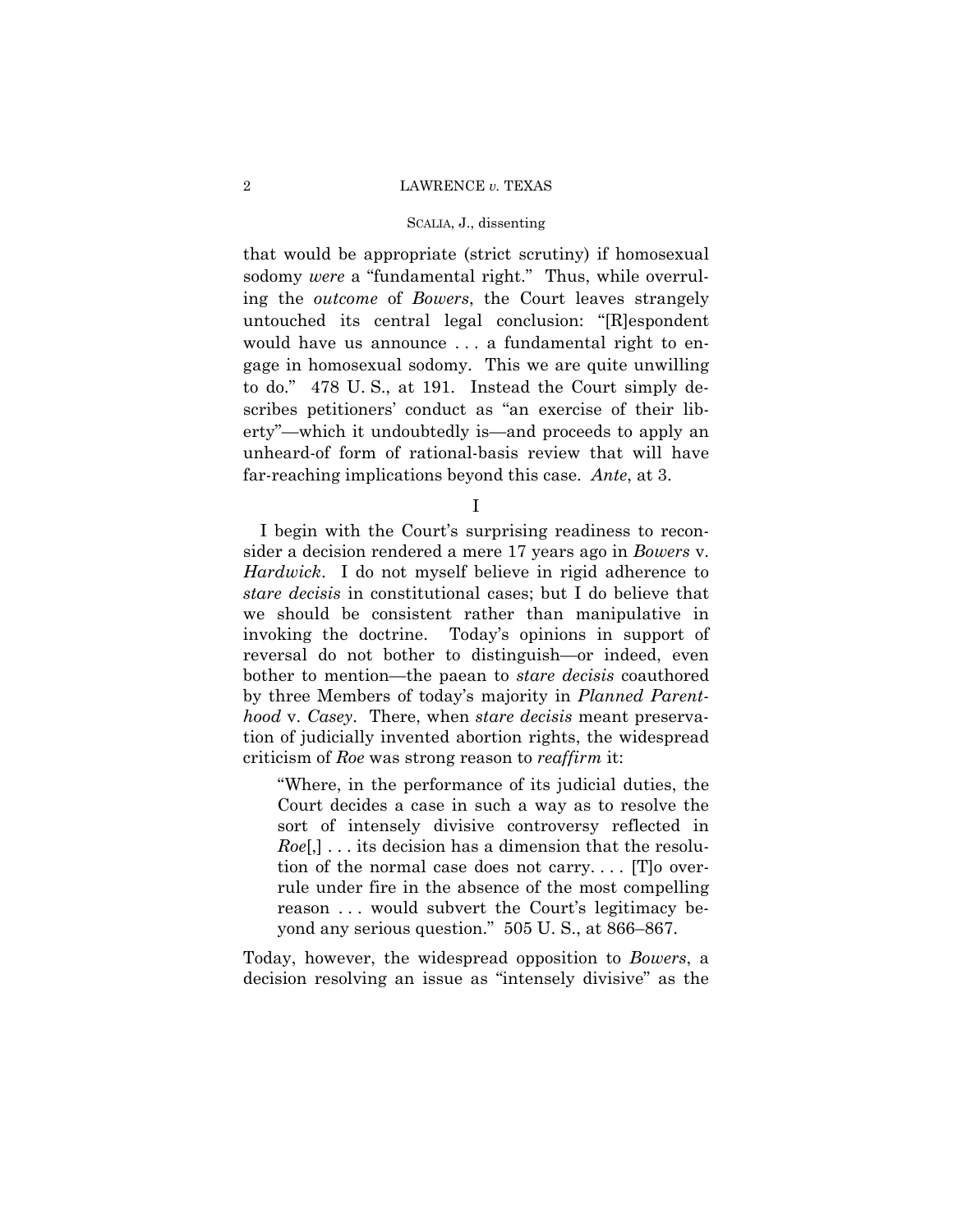issue in *Roe*, is offered as a reason in favor of *overruling* it. See *ante*, at 15–16. Gone, too, is any "enquiry" (of the sort conducted in *Casey*) into whether the decision sought to be overruled has "proven 'unworkable,'" *Casey*, *supra*, at 855.

Today's approach to *stare decisis* invites us to overrule an erroneously decided precedent (including an "intensely divisive" decision) *if:* (1) its foundations have been "eroded" by subsequent decisions, *ante*, at 15; (2) it has been subject to "substantial and continuing" criticism, *ibid.*; and (3) it has not induced "individual or societal reliance" that counsels against overturning, *ante*, at 16. The problem is that *Roe* itself—which today's majority surely has no disposition to overrule—satisfies these conditions to at least the same degree as *Bowers*.

(1) A preliminary digressive observation with regard to the first factor: The Court's claim that *Planned Parenthood* v. *Casey*, *supra*, "casts some doubt" upon the holding in *Bowers* (or any other case, for that matter) does not withstand analysis. *Ante*, at 10. As far as its holding is concerned, *Casey* provided a *less* expansive right to abortion than did *Roe*, *which was already on the books when Bowers was decided*. And if the Court is referring not to the holding of *Casey*, but to the dictum of its famed sweetmystery-of-life passage, *ante*, at 13 ("'At the heart of liberty is the right to define one's own concept of existence, of meaning, of the universe, and of the mystery of human life'"): That "casts some doubt" upon either the totality of our jurisprudence or else (presumably the right answer) nothing at all. I have never heard of a law that attempted to restrict one's "right to define" certain concepts; and if the passage calls into question the government's power to regulate *actions based on* one's self-defined "concept of existence, etc.," it is the passage that ate the rule of law.

I do not quarrel with the Court's claim that *Romer* v. *Evans*, 517 U. S. 620 (1996), "eroded" the "foundations" of *Bowers*' rational-basis holding. See *Romer*, *supra*, at 640–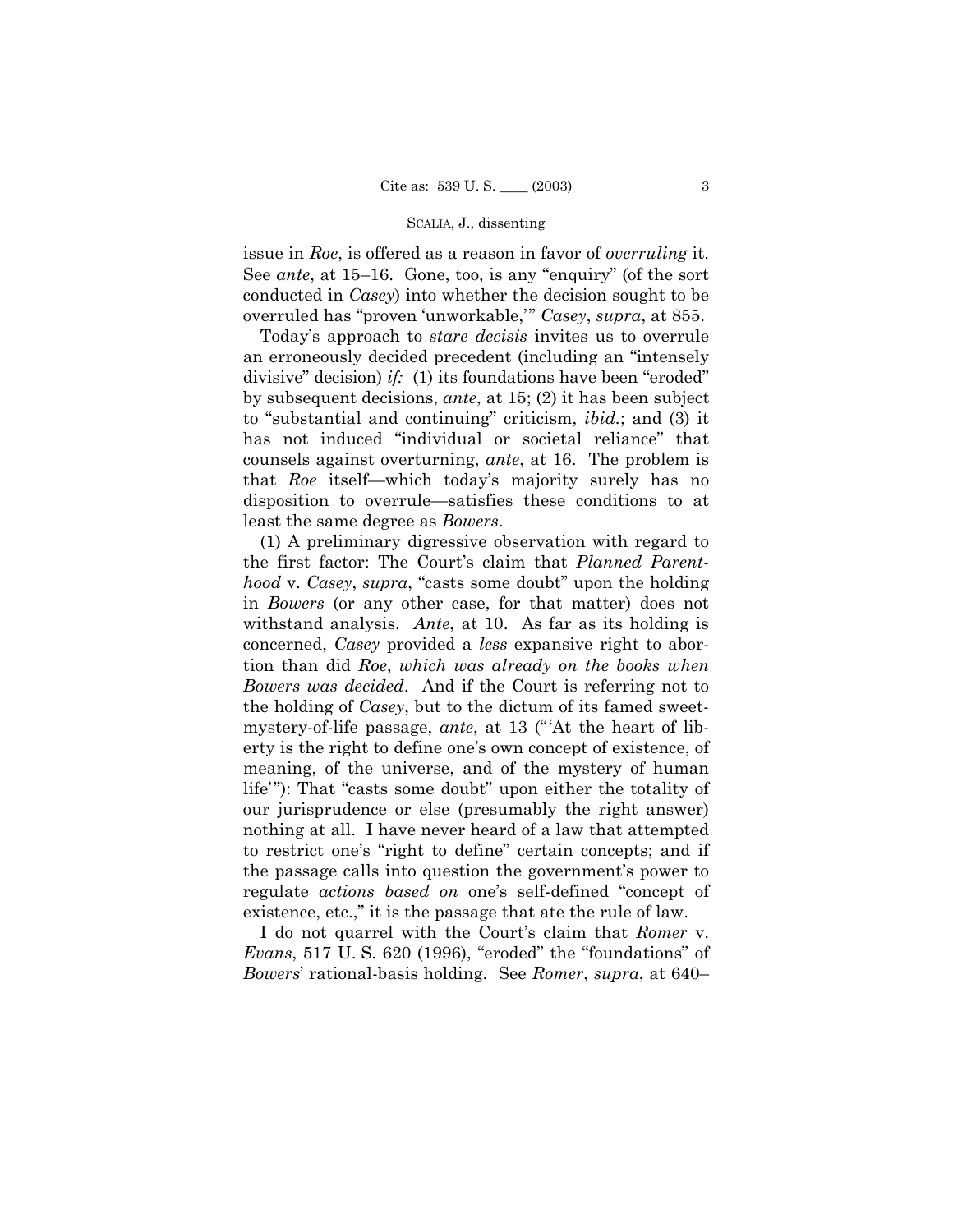#### SCALIA, J., dissenting

643 (SCALIA, J., dissenting).) But *Roe* and *Casey* have been equally "eroded" by *Washington* v. *Glucksberg*, 521 U. S. 702, 721 (1997), which held that *only* fundamental rights which are "'deeply rooted in this Nation's history and tradition'" qualify for anything other than rational basis scrutiny under the doctrine of "substantive due process." *Roe* and *Casey*, of course, subjected the restriction of abortion to heightened scrutiny without even attempting to establish that the freedom to abort *was* rooted in this Nation's tradition.

(2) *Bowers*, the Court says, has been subject to "substantial and continuing [criticism], disapproving of its reasoning in all respects, not just as to its historical assumptions." *Ante*, at 15. Exactly what those nonhistorical criticisms are, and whether the Court even agrees with them, are left unsaid, although the Court does cite two books. See *ibid.* (citing C. Fried, Order and Law: Arguing the Reagan Revolution—A Firsthand Account 81–84 (1991); R. Posner, Sex and Reason 341–350 (1992)).1 Of course, *Roe* too (and by extension *Casey*) had been (and still is) subject to unrelenting criticism, including criticism from the two commentators cited by the Court today. See Fried, *supra*, at 75 ("Roe was a prime example of twisted judging"); Posner, *supra*, at 337 ("[The Court's] opinion in *Roe* . . . fails to measure up to professional expectations regarding judicial opinions"); Posner, Judicial Opinion Writing, 62 U. Chi. L. Rev. 1421, 1434 (1995) (describing the opinion in *Roe* as an "embarrassing performanc[e]").

(3) That leaves, to distinguish the rock-solid, unamendable disposition of *Roe* from the readily overrulable *Bowers*, only the third factor. "[T]here has been," the Court

——————

<sup>1</sup>This last-cited critic of *Bowers* actually writes: "*[Bowers]* is correct nevertheless that the right to engage in homosexual acts is not deeply rooted in America's history and tradition." Posner, Sex and Reason, at 343.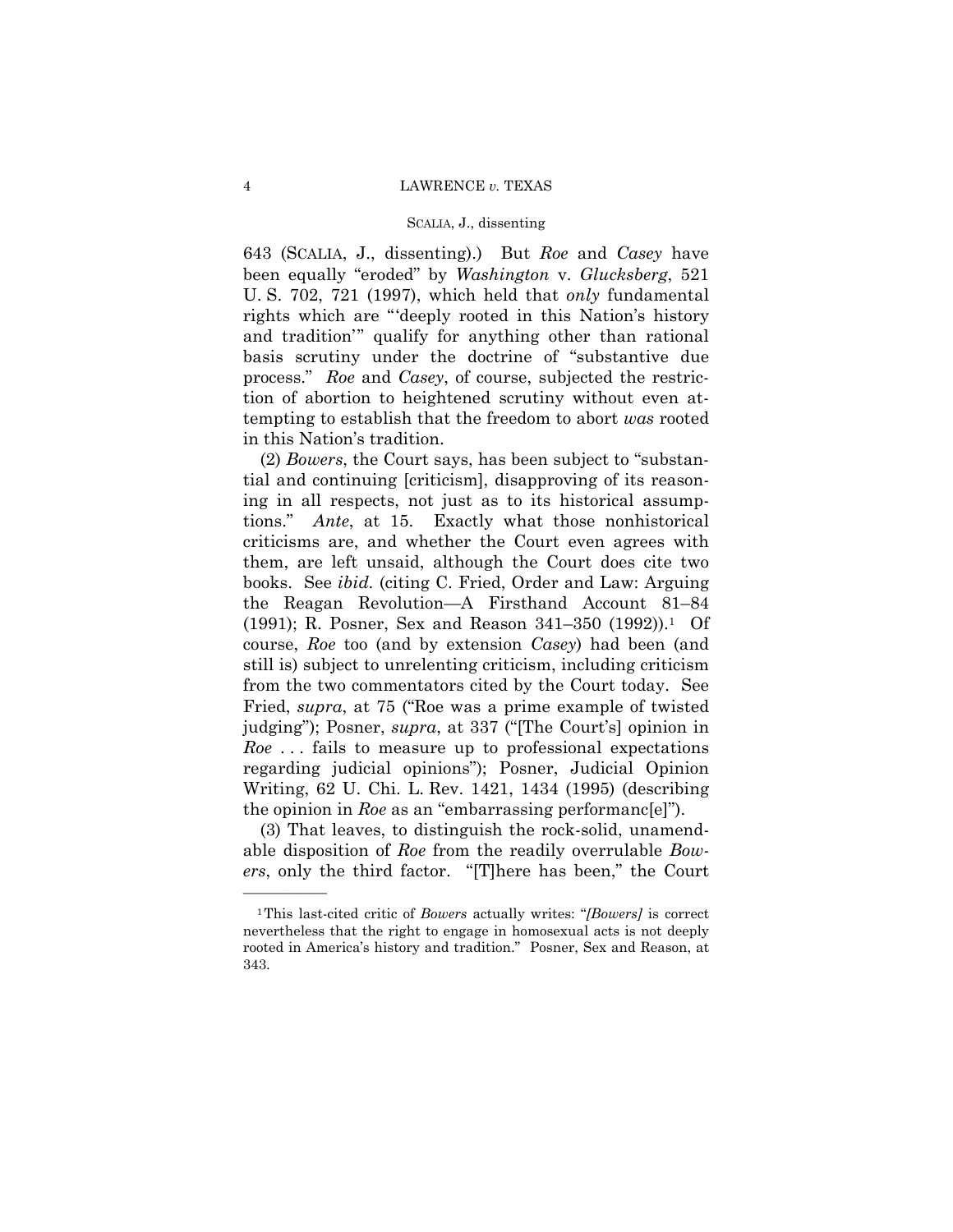says, "no individual or societal reliance on *Bowers* of the sort that could counsel against overturning its holding . . . ." *Ante*, at 16. It seems to me that the "societal reliance" on the principles confirmed in *Bowers* and discarded today has been overwhelming. Countless judicial decisions and legislative enactments have relied on the ancient proposition that a governing majority's belief that certain sexual behavior is "immoral and unacceptable" constitutes a rational basis for regulation. See, *e.g.*, *Williams* v. *Pryor*, 240 F. 3d 944, 949 (CA11 2001) (citing *Bowers* in upholding Alabama's prohibition on the sale of sex toys on the ground that "[t]he crafting and safeguarding of public morality . . . indisputably is a legitimate government interest under rational basis scrutiny"); *Milner* v. *Apfel*, 148 F. 3d 812, 814 (CA7 1998) (citing *Bowers*  for the proposition that "[l]egislatures are permitted to legislate with regard to morality . . . rather than confined to preventing demonstrable harms"); *Holmes* v. *California Army National Guard* 124 F. 3d 1126, 1136 (CA9 1997) (relying on *Bowers* in upholding the federal statute and regulations banning from military service those who engage in homosexual conduct); *Owens* v. *State*, 352 Md. 663, 683, 724 A. 2d 43, 53 (1999) (relying on *Bowers* in holding that "a person has no constitutional right to engage in sexual intercourse, at least outside of marriage"); *Sherman* v. *Henry*, 928 S. W. 2d 464, 469–473 (Tex. 1996) (relying on *Bowers* in rejecting a claimed constitutional right to commit adultery). We ourselves relied extensively on *Bowers* when we concluded, in *Barnes* v. *Glen Theatre, Inc.*, 501 U.S. 560, 569 (1991), that Indiana's public indecency statute furthered "a substantial government interest in protecting order and morality," *ibid.*, (plurality opinion); see also *id.*, at 575 (SCALIA, J., concurring in judgment). State laws against bigamy, same-sex marriage, adult incest, prostitution, masturbation, adultery, fornication, bestiality, and obscenity are likewise sustainable only in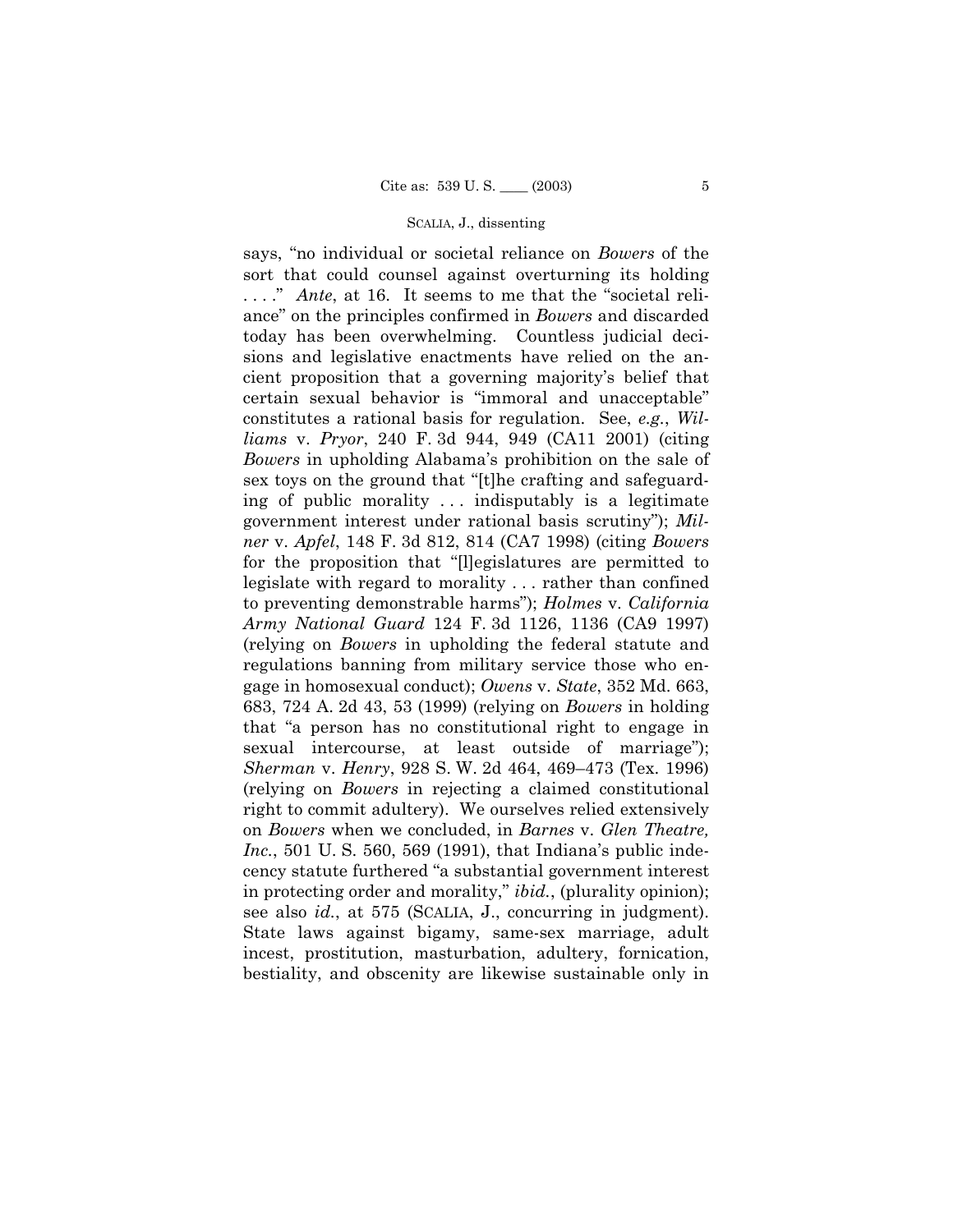#### SCALIA, J., dissenting

light of *Bowers*' validation of laws based on moral choices. Every single one of these laws is called into question by today's decision; the Court makes no effort to cabin the scope of its decision to exclude them from its holding. See *ante*, at 11 (noting "an emerging awareness that liberty gives substantial protection to adult persons in deciding how to conduct their private lives *in matters pertaining to sex*" (emphasis added)). The impossibility of distinguishing homosexuality from other traditional "morals" offenses is precisely why *Bowers* rejected the rational-basis challenge. "The law," it said, "is constantly based on notions of morality, and if all laws representing essentially moral choices are to be invalidated under the Due Process Clause, the courts will be very busy indeed." 478 U. S., at 196.2

——————

<sup>2</sup>While the Court does not overrule *Bowers*' holding that homosexual sodomy is not a "fundamental right," it is worth noting that the "societal reliance" upon that aspect of the decision has been substantial as well. See 10 U. S. C. §654(b)(1) ("A member of the armed forces shall be separated from the armed forces . . . if . . . the member has engaged in . . . a homosexual act or acts"); *Marcum* v. *McWhorter*, 308 F. 3d 635, 640–642 (CA6 2002) (relying on *Bowers* in rejecting a claimed fundamental right to commit adultery); *Mullins* v. *Oregon*, 57 F. 3d 789, 793– 794 (CA9 1995) (relying on *Bowers* in rejecting a grandparent's claimed "fundamental liberty interes[t]" in the adoption of her grandchildren); *Doe* v. *Wigginton*, 21 F. 3d 733, 739–740 (CA6 1994) (relying on *Bowers*  in rejecting a prisoner's claimed "fundamental right" to on-demand HIV testing); *Schowengerdt* v. *United States*, 944 F. 2d 483, 490 (CA9 1991) (relying on *Bowers* in upholding a bisexual's discharge from the armed services); *Charles* v. *Baesler*, 910 F. 2d 1349, 1353 (CA6 1990) (relying on *Bowers* in rejecting fire department captain's claimed "fundamental" interest in a promotion); *Henne* v. *Wright*, 904 F. 2d 1208, 1214–1215 (CA8 1990) (relying on *Bowers* in rejecting a claim that state law restricting surnames that could be given to children at birth implicates a "fundamental right"); *Walls* v. *Petersburg*, 895 F. 2d 188, 193 (CA4 1990) (relying on *Bowers* in rejecting substantive-due-process challenge to a police department questionnaire that asked prospective employees about homosexual activity); *High Tech Gays* v. *Defense Industrial*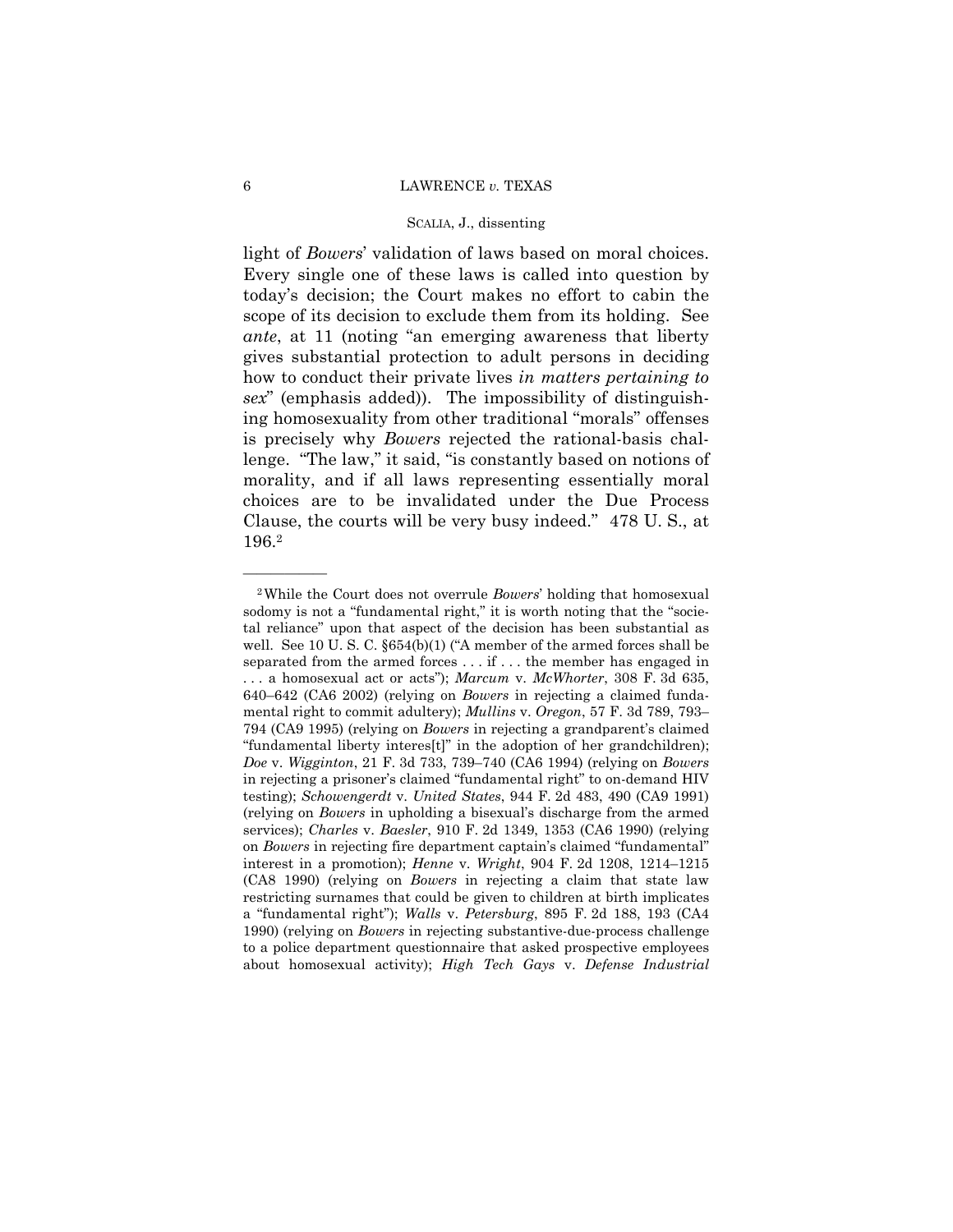What a massive disruption of the current social order, therefore, the overruling of *Bowers* entails. Not so the overruling of *Roe*, which would simply have restored the regime that existed for centuries before 1973, in which the permissibility of and restrictions upon abortion were determined legislatively State-by-State. *Casey*, however, chose to base its *stare decisis* determination on a different "sort" of reliance. "[P]eople," it said, "have organized intimate relationships and made choices that define their views of themselves and their places in society, in reliance on the availability of abortion in the event that contraception should fail." 505 U. S., at 856. This falsely assumes that the consequence of overruling *Roe* would have been to make abortion unlawful. It would not; it would merely have *permitted* the States to do so. Many States would unquestionably have declined to prohibit abortion, and others would not have prohibited it within six months (after which the most significant reliance interests would have expired). Even for persons in States other than these, the choice would not have been between abortion and childbirth, but between abortion nearby and abortion in a neighboring State.

To tell the truth, it does not surprise me, and should surprise no one, that the Court has chosen today to revise the standards of *stare decisis* set forth in *Casey*. It has thereby exposed *Casey*'s extraordinary deference to precedent for the result-oriented expedient that it is.

——————

*Security Clearance Office*, 895 F. 2d 563, 570–571 (CA9 1988) (relying on *Bowers*' holding that homosexual activity is not a fundamental right in rejecting—on the basis of the rational-basis standard—an equalprotection challenge to the Defense Department's policy of conducting expanded investigations into backgrounds of gay and lesbian applicants for secret and top-secret security clearance).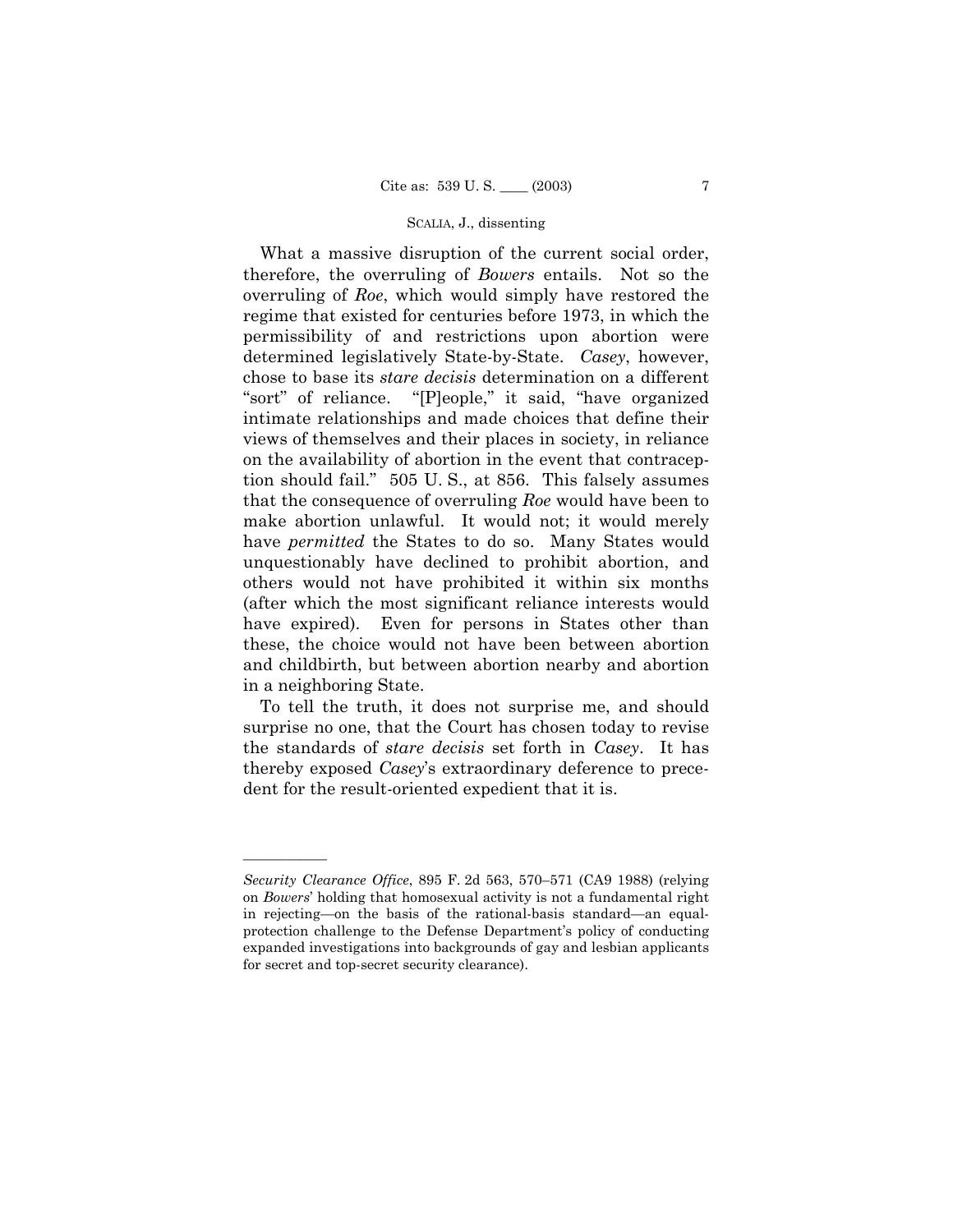## II

Having decided that it need not adhere to *stare decisis*, the Court still must establish that *Bowers* was wrongly decided and that the Texas statute, as applied to petitioners, is unconstitutional.

Texas Penal Code Ann. §21.06(a) (2003) undoubtedly imposes constraints on liberty. So do laws prohibiting prostitution, recreational use of heroin, and, for that matter, working more than 60 hours per week in a bakery. But there is no right to "liberty" under the Due Process Clause, though today's opinion repeatedly makes that claim. *Ante*, at 6 ("The liberty protected by the Constitution allows homosexual persons the right to make this choice"); *ante*, at 13 ("'These matters . . . are central to the liberty protected by the Fourteenth Amendment'"); *ante*, at 17 ("Their right to liberty under the Due Process Clause gives them the full right to engage in their conduct without intervention of the government"). The Fourteenth Amendment *expressly allows* States to deprive their citizens of "liberty," *so long as "due process of law" is provided:* 

"No state shall . . . deprive any person of life, liberty, or property, *without due process of law*." Amdt. 14 (emphasis added).

Our opinions applying the doctrine known as "substantive due process" hold that the Due Process Clause prohibits States from infringing *fundamental* liberty interests, unless the infringement is narrowly tailored to serve a compelling state interest. *Washington* v. *Glucksberg*, 521 U. S., at 721. We have held repeatedly, in cases the Court today does not overrule, that *only* fundamental rights qualify for this so-called "heightened scrutiny" protection—that is, rights which are "'deeply rooted in this Nation's history and tradition,'" *ibid.* See *Reno* v. *Flores*, 507 U. S. 292, 303 (1993) (fundamental liberty interests must be "so rooted in the traditions and con-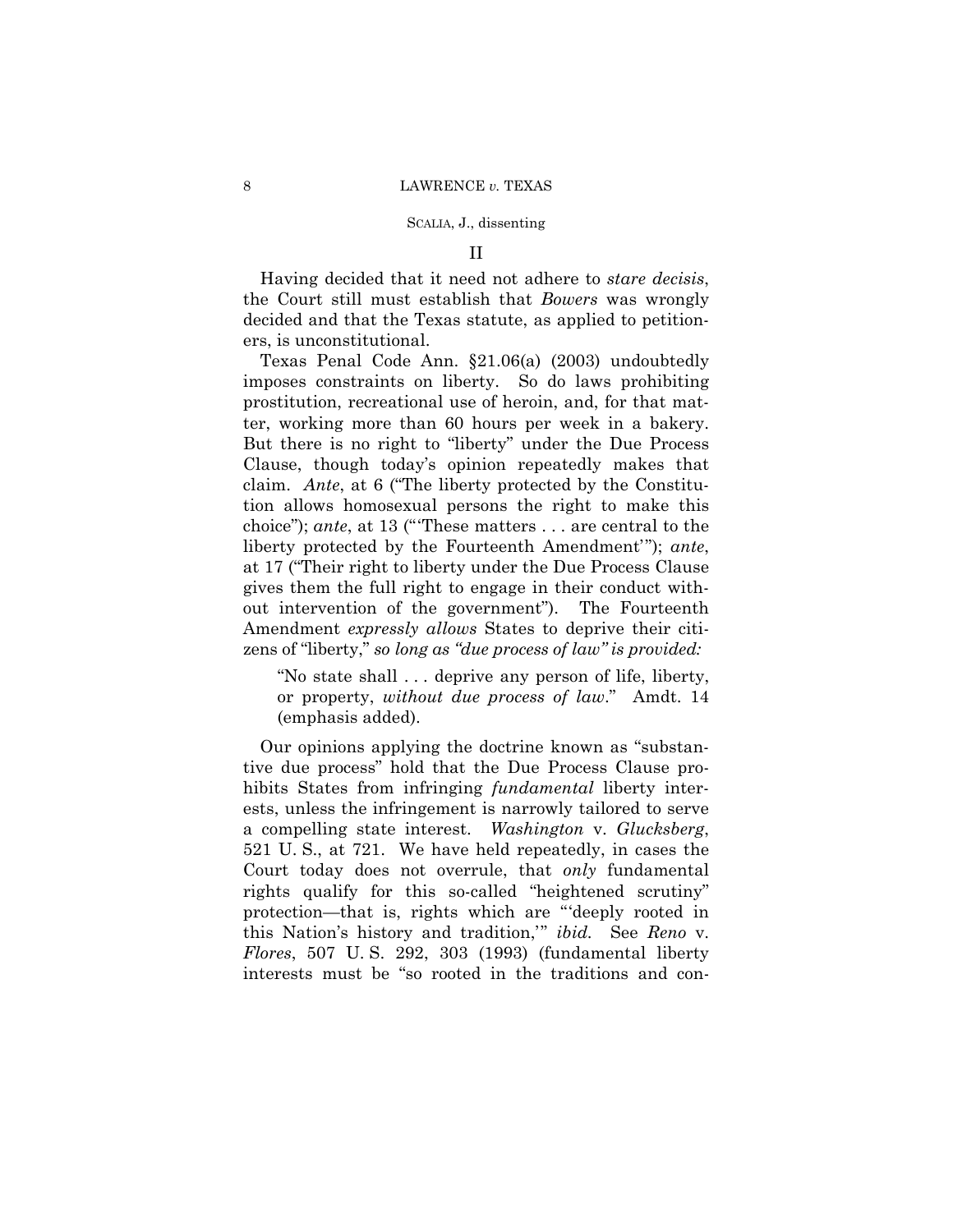science of our people as to be ranked as fundamental" (internal quotation marks and citations omitted)); *United States* v. *Salerno*, 481 U. S. 739, 751 (1987) (same). See also *Michael H.* v. *Gerald D.*, 491 U. S. 110, 122 (1989) ("[W]e have insisted not merely that the interest denominated as a 'liberty' be 'fundamental' . . . but also that it be an interest traditionally protected by our society"); *Moore*  v. *East Cleveland*, 431 U. S. 494, 503 (1977) (plurality opinion); *Meyer* v. *Nebraska*, 262 U. S. 390, 399 (1923) (Fourteenth Amendment protects "those privileges *long recognized at common law* as essential to the orderly pursuit of happiness by free men" (emphasis added)).3 All other liberty interests may be abridged or abrogated pursuant to a validly enacted state law if that law is rationally related to a legitimate state interest.

*Bowers* held, first, that criminal prohibitions of homosexual sodomy are not subject to heightened scrutiny because they do not implicate a "fundamental right" under the Due Process Clause, 478 U. S., at 191–194. Noting that "[p]roscriptions against that conduct have ancient roots," *id.*, at 192, that "[s]odomy was a criminal offense at common law and was forbidden by the laws of the original 13 States when they ratified the Bill of Rights," *ibid.*, and that many States had retained their bans on sodomy, *id.*,

——————

<sup>3</sup> The Court is quite right that "history and tradition are the starting point but not in all cases the ending point of the substantive due process inquiry," *ante*, at 11. An asserted "fundamental liberty interest" must not only be "deeply rooted in this Nation's history and tradition," *Washington* v. *Glucksberg*, 521 U. S. 702, 721 (1997), but it must *also* be "implicit in the concept of ordered liberty," so that "neither liberty nor justice would exist if [it] were sacrificed," *ibid*. Moreover, liberty interests unsupported by history and tradition, though not deserving of "heightened scrutiny," are *still* protected from state laws that are not rationally related to any legitimate state interest. *Id.*, at 722. As I proceed to discuss, it is this latter principle that the Court applies in the present case.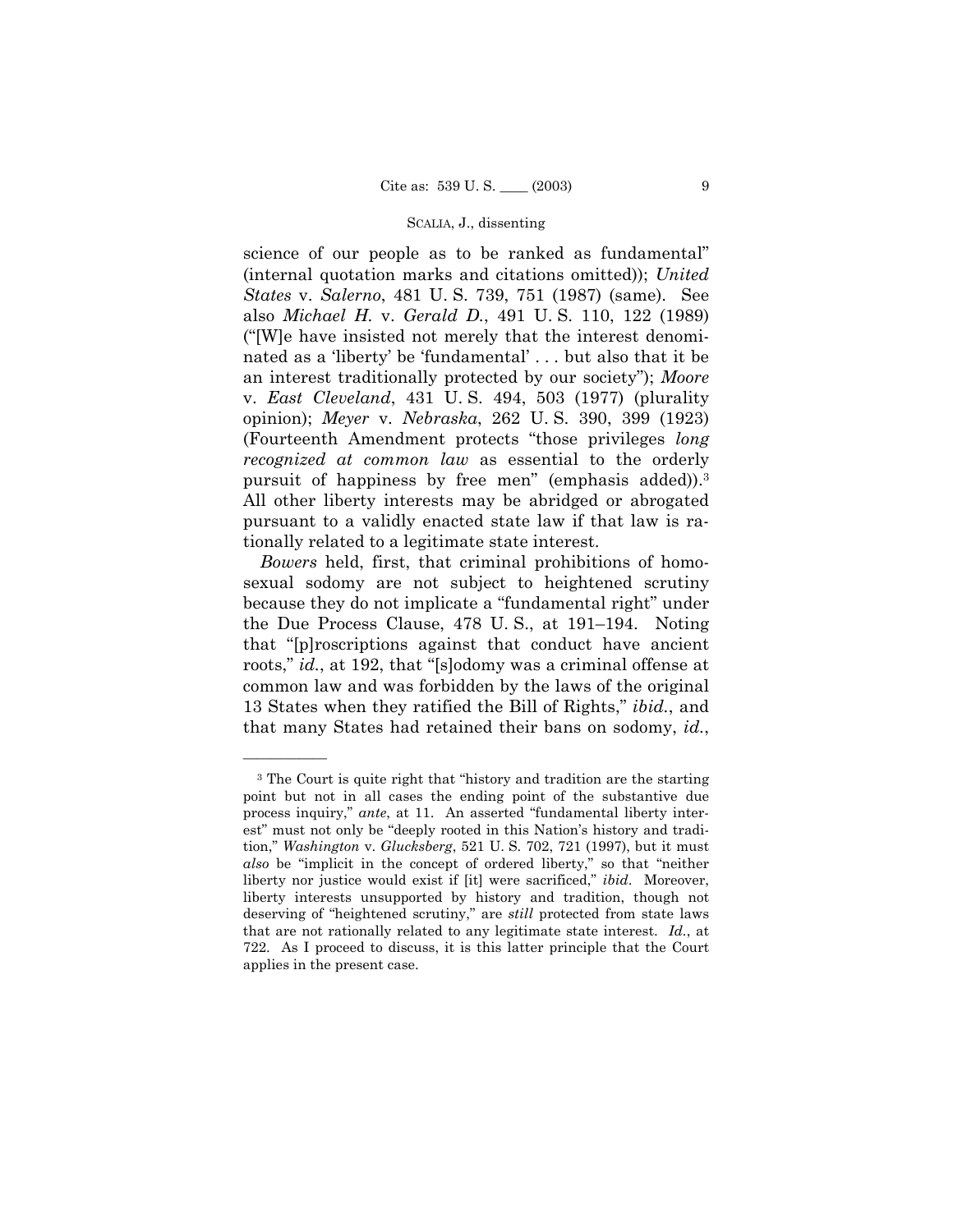at 193, *Bowers* concluded that a right to engage in homosexual sodomy was not "'deeply rooted in this Nation's history and tradition,'" *id.*, at 192.

The Court today does not overrule this holding. Not once does it describe homosexual sodomy as a "fundamental right" or a "fundamental liberty interest," nor does it subject the Texas statute to strict scrutiny. Instead, having failed to establish that the right to homosexual sodomy is "'deeply rooted in this Nation's history and tradition,'" the Court concludes that the application of Texas's statute to petitioners' conduct fails the rational-basis test, and overrules *Bowers*' holding to the contrary, see *id.*, at 196. "The Texas statute furthers no legitimate state interest which can justify its intrusion into the personal and private life of the individual." *Ante*, at 18.

I shall address that rational-basis holding presently. First, however, I address some aspersions that the Court casts upon *Bowers'* conclusion that homosexual sodomy is not a "fundamental right"—even though, as I have said, the Court does not have the boldness to reverse that conclusion.

# III

The Court's description of "the state of the law" at the time of *Bowers* only confirms that *Bowers* was right. *Ante*, at 5. The Court points to *Griswold* v. *Connecticut*, 381 U. S. 479, 481–482 (1965). But that case *expressly disclaimed* any reliance on the doctrine of "substantive due process," and grounded the so-called "right to privacy" in penumbras of constitutional provisions *other than* the Due Process Clause. *Eisenstadt* v. *Baird*, 405 U. S. 438 (1972), likewise had nothing to do with "substantive due process"; it invalidated a Massachusetts law prohibiting the distribution of contraceptives to unmarried persons solely on the basis of the Equal Protection Clause. Of course *Eisenstadt* contains well known dictum relating to the "right to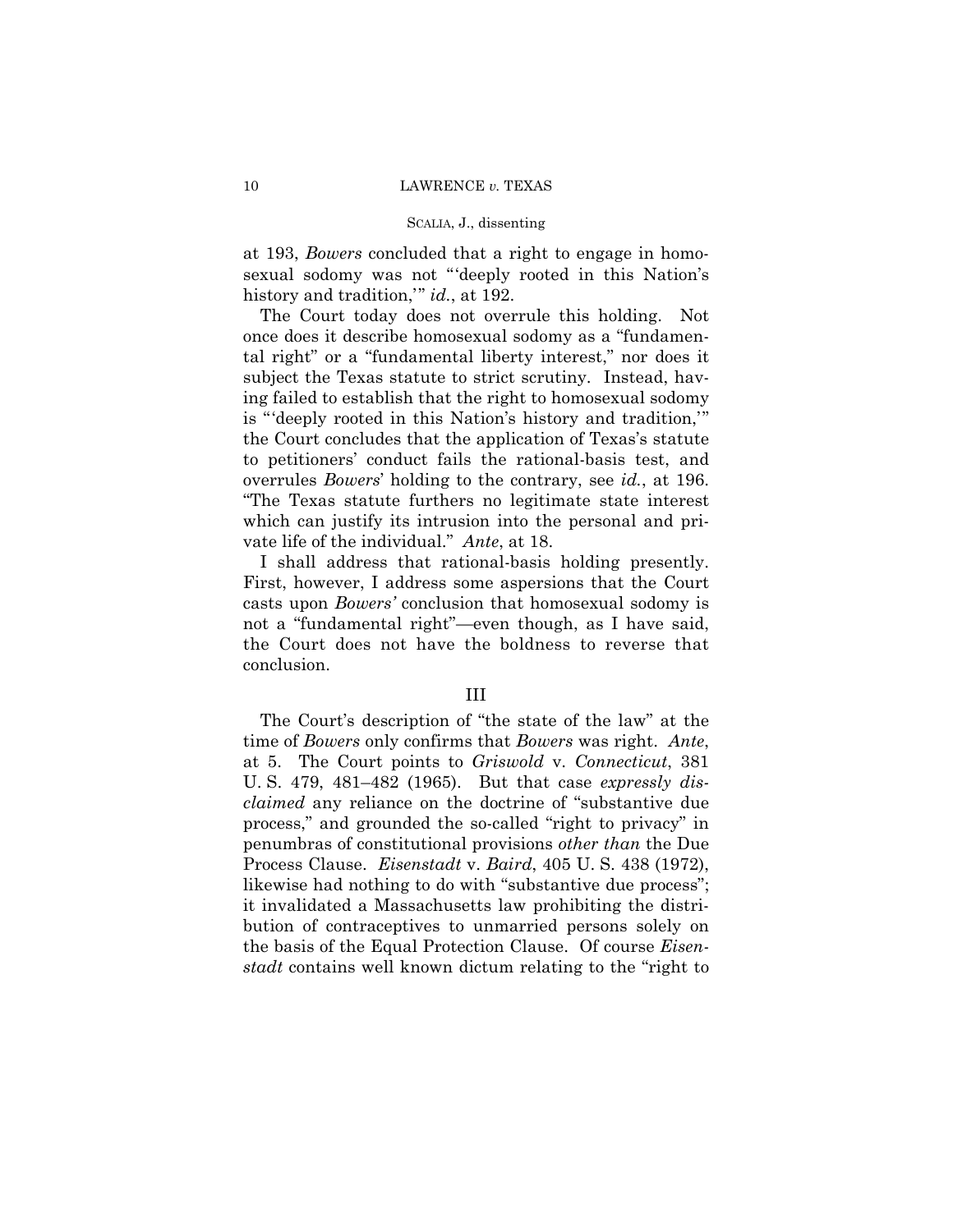privacy," but this referred to the right recognized in *Griswold*—a right penumbral to the *specific* guarantees in the Bill of Rights, and not a "substantive due process" right.

*Roe* v. *Wade* recognized that the right to abort an unborn child was a "fundamental right" protected by the Due Process Clause. 410 U. S., at 155. The *Roe* Court, however, made no attempt to establish that this right was "'deeply rooted in this Nation's history and tradition'"; instead, it based its conclusion that "the Fourteenth Amendment's concept of personal liberty . . . is broad enough to encompass a woman's decision whether or not to terminate her pregnancy" on its own normative judgment that anti-abortion laws were undesirable. See *id.*, at 153. We have since rejected *Roe*'s holding that regulations of abortion must be narrowly tailored to serve a compelling state interest, see *Planned Parenthood* v. *Casey*, 505 U. S., at 876 (joint opinion of O'CONNOR, KENNEDY, and SOUTER, JJ.); *id.*, at 951–953 (REHNQUIST, C. J., concurring in judgment in part and dissenting in part)—and thus, by logical implication, *Roe*'s holding that the right to abort an unborn child is a "fundamental right." See 505 U. S., at 843–912 (joint opinion of O'CONNOR, KENNEDY, and SOUTER, JJ.) (not once describing abortion as a "fundamental right" or a "fundamental liberty interest").

After discussing the history of antisodomy laws, *ante*, at 7–10, the Court proclaims that, "it should be noted that there is no longstanding history in this country of laws directed at homosexual conduct as a distinct matter," *ante,*  at 7. This observation in no way casts into doubt the "definitive [historical] conclusion," *id.*, on which *Bowers*  relied: that our Nation has a longstanding history of laws prohibiting *sodomy in general*—regardless of whether it was performed by same-sex or opposite-sex couples:

"It is obvious to us that neither of these formulations would extend a fundamental right to homosexuals to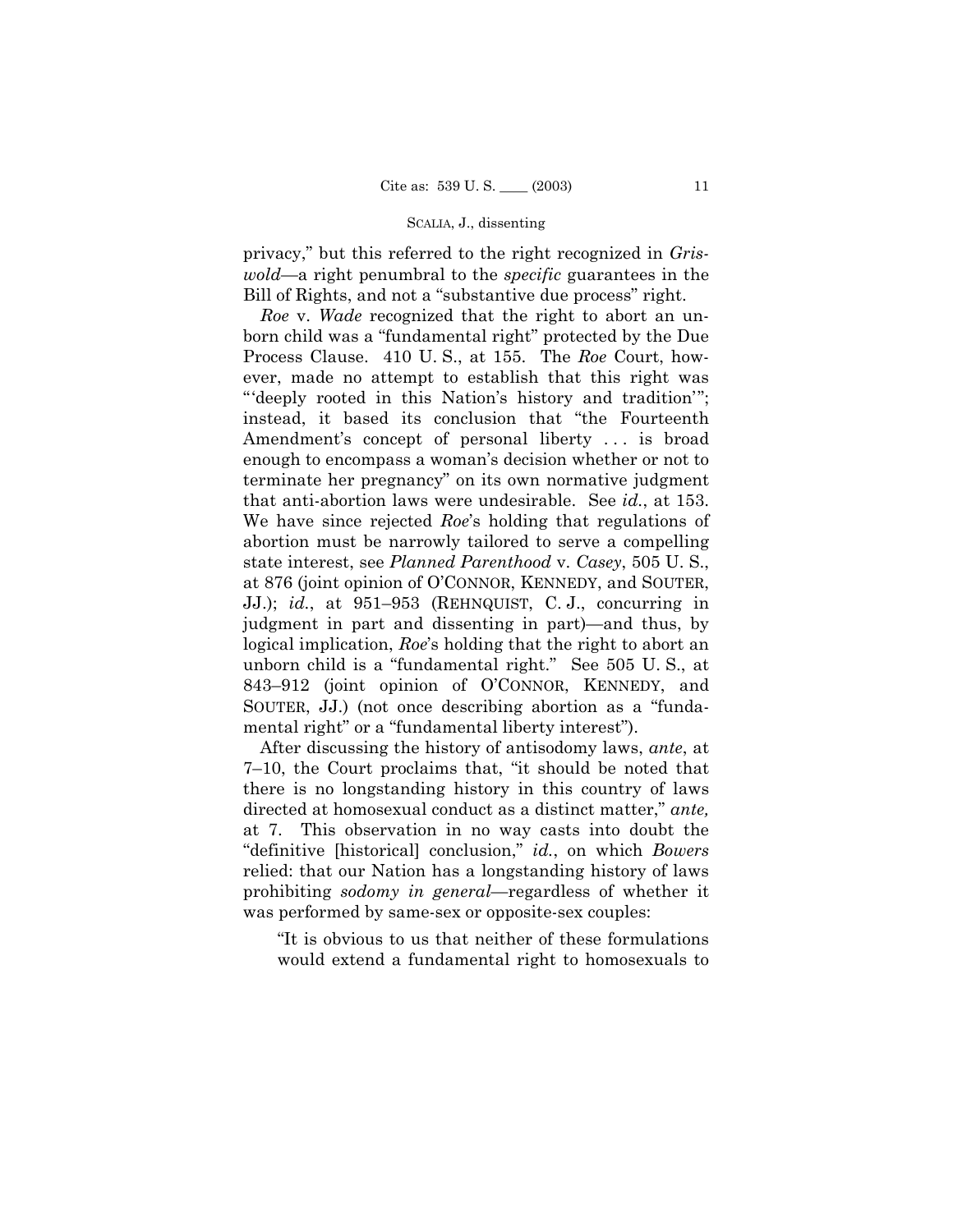#### SCALIA, J., dissenting

engage in acts of consensual sodomy. Proscriptions against that conduct have ancient roots. *Sodomy* was a criminal offense at common law and was forbidden by the laws of the original 13 States when they ratified the Bill of Rights. In 1868, when the Fourteenth Amendment was ratified, all but 5 of the 37 States in the Union had *criminal sodomy laws*. In fact, until 1961, all 50 States outlawed *sodomy*, and today, 24 States and the District of Columbia continue to provide criminal penalties for *sodomy* performed in private and between consenting adults. Against this background, to claim that a right to engage in such conduct is 'deeply rooted in this Nation's history and tradition' or 'implicit in the concept of ordered liberty' is, at best, facetious." 478 U. S., at 192–194 (citations and footnotes omitted; emphasis added).

It is (as *Bowers* recognized) entirely irrelevant whether the laws in our long national tradition criminalizing homosexual sodomy were "directed at homosexual conduct as a distinct matter." *Ante*, at 7. Whether homosexual sodomy was prohibited by a law targeted at same-sex sexual relations or by a more general law prohibiting both homosexual and heterosexual sodomy, the only relevant point is that it *was* criminalized—which suffices to establish that homosexual sodomy is not a right "deeply rooted in our Nation's history and tradition." The Court today agrees that homosexual sodomy was criminalized and thus does not dispute the facts on which *Bowers actually* relied.

Next the Court makes the claim, again unsupported by any citations, that "[l]aws prohibiting sodomy do not seem to have been enforced against consenting adults acting in private." *Ante*, at 8. The key qualifier here is "acting in private"—since the Court admits that sodomy laws *were*  enforced against consenting adults (although the Court contends that prosecutions were "infrequent," *ante*, at 9).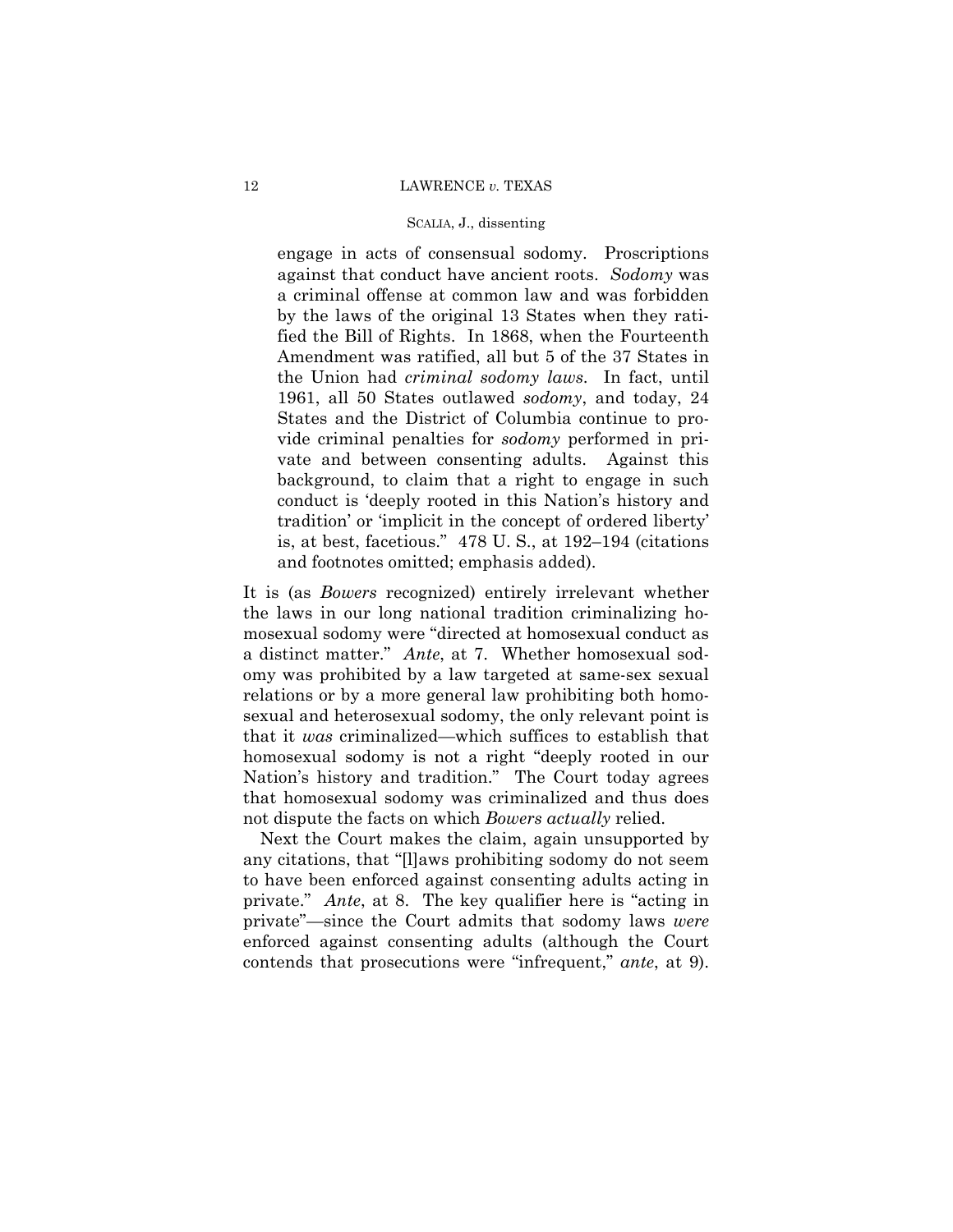I do not know what "acting in private" means; surely consensual sodomy, like heterosexual intercourse, is rarely performed on stage. If all the Court means by "acting in private" is "on private premises, with the doors closed and windows covered," it is entirely unsurprising that evidence of enforcement would be hard to come by. (Imagine the circumstances that would enable a search warrant to be obtained for a residence on the ground that there was probable cause to believe that consensual sodomy was then and there occurring.) Surely that lack of evidence would not sustain the proposition that consensual sodomy on private premises with the doors closed and windows covered was regarded as a "fundamental right," even though all other consensual sodomy was criminalized. There are 203 prosecutions for consensual, adult homosexual sodomy reported in the West Reporting system and official state reporters from the years 1880–1995. See W. Eskridge, Gaylaw: Challenging the Apartheid of the Closet 375 (1999) (hereinafter Gaylaw). There are also records of 20 sodomy prosecutions and 4 executions during the colonial period. J. Katz, Gay/Lesbian Almanac 29, 58, 663 (1983). *Bowers*' conclusion that homosexual sodomy is not a fundamental right "deeply rooted in this Nation's history and tradition" is utterly unassailable.

Realizing that fact, the Court instead says: "[W]e think that our laws and traditions in the past half century are of most relevance here. These references show *an emerging awareness* that liberty gives substantial protection to adult persons in deciding how to conduct their private lives *in matters pertaining to sex*." *Ante*, at 11 (emphasis added). Apart from the fact that such an "emerging awareness" does not establish a "fundamental right," the statement is factually false. States continue to prosecute all sorts of crimes by adults "in matters pertaining to sex": prostitution, adult incest, adultery, obscenity, and child pornography. Sodomy laws, too, have been enforced "in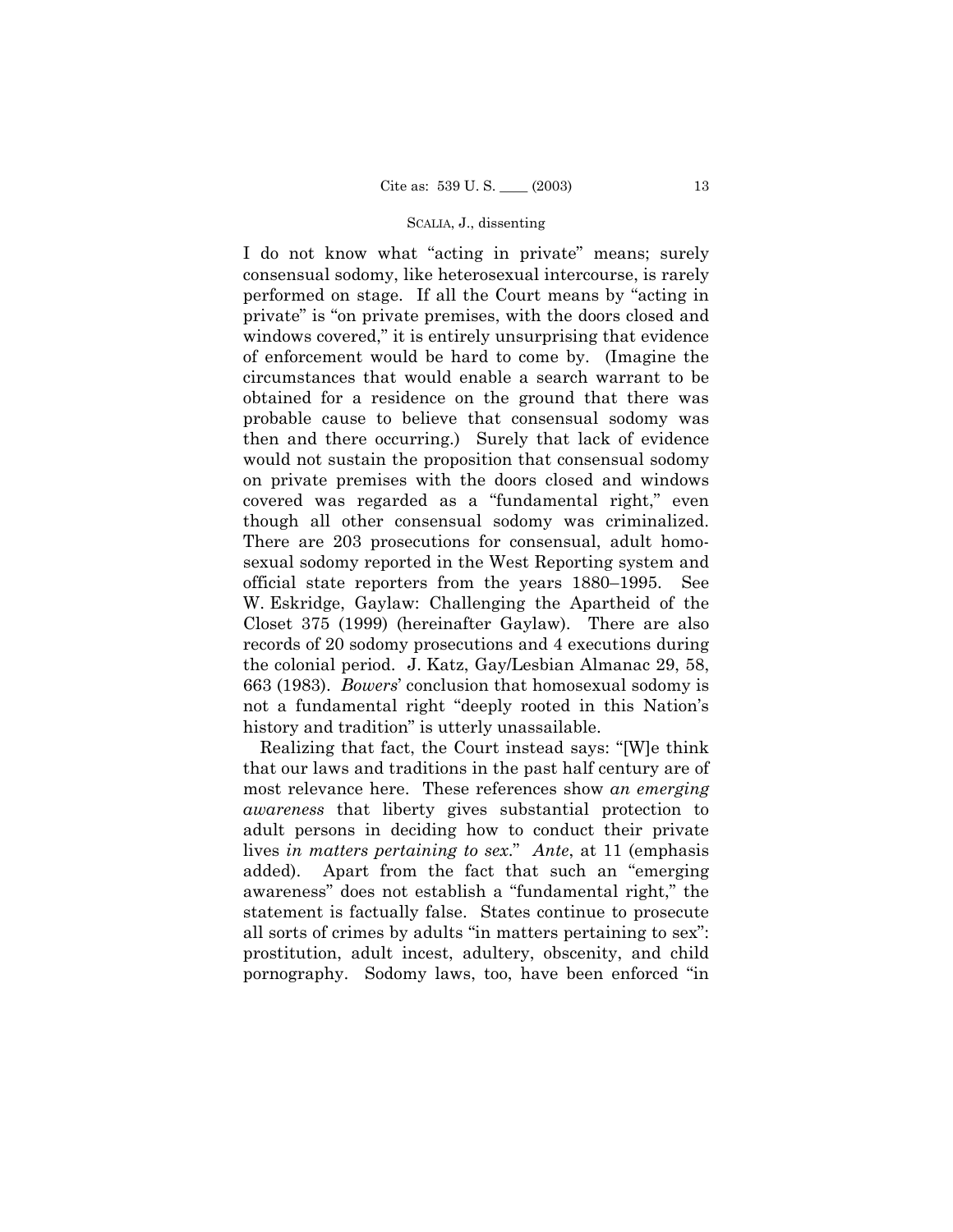#### SCALIA, J., dissenting

the past half century," in which there have been 134 reported cases involving prosecutions for consensual, adult, homosexual sodomy. Gaylaw 375. In relying, for evidence of an "emerging recognition," upon the American Law Institute's 1955 recommendation not to criminalize "'consensual sexual relations conducted in private,'" *ante*, at 11, the Court ignores the fact that this recommendation was "a point of resistance in most of the states that considered adopting the Model Penal Code." Gaylaw 159.

In any event, an "emerging awareness" is by definition not "deeply rooted in this Nation's history and tradition[s]," as we have said "fundamental right" status requires. Constitutional entitlements do not spring into existence because some States choose to lessen or eliminate criminal sanctions on certain behavior. Much less do they spring into existence, as the Court seems to believe, because *foreign nations* decriminalize conduct. The *Bowers* majority opinion *never* relied on "values we share with a wider civilization," *ante*, at 16, but rather rejected the claimed right to sodomy on the ground that such a right was not "'deeply rooted in *this Nation's* history and tradition,'" 478 U. S., at 193–194 (emphasis added). *Bowers*' rational-basis holding is likewise devoid of any reliance on the views of a "wider civilization," see *id.*, at 196. The Court's discussion of these foreign views (ignoring, of course, the many countries that have retained criminal prohibitions on sodomy) is therefore meaningless dicta. Dangerous dicta, however, since "this Court . . . should not impose foreign moods, fads, or fashions on Americans." *Foster* v. *Florida*, 537 U. S. 990, n. (2002) (THOMAS, J., concurring in denial of certiorari).

# IV

I turn now to the ground on which the Court squarely rests its holding: the contention that there is no rational basis for the law here under attack. This proposition is so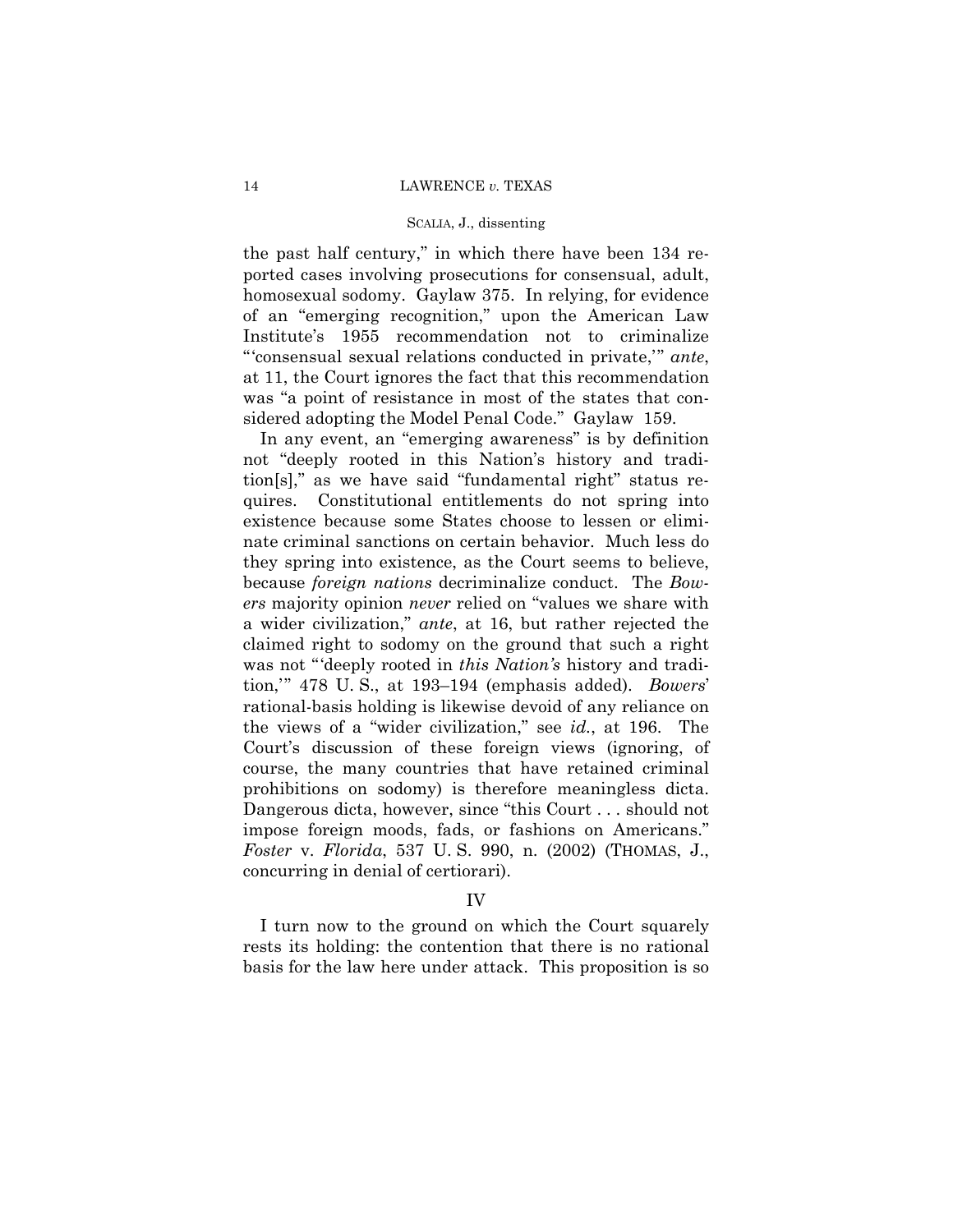out of accord with our jurisprudence—indeed, with the jurisprudence of *any* society we know—that it requires little discussion.

The Texas statute undeniably seeks to further the belief of its citizens that certain forms of sexual behavior are "immoral and unacceptable," *Bowers*, *supra*, at 196—the same interest furthered by criminal laws against fornication, bigamy, adultery, adult incest, bestiality, and obscenity. *Bowers* held that this *was* a legitimate state interest. The Court today reaches the opposite conclusion. The Texas statute, it says, "furthers *no legitimate state interest* which can justify its intrusion into the personal and private life of the individual," *ante*, at 18 (emphasis addded). The Court embraces instead JUSTICE STEVENS' declaration in his *Bowers* dissent, that "the fact that the governing majority in a State has traditionally viewed a particular practice as immoral is not a sufficient reason for upholding a law prohibiting the practice," *ante*, at 17*.*  This effectively decrees the end of all morals legislation. If, as the Court asserts, the promotion of majoritarian sexual morality is not even a *legitimate* state interest, none of the above-mentioned laws can survive rationalbasis review.

V

Finally, I turn to petitioners' equal-protection challenge, which no Member of the Court save JUSTICE O'CONNOR, *ante*, at 1 (opinion concurring in judgment), embraces: On its face §21.06(a) applies equally to all persons. Men and women, heterosexuals and homosexuals, are all subject to its prohibition of deviate sexual intercourse with someone of the same sex. To be sure, §21.06 does distinguish between the sexes insofar as concerns the partner with whom the sexual acts are performed: men can violate the law only with other men, and women only with other women. But this cannot itself be a denial of equal protec-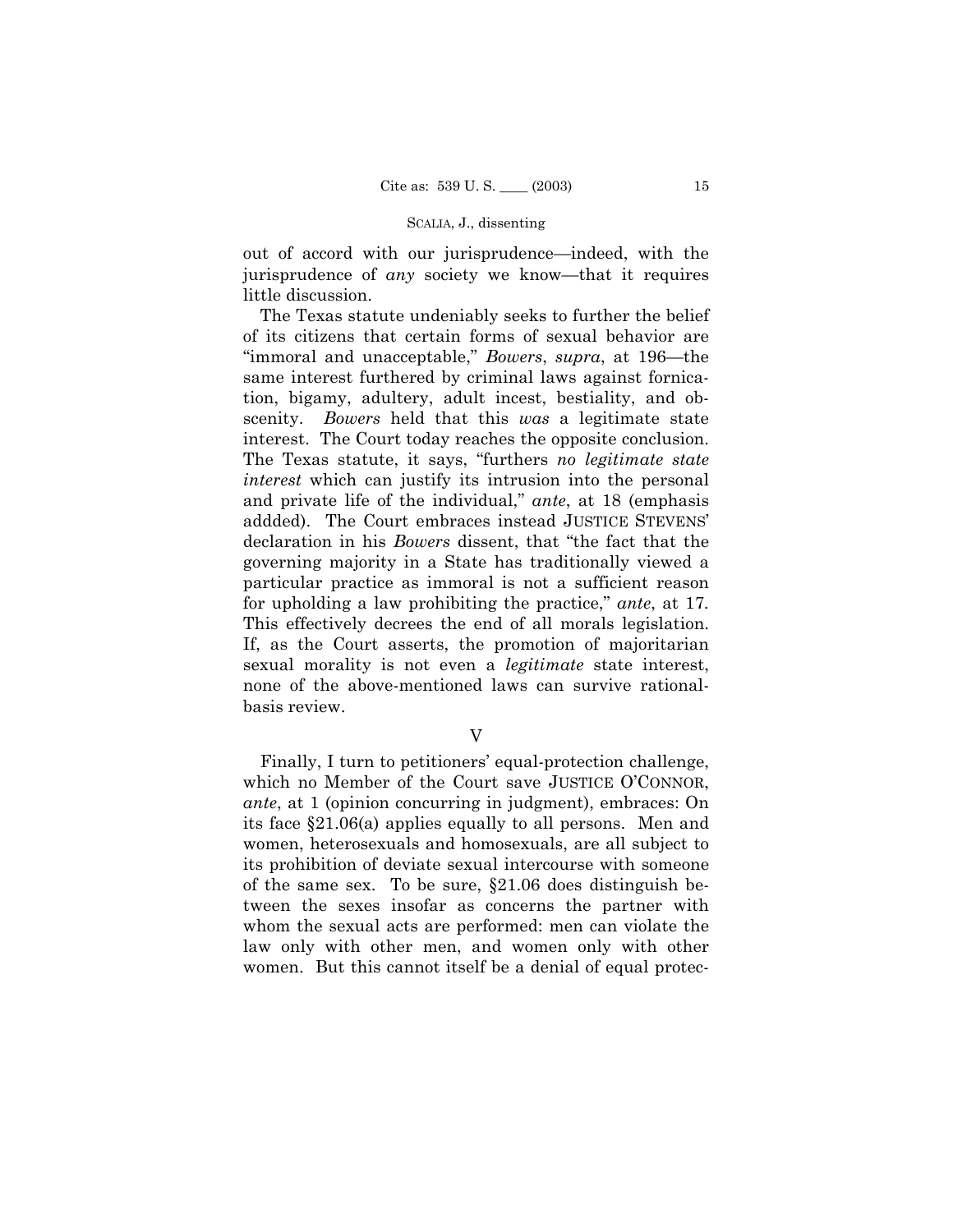#### SCALIA, J., dissenting

tion, since it is precisely the same distinction regarding partner that is drawn in state laws prohibiting marriage with someone of the same sex while permitting marriage with someone of the opposite sex.

The objection is made, however, that the antimiscegenation laws invalidated in *Loving* v. *Virginia*, 388 U. S. 1, 8 (1967), similarly were applicable to whites and blacks alike, and only distinguished between the races insofar as the *partner* was concerned. In *Loving*, however, we correctly applied heightened scrutiny, rather than the usual rational-basis review, because the Virginia statute was "designed to maintain White Supremacy." *Id.*, at 6, 11. A racially discriminatory purpose is always sufficient to subject a law to strict scrutiny, even a facially neutral law that makes no mention of race. See *Washington* v. *Davis*, 426 U. S. 229, 241–242 (1976). No purpose to discriminate against men or women as a class can be gleaned from the Texas law, so rational-basis review applies. That review is readily satisfied here by the same rational basis that satisfied it in *Bowers*—society's belief that certain forms of sexual behavior are "immoral and unacceptable," 478 U. S., at 196. This is the same justification that supports many other laws regulating sexual behavior that make a distinction based upon the identity of the partner for example, laws against adultery, fornication, and adult incest, and laws refusing to recognize homosexual marriage.

JUSTICE O'CONNOR argues that the discrimination in this law which must be justified is not its discrimination with regard to the sex of the partner but its discrimination with regard to the sexual proclivity of the principal actor.

"While it is true that the law applies only to conduct, the conduct targeted by this law is conduct that is closely correlated with being homosexual. Under such circumstances, Texas' sodomy law is targeted at more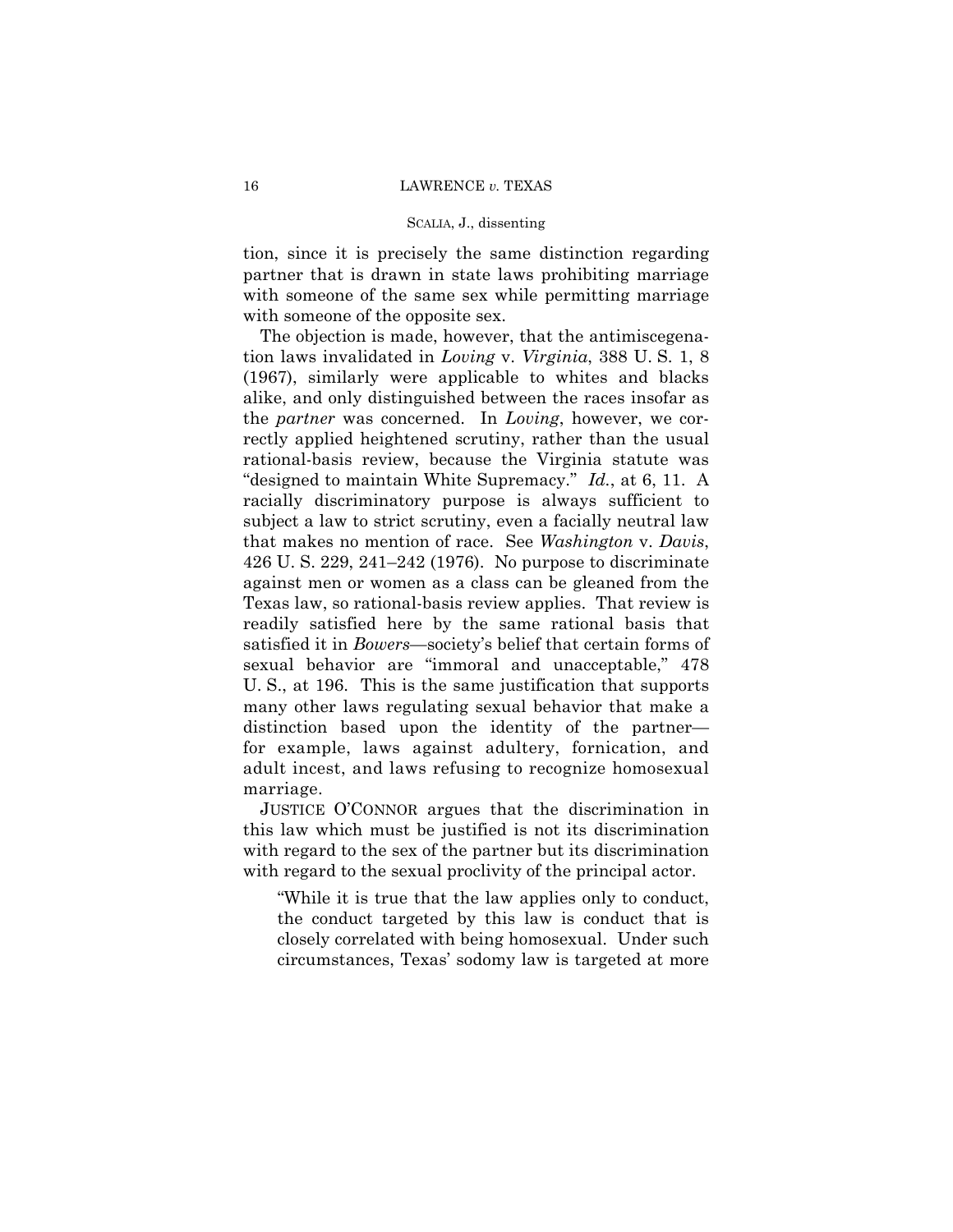than conduct. It is instead directed toward gay persons as a class." *Ante*, at 5.

Of course the same could be said of any law. A law against public nudity targets "the conduct that is closely correlated with being a nudist," and hence "is targeted at more than conduct"; it is "directed toward nudists as a class." But be that as it may. Even if the Texas law *does*  deny equal protection to "homosexuals as a class," that denial *still* does not need to be justified by anything more than a rational basis, which our cases show is satisfied by the enforcement of traditional notions of sexual morality.

JUSTICE O'CONNOR simply decrees application of "a more searching form of rational basis review" to the Texas statute. *Ante*, at 2. The cases she cites do not recognize such a standard, and reach their conclusions only after finding, as required by conventional rational-basis analysis, that no conceivable legitimate state interest supports the classification at issue. See *Romer* v. *Evans*, 517 U. S., at 635; *Cleburne* v. *Cleburne Living Center, Inc.*, 473 U. S. 432, 448–450 (1985); *Department of Agriculture* v. *Moreno*, 413 U. S. 528, 534–538 (1973). Nor does JUSTICE O'CONNOR explain precisely what her "more searching form" of rational-basis review consists of. It must at least mean, however, that laws exhibiting "'a . . . desire to harm a politically unpopular group,'" *ante*, at 2, are invalid *even though* there may be a conceivable rational basis to support them.

This reasoning leaves on pretty shaky grounds state laws limiting marriage to opposite-sex couples. JUSTICE O'CONNOR seeks to preserve them by the conclusory statement that "preserving the traditional institution of marriage" is a legitimate state interest. *Ante*, at 7. But "preserving the traditional institution of marriage" is just a kinder way of describing the State's *moral disapproval*  of same-sex couples. Texas's interest in §21.06 could be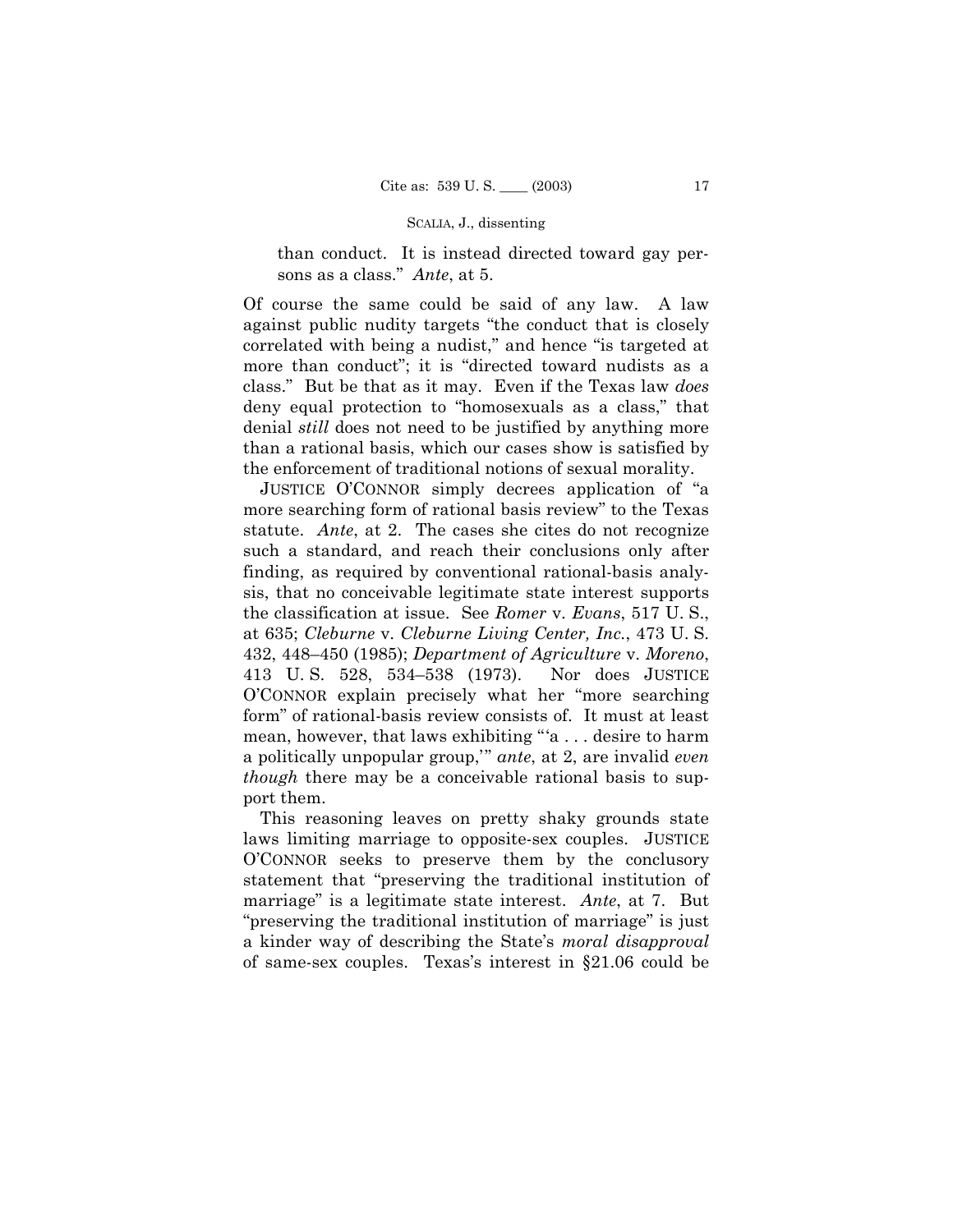#### SCALIA, J., dissenting

recast in similarly euphemistic terms: "preserving the traditional sexual mores of our society." In the jurisprudence JUSTICE O'CONNOR has seemingly created, judges can validate laws by characterizing them as "preserving the traditions of society" (good); or invalidate them by characterizing them as "expressing moral disapproval" (bad).

# \* \* \*

Today's opinion is the product of a Court, which is the product of a law-profession culture, that has largely signed on to the so-called homosexual agenda, by which I mean the agenda promoted by some homosexual activists directed at eliminating the moral opprobrium that has traditionally attached to homosexual conduct. I noted in an earlier opinion the fact that the American Association of Law Schools (to which any reputable law school *must*  seek to belong) excludes from membership any school that refuses to ban from its job-interview facilities a law firm (no matter how small) that does not wish to hire as a prospective partner a person who openly engages in homosexual conduct. See *Romer*, *supra*, at 653.

One of the most revealing statements in today's opinion is the Court's grim warning that the criminalization of homosexual conduct is "an invitation to subject homosexual persons to discrimination both in the public and in the private spheres." *Ante*, at 14. It is clear from this that the Court has taken sides in the culture war, departing from its role of assuring, as neutral observer, that the democratic rules of engagement are observed. Many Americans do not want persons who openly engage in homosexual conduct as partners in their business, as scoutmasters for their children, as teachers in their children's schools, or as boarders in their home. They view this as protecting themselves and their families from a lifestyle that they believe to be immoral and destructive. The Court views it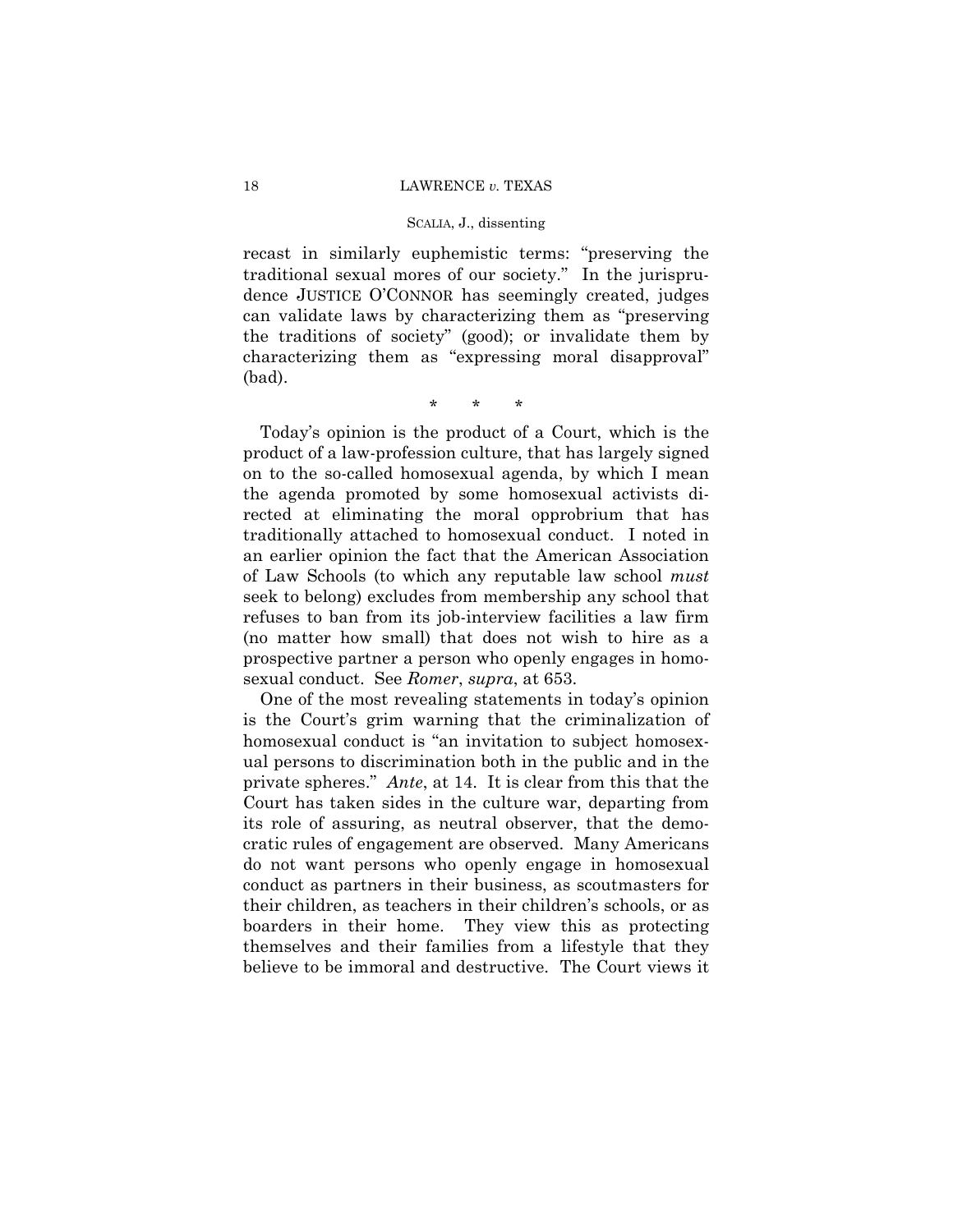as "discrimination" which it is the function of our judgments to deter. So imbued is the Court with the law profession's anti-anti-homosexual culture, that it is seemingly unaware that the attitudes of that culture are not obviously "mainstream"; that in most States what the Court calls "discrimination" against those who engage in homosexual acts is perfectly legal; that proposals to ban such "discrimination" under Title VII have repeatedly been rejected by Congress, see Employment Non-Discrimination Act of 1994, S. 2238, 103d Cong., 2d Sess. (1994); Civil Rights Amendments, H. R. 5452, 94th Cong., 1st Sess. (1975); that in some cases such "discrimination" is *mandated* by federal statute, see 10 U. S. C. §654(b)(1) (mandating discharge from the armed forces of any service member who engages in or intends to engage in homosexual acts); and that in some cases such "discrimination" is a constitutional right, see *Boy Scouts of America* v. *Dale*, 530 U. S. 640 (2000).

Let me be clear that I have nothing against homosexuals, or any other group, promoting their agenda through normal democratic means. Social perceptions of sexual and other morality change over time, and every group has the right to persuade its fellow citizens that its view of such matters is the best. That homosexuals have achieved some success in that enterprise is attested to by the fact that Texas is one of the few remaining States that criminalize private, consensual homosexual acts. But persuading one's fellow citizens is one thing, and imposing one's views in absence of democratic majority will is something else. I would no more *require* a State to criminalize homosexual acts—or, for that matter, display *any* moral disapprobation of them—than I would *forbid* it to do so. What Texas has chosen to do is well within the range of traditional democratic action, and its hand should not be stayed through the invention of a brand-new "constitutional right" by a Court that is impatient of democratic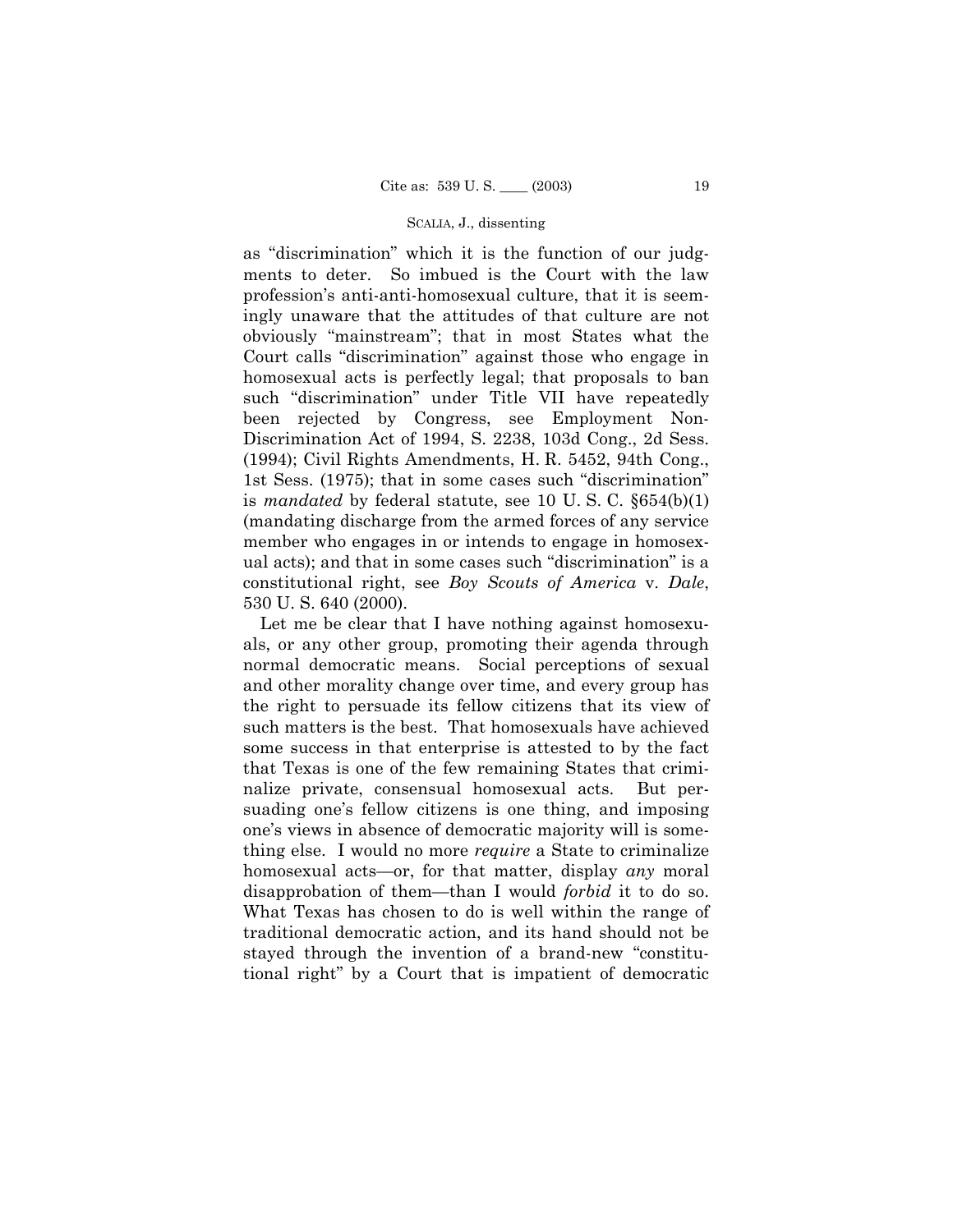#### SCALIA, J., dissenting

change. It is indeed true that "later generations can see that laws once thought necessary and proper in fact serve only to oppress," *ante*, at 18; and when that happens, later generations can repeal those laws. But it is the premise of our system that those judgments are to be made by the people, and not imposed by a governing caste that knows best.

One of the benefits of leaving regulation of this matter to the people rather than to the courts is that the people, unlike judges, need not carry things to their logical conclusion. The people may feel that their disapprobation of homosexual conduct is strong enough to disallow homosexual marriage, but not strong enough to criminalize private homosexual acts—and may legislate accordingly. The Court today pretends that it possesses a similar freedom of action, so that that we need not fear judicial imposition of homosexual marriage, as has recently occurred in Canada (in a decision that the Canadian Government has chosen not to appeal). See *Halpern* v. *Toronto*, 2003 WL 34950 (Ontario Ct. App.); Cohen, Dozens in Canada Follow Gay Couple's Lead, Washington Post, June 12, 2003, p. A25. At the end of its opinion—after having laid waste the foundations of our rational-basis jurisprudence—the Court says that the present case "does not involve whether the government must give formal recognition to any relationship that homosexual persons seek to enter." *Ante*, at 17. Do not believe it. More illuminating than this bald, unreasoned disclaimer is the progression of thought displayed by an earlier passage in the Court's opinion, which notes the constitutional protections afforded to "personal decisions relating to *marriage*, procreation, contraception, family relationships, child rearing, and education," and then declares that "[p]ersons in a homosexual relationship may seek autonomy for these purposes, just as heterosexual persons do." *Ante*, at 13 (emphasis added)*.* Today's opinion dismantles the structure of constitutional law that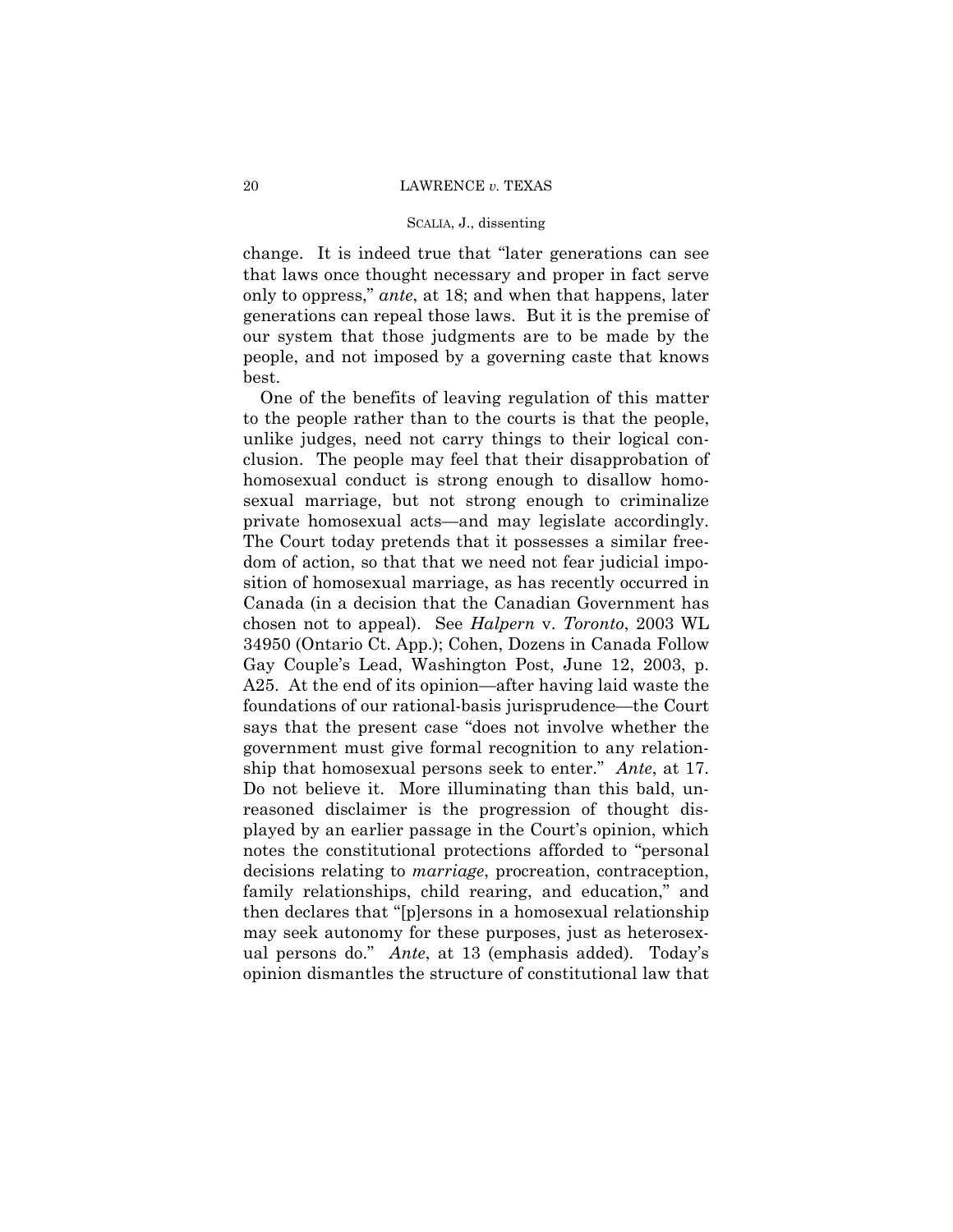has permitted a distinction to be made between heterosexual and homosexual unions, insofar as formal recognition in marriage is concerned. If moral disapprobation of homosexual conduct is "no legitimate state interest" for purposes of proscribing that conduct, *ante*, at 18; and if, as the Court coos (casting aside all pretense of neutrality), "[w]hen sexuality finds overt expression in intimate conduct with another person, the conduct can be but one element in a personal bond that is more enduring," *ante*, at 6; what justification could there possibly be for denying the benefits of marriage to homosexual couples exercising "[t]he liberty protected by the Constitution," *ibid*.? Surely not the encouragement of procreation, since the sterile and the elderly are allowed to marry. This case "does not involve" the issue of homosexual marriage only if one entertains the belief that principle and logic have nothing to do with the decisions of this Court. Many will hope that, as the Court comfortingly assures us, this is so.

The matters appropriate for this Court's resolution are only three: Texas's prohibition of sodomy neither infringes a "fundamental right" (which the Court does not dispute), nor is unsupported by a rational relation to what the Constitution considers a legitimate state interest, nor denies the equal protection of the laws. I dissent.